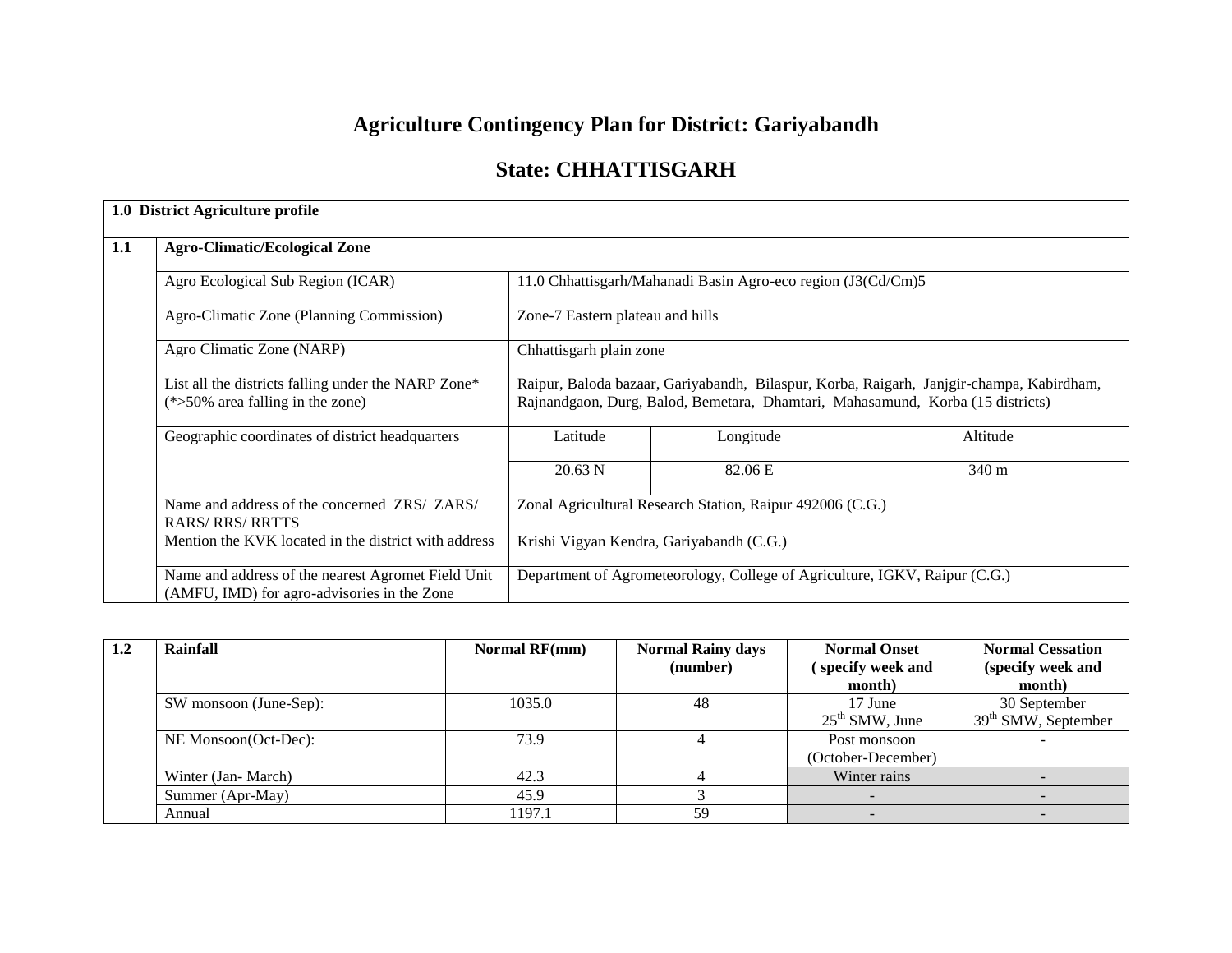| 1.3 | <b>Land</b> use  | Geographical | Cultivable | Forest | Land under       | Permanent | Cultivable | Land   | Barren and   | Current | Other   |
|-----|------------------|--------------|------------|--------|------------------|-----------|------------|--------|--------------|---------|---------|
|     | pattern of the   | area         | area       | area   | non-             | pastures  | wasteland  | under  | uncultivable | fallows | fallows |
|     | district (latest |              |            |        | agricultural use |           |            | Misc.  | land         |         |         |
|     | statistics)      |              |            |        |                  |           |            | tree   |              |         |         |
|     |                  |              |            |        |                  |           |            | crops  |              |         |         |
|     |                  |              |            |        |                  |           |            | and    |              |         |         |
|     |                  |              |            |        |                  |           |            | groves |              |         |         |
|     | Area $('000 ha)$ | 585.5        | 161.5      | 92.3   | 22.8             | 24.8      |            | 0.02   | 3.4          | 2.6     | 3.3     |

Source: Agricultural Statistics, 2013, Commissioner of land records, Raipur, Govt. of Chhattisgarh

| 1.4 | Major Soils (common names like red sandy | Area ('000 ha) | Percent $(\% )$ of total |
|-----|------------------------------------------|----------------|--------------------------|
|     | loam deep soils (etc.,)*                 |                |                          |
|     | 1. Entisol (Bhata-gravely)               |                |                          |
|     | 2. Inceptisol (Matasi-Sandyloam)         |                |                          |
|     | 3. Alfisols (Dorsa-clayloam)             |                |                          |
|     | 4. Vertisols (Kanhar-clayey)             |                |                          |
|     | 5. Bharri                                |                |                          |
|     | Total                                    |                |                          |
|     | Others (specify):                        |                |                          |

\* mention colour, depth and texture (heavy, light, sandy, loamy, clayey etc) and give vernacular name, if any, in brackets (data source: Soil Resource Maps of NBSS & LUP)

Source: Agricultural Statistics, 2013, Directorate of Agriculture, Govt. of Chhattisgarh

| <b>Agricultural land use</b> | Area $('000 ha)$ | Cropping intensity % |
|------------------------------|------------------|----------------------|
| Net sown area                | .35.4            | 119                  |
| Area sown more than once     | 26.1             |                      |
| Gross cropped area           | 161.5            |                      |

| <b>1.6</b> | rigation <b>**</b><br>  | $^{\circ}000$ ha<br>Area |
|------------|-------------------------|--------------------------|
|            | Net irrigated area<br>ັ | 56.1                     |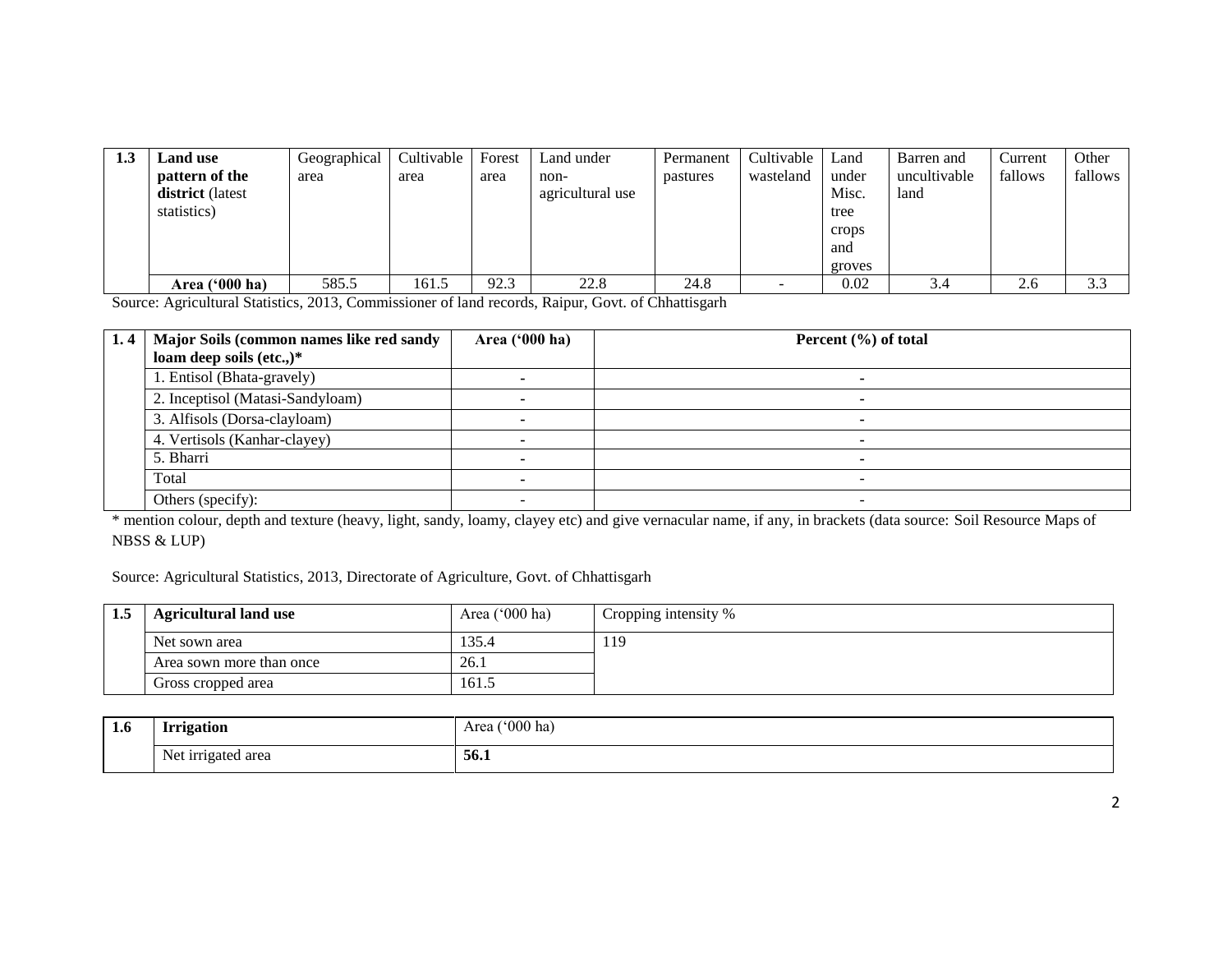| Gross irrigated area                                                                                       | 56.2                                        |                |                                                                                                   |  |  |  |
|------------------------------------------------------------------------------------------------------------|---------------------------------------------|----------------|---------------------------------------------------------------------------------------------------|--|--|--|
| Rainfed area                                                                                               | 105.3                                       |                |                                                                                                   |  |  |  |
| <b>Sources of Irrigation</b>                                                                               | Number                                      | Area ('000 ha) | Percentage of total irrigated area                                                                |  |  |  |
| Canals                                                                                                     | 60                                          | 39.3           |                                                                                                   |  |  |  |
| Tanks                                                                                                      | 1737                                        | 0.5            |                                                                                                   |  |  |  |
| Open wells                                                                                                 | 6906                                        | 0.7            |                                                                                                   |  |  |  |
| Bore wells                                                                                                 |                                             |                |                                                                                                   |  |  |  |
| Lift irrigation schemes                                                                                    |                                             |                |                                                                                                   |  |  |  |
| Micro-irrigation                                                                                           |                                             |                |                                                                                                   |  |  |  |
| Other sources (please specify)                                                                             |                                             | 1.7            |                                                                                                   |  |  |  |
| <b>Total Irrigated Area</b>                                                                                |                                             | 56.2           |                                                                                                   |  |  |  |
| Pump sets                                                                                                  |                                             |                |                                                                                                   |  |  |  |
| No. of Tractors                                                                                            |                                             |                |                                                                                                   |  |  |  |
| Groundwater availability and use* (Data<br>source: State/Central Ground water<br><b>Department /Board)</b> | No. of blocks/<br><b>Tehsils</b>            | $(\%)$ area    | Quality of water (specify the problem<br>such as high levels of arsenic,<br>fluoride, saline etc) |  |  |  |
| Over exploited                                                                                             | Nil                                         |                |                                                                                                   |  |  |  |
| Critical                                                                                                   | <b>Nil</b>                                  |                |                                                                                                   |  |  |  |
| Semi-critical                                                                                              | Nil                                         |                |                                                                                                   |  |  |  |
| Safe                                                                                                       | 15                                          | 100            |                                                                                                   |  |  |  |
| Wastewater availability and use                                                                            | Nil                                         |                |                                                                                                   |  |  |  |
| Ground water quality                                                                                       | Potable and suitable for irrigation as well |                |                                                                                                   |  |  |  |
| *over-exploited: groundwater utilization > 100%; critical: 90-100%; semi-critical: 70-90%; safe: <70%      |                                             |                |                                                                                                   |  |  |  |
|                                                                                                            |                                             |                |                                                                                                   |  |  |  |

Source: Agriculture statistic 2013, Govt. of Chhattisgarh

Source: Agricultural Statistics, 2013, Commissioner of land records, Govt. of Chhattisgarh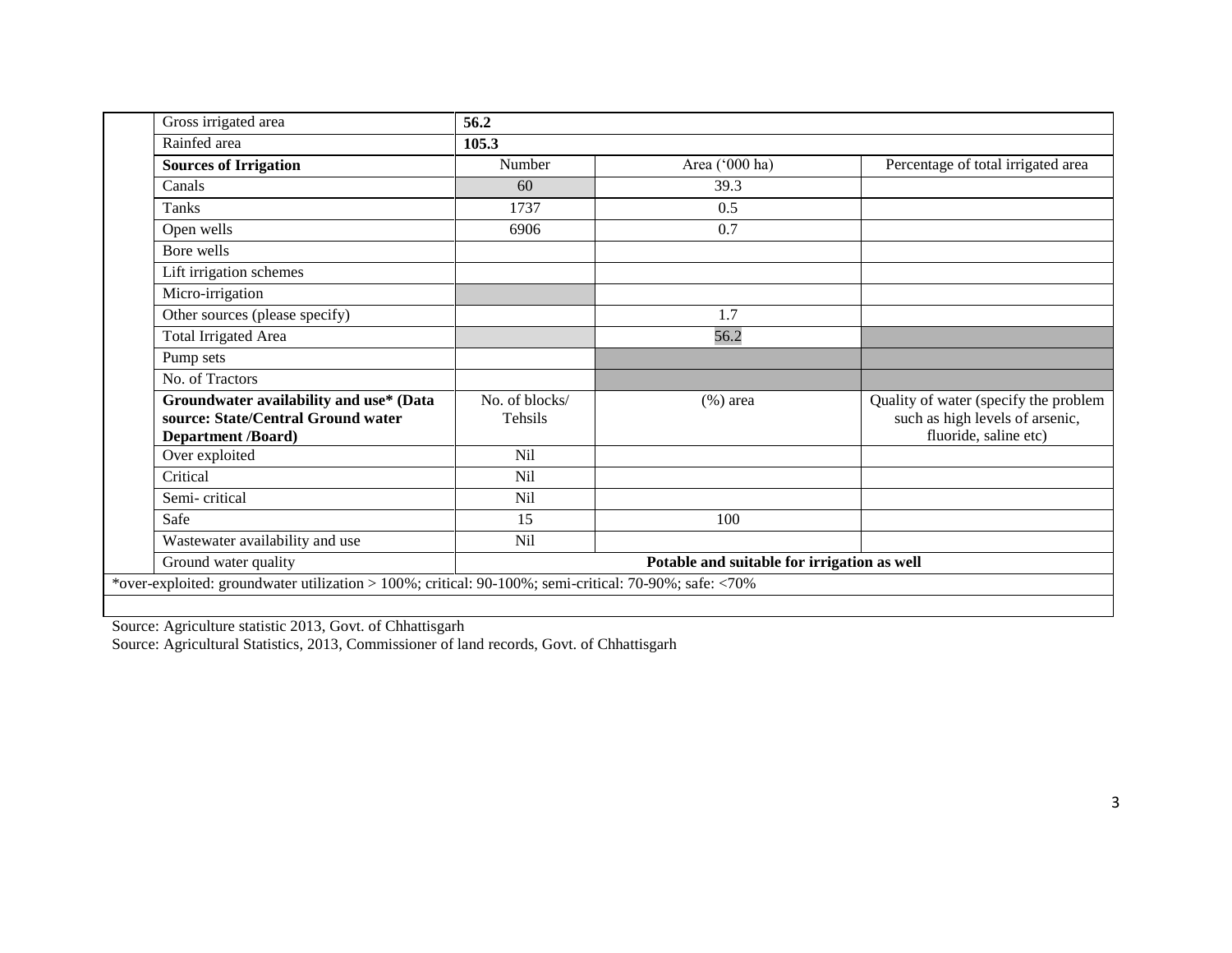| 1.7 | S.No.             | <b>Major field crops</b><br>cultivated | Area ('000 ha)           |                          |                          |                          |                          |                          |                          |                    |
|-----|-------------------|----------------------------------------|--------------------------|--------------------------|--------------------------|--------------------------|--------------------------|--------------------------|--------------------------|--------------------|
|     |                   |                                        |                          | <b>Kharif</b><br>Rabi    |                          |                          |                          |                          |                          |                    |
|     |                   |                                        | <b>Irrigated</b>         | <b>Rainfed</b>           | <b>Total</b>             | <b>Irrigated</b>         | <b>Rainfed</b>           | <b>Total</b>             | <b>Summer</b>            | <b>Grand</b> total |
|     |                   | Rice                                   | $\blacksquare$           | $\blacksquare$           | $\overline{\phantom{a}}$ | $\overline{\phantom{a}}$ | $\blacksquare$           | $\overline{\phantom{a}}$ | $\blacksquare$           | 131.879            |
|     | $\overline{c}$    | Wheat                                  | $\blacksquare$           | $\blacksquare$           | $\overline{\phantom{a}}$ | $\overline{\phantom{a}}$ | $\sim$                   | $\blacksquare$           | $\blacksquare$           | 0.431              |
|     | 3                 | Jowar                                  | $\blacksquare$           | $\overline{\phantom{a}}$ | $\sim$                   | $\blacksquare$           | $\blacksquare$           | $\overline{\phantom{a}}$ | $\blacksquare$           | 0.087              |
|     | 4                 | Maize                                  | $\overline{\phantom{a}}$ | $\equiv$                 | $\blacksquare$           | $\blacksquare$           | $\sim$                   | $\equiv$                 | $\mathbf{r}$             | 8.314              |
|     | 5                 | Millets                                | $\mathbf{r}$             | $\blacksquare$           | $\blacksquare$           | $\blacksquare$           | $\blacksquare$           | $\blacksquare$           | $\blacksquare$           | 1.664              |
|     | 6.                | <b>Total Cereals</b>                   | $\blacksquare$           | $\blacksquare$           | $\blacksquare$           | $\blacksquare$           | ٠                        | $\blacksquare$           | $\blacksquare$           | 142.692            |
|     | 7.                | Pigeonpea                              | $\overline{\phantom{a}}$ | $\blacksquare$           | $\sim$                   | $\blacksquare$           | $\blacksquare$           | $\blacksquare$           | $\blacksquare$           | 0.751              |
|     | 8.                | Gram                                   | $\sim$                   | $\blacksquare$           | $\overline{\phantom{a}}$ | $\blacksquare$           | $\sim$                   | $\blacksquare$           | $\overline{\phantom{a}}$ | 0.795              |
|     | 9.                | GreenGram                              | $\blacksquare$           | $\overline{\phantom{a}}$ | $\blacksquare$           | $\blacksquare$           | $\blacksquare$           | $\blacksquare$           | $\blacksquare$           | 3.265              |
|     | 10.               | <b>BlackGram</b>                       | $\mathbf{r}$             | $\equiv$                 | $\sim$                   | $\blacksquare$           | $\mathbf{r}$             | $\blacksquare$           | $\omega$                 | 1.911              |
|     | 11.               | HorseGram                              | $\blacksquare$           | $\blacksquare$           | $\overline{\phantom{a}}$ | $\overline{\phantom{a}}$ | $\overline{\phantom{a}}$ | $\blacksquare$           | $\blacksquare$           | 0.839              |
|     | 12.               | Pea                                    | $\overline{\phantom{a}}$ | $\overline{\phantom{a}}$ | $\overline{\phantom{a}}$ | $\blacksquare$           | $\blacksquare$           | $\overline{\phantom{a}}$ | $\blacksquare$           | 0.495              |
|     | $\overline{13}$ . | Lentil                                 | $\blacksquare$           | $\blacksquare$           | $\blacksquare$           | $\blacksquare$           | $\blacksquare$           | $\blacksquare$           | $\equiv$                 | 0.203              |
|     | 14.               | Lathyrus                               | $\sim$                   | $\blacksquare$           | $\overline{\phantom{a}}$ | $\blacksquare$           | $\blacksquare$           | $\overline{a}$           | $\overline{\phantom{a}}$ | 5.476              |
|     | 15.               | <b>Total Pulses</b>                    | $\blacksquare$           | $\blacksquare$           | $\blacksquare$           | $\blacksquare$           | ٠                        | $\blacksquare$           | $\blacksquare$           | 14.037             |
|     | $\overline{16}$ . | Rapeseed-mustard                       | $\blacksquare$           | $\overline{\phantom{a}}$ | $\blacksquare$           | $\sim$                   | $\blacksquare$           | $\overline{\phantom{a}}$ | $\blacksquare$           | 0.301              |
|     | 17.               | Linseed                                | $\blacksquare$           | $\overline{\phantom{a}}$ | $\overline{\phantom{a}}$ | $\overline{\phantom{a}}$ | $\blacksquare$           | $\blacksquare$           | $\blacksquare$           | 0.491              |
|     | 18.               | Groundnut                              | $\blacksquare$           | $\blacksquare$           | $\blacksquare$           | $\blacksquare$           | $\blacksquare$           | $\blacksquare$           | $\blacksquare$           | 0.528              |
|     | 19.               | Sesame                                 | $\overline{a}$           | $\blacksquare$           | $\blacksquare$           | $\sim$                   | $\blacksquare$           | $\blacksquare$           | $\blacksquare$           | 1.159              |
|     | 20.               | Soybean                                | $\sim$                   | $\sim$                   | $\blacksquare$           | $\overline{\phantom{a}}$ | $\blacksquare$           | $\overline{a}$           | $\overline{a}$           | $0.0\,$            |
|     | 21.               | Sunflower                              | $\overline{\phantom{a}}$ | $\overline{\phantom{a}}$ | $\sim$                   | $\blacksquare$           | $\blacksquare$           | $\overline{\phantom{a}}$ | $\blacksquare$           | 0.003              |
|     | 22.               | Safflower                              | $\blacksquare$           | $\blacksquare$           | $\sim$                   | $\overline{\phantom{a}}$ | $\sim$                   | $\overline{\phantom{a}}$ | $\blacksquare$           |                    |
|     | 23.               | <b>Total Oilseeds</b>                  | $\blacksquare$           | $\blacksquare$           | $\blacksquare$           | $\blacksquare$           | ٠                        | $\blacksquare$           | $\blacksquare$           | 2.504              |
|     | 24.               | Vegetables                             | $\mathbf{r}$             | $\overline{\phantom{a}}$ | $\blacksquare$           | $\blacksquare$           | $\mathbf{r}$             | $\blacksquare$           | $\blacksquare$           |                    |
|     | $\overline{25}$ . | Sugarcane                              | $\sim$                   | $\blacksquare$           | $\blacksquare$           | $\blacksquare$           | $\overline{\phantom{a}}$ | $\blacksquare$           | $\blacksquare$           | 0.128              |
|     | $\overline{26}$   | <b>All Crops</b>                       | $\blacksquare$           | $\blacksquare$           | $\blacksquare$           | $\blacksquare$           | $\blacksquare$           | $\blacksquare$           | $\blacksquare$           |                    |

## **1.7 Area under major field crops & horticulture (as per latest figures) (2008-09)**

Source: Agricultural Statistics, 2013, Commissioner of land records, Govt. of Chhattisgarh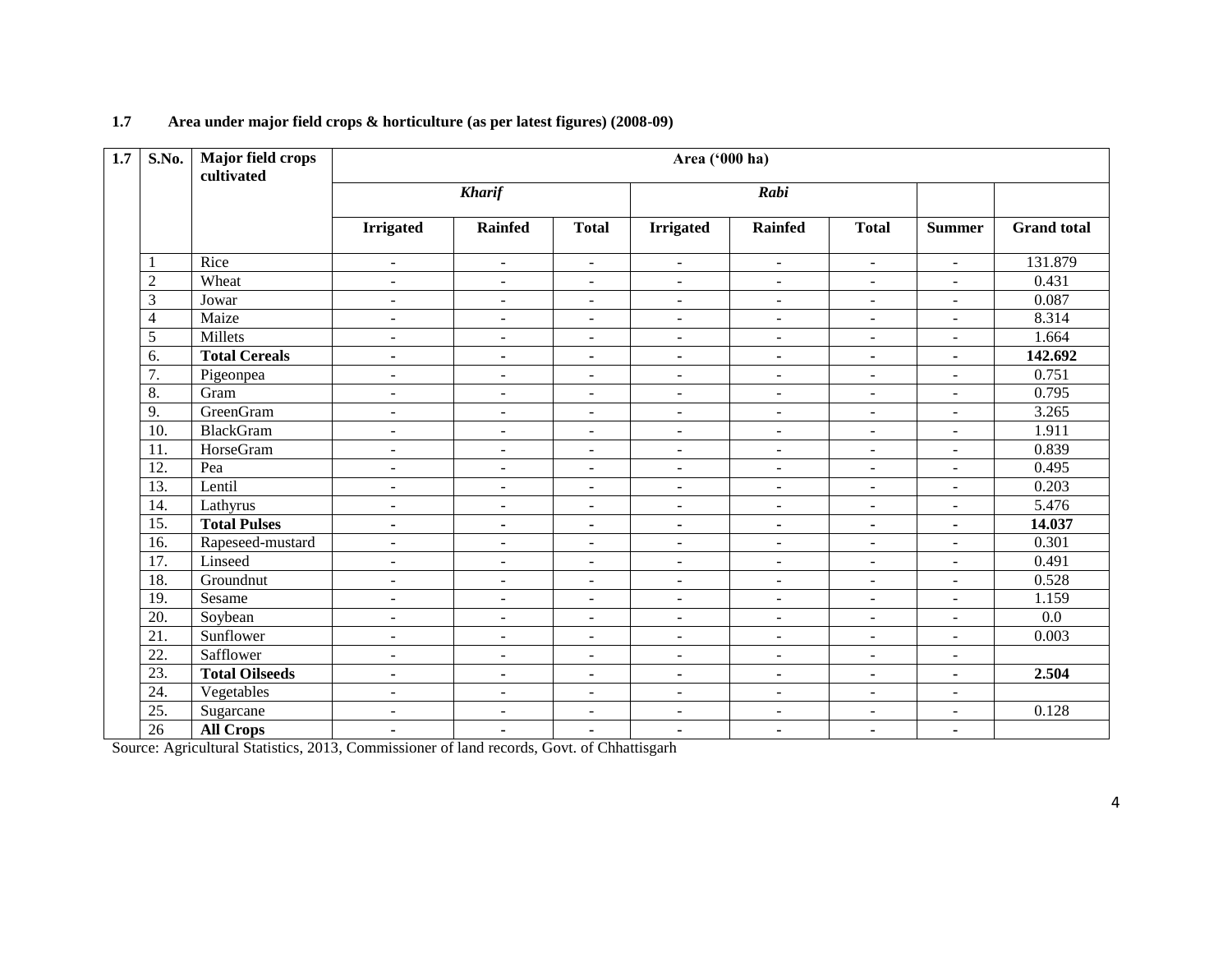| S.No.             | Horticulture crops -    | Area (' 000 ha)          |                  |                |  |
|-------------------|-------------------------|--------------------------|------------------|----------------|--|
|                   | Fruits                  | <b>Total</b>             | <b>Irrigated</b> | Rainfed        |  |
| $\mathbf{1}$      | Mango                   | 0.176                    | $\blacksquare$   | $\blacksquare$ |  |
| $\overline{2}$    | Banana                  | 0.017                    | $\blacksquare$   | $\blacksquare$ |  |
| $\overline{3}$    | Papaya                  | $\overline{0.0}$         | ۰.               | $\blacksquare$ |  |
| $\overline{4}$    | Gauva                   | 0.016                    | $\blacksquare$   | $\blacksquare$ |  |
| 5                 | Lemon                   | $\overline{0.0}$         | $\blacksquare$   | $\blacksquare$ |  |
| 6                 | Water melon             | 0.0                      | $\blacksquare$   | $\blacksquare$ |  |
| $\overline{7}$    | Musk melon              | 0.017                    | $\blacksquare$   | $\blacksquare$ |  |
| $\overline{8}$    | Ber                     | $\omega$                 | $\blacksquare$   | $\sim$         |  |
| $\overline{9}$    | Aonla                   | $\omega$                 | $\blacksquare$   | $\blacksquare$ |  |
| $\overline{10}$   | Others                  | $\sim$                   | $\blacksquare$   | $\blacksquare$ |  |
| Total             | All fruits              | 0.226                    |                  |                |  |
|                   | Horticulture crops -    | <b>Total</b>             | <b>Irrigated</b> | Rainfed        |  |
|                   | <b>Vegetables</b>       |                          |                  |                |  |
| 1                 | Cauliflower             | 0.076                    | $\blacksquare$   | $\blacksquare$ |  |
| $\overline{2}$    | Cabbage                 | 0.060                    | $\sim$           | $\sim$         |  |
| 3                 | <b>Brinjol</b>          | 0.251                    | $\sim$           | $\sim$         |  |
| $\overline{4}$    | Tomato                  | 0.216                    | $\blacksquare$   | $\blacksquare$ |  |
| 5                 | Bhindi                  | 0.136                    | $\blacksquare$   | $\blacksquare$ |  |
| 6                 | Potato                  | 0.024                    | $\sim$           | $\blacksquare$ |  |
| $\overline{7}$    | Green Pea               | 0.010                    | $\blacksquare$   | $\blacksquare$ |  |
| $\,8\,$           | <b>Leafy Vegetables</b> | $\omega$                 | $\blacksquare$   | $\blacksquare$ |  |
| 9.                | Onion                   | 0.056                    | $\sim$           | $\blacksquare$ |  |
| $\overline{10}$   | Cucumber                | $\overline{\phantom{a}}$ | $\blacksquare$   | $\blacksquare$ |  |
| $\overline{11}$   | Bottel guard            | $\sim$                   | $\blacksquare$   | $\blacksquare$ |  |
| $\overline{12}$   | Others                  | 1.361                    | $\blacksquare$   | $\blacksquare$ |  |
| $\overline{13}$   | <b>Spices</b>           | $\omega$                 | $\blacksquare$   | $\blacksquare$ |  |
| $\overline{14}$ . | All vegetables          | 1.489                    | $\blacksquare$   | $\blacksquare$ |  |
|                   | <b>Medicinal and</b>    | <b>Total</b>             | <b>Irrigated</b> | Rainfed        |  |
|                   | <b>Aromatic crops</b>   |                          |                  |                |  |
| 1                 | Lemon grass             | 0.138                    | $\sim$           | $\sim$         |  |
| $\overline{2}$    | Khush                   | 0.100                    | $\blacksquare$   | $\blacksquare$ |  |
| $\overline{3}$    | E-citridora             | 0.100                    | $\blacksquare$   | $\blacksquare$ |  |
| $\overline{4}$    | Pam.+Jam.Rosa           | 0.154                    | ٠                | ٠              |  |

Source: Agriculture statistic, 2013, Govt. of Chhattisgarh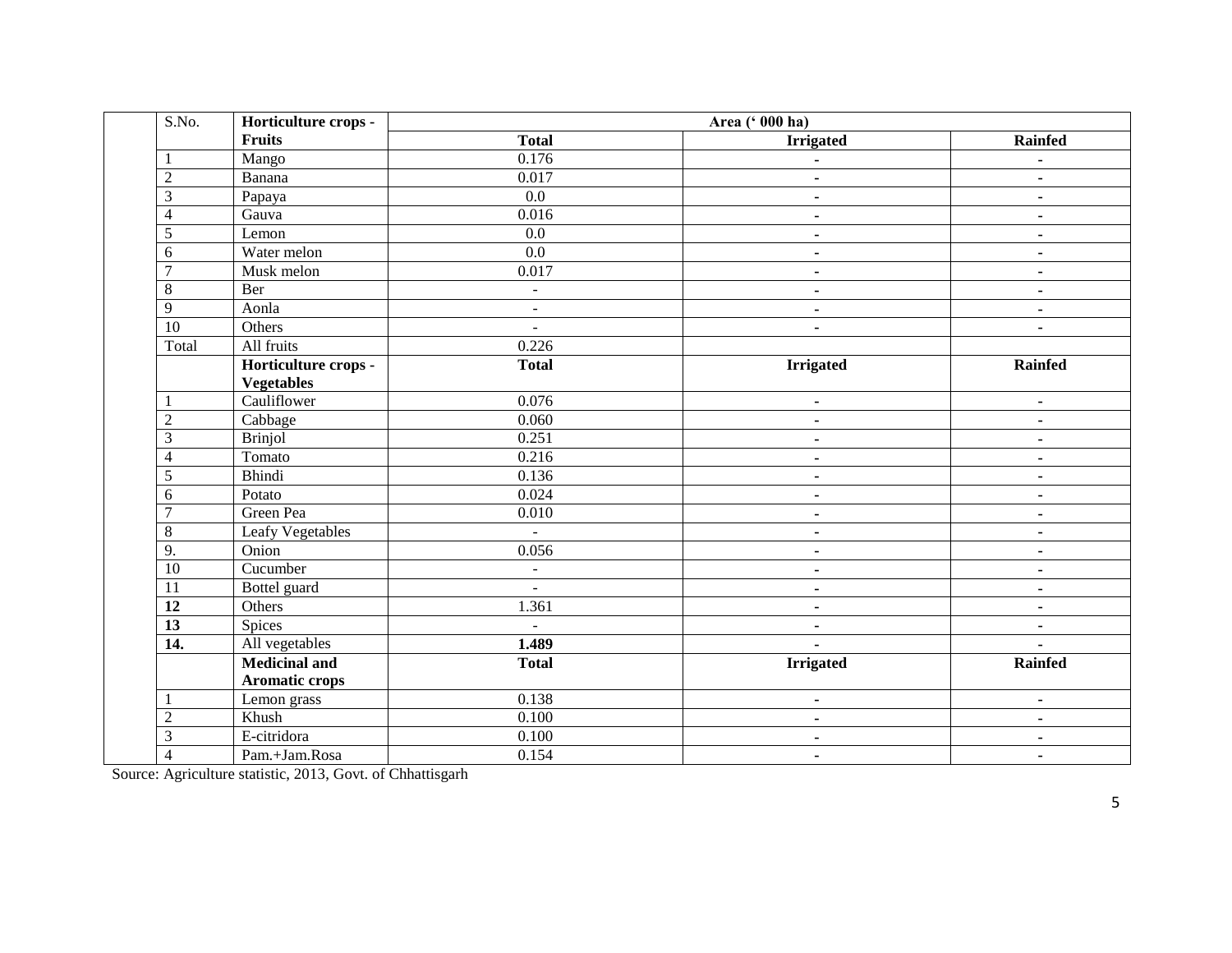| 1.8 | <b>Livestock</b>                               | <b>Male</b> ('000)       | Female ('000)             | <b>Total ('000)</b>      |
|-----|------------------------------------------------|--------------------------|---------------------------|--------------------------|
|     | All kinds of cattle                            | $\overline{\phantom{a}}$ | $\overline{\phantom{a}}$  | 273.231                  |
|     | Non descriptive Cattle (local low yielding)    | $\overline{\phantom{0}}$ | $\overline{\phantom{a}}$  | -                        |
|     | Improved cattle                                | $\overline{\phantom{a}}$ | $\overline{\phantom{a}}$  |                          |
|     | Crossbred cattle                               | $\overline{\phantom{0}}$ | $\overline{\phantom{a}}$  | $\overline{\phantom{a}}$ |
|     | Non descriptive Buffaloes (local low yielding) | $\overline{\phantom{0}}$ | $\overline{\phantom{0}}$  |                          |
|     | <b>Descript Buffaloes</b>                      | $\overline{\phantom{0}}$ | $\overline{\phantom{0}}$  | 173.747                  |
|     | Goat                                           | $\overline{\phantom{a}}$ | $\overline{\phantom{a}}$  | 151.635                  |
|     | Sheep                                          | -                        |                           | 26.207                   |
|     | Pig                                            | $\overline{\phantom{0}}$ | $\overline{\phantom{a}}$  | 13.307                   |
|     | Commercial dairy farms (Number)                |                          |                           |                          |
| 1.9 | <b>Poultry</b>                                 | No. of farms             | Total No. of birds ('000) |                          |
|     | Commercial                                     | $\overline{\phantom{0}}$ | 79.446                    |                          |
|     | Backyard                                       | $\overline{\phantom{0}}$ | $\overline{\phantom{0}}$  |                          |

| 1.10 | Fisheries (Data source: Chief Planning Officer)           |                  |                        |                      |                                          |                                                        |                                                |  |  |  |  |  |
|------|-----------------------------------------------------------|------------------|------------------------|----------------------|------------------------------------------|--------------------------------------------------------|------------------------------------------------|--|--|--|--|--|
|      | A. Capture                                                |                  |                        |                      |                                          |                                                        |                                                |  |  |  |  |  |
|      | i) Marine (Data Source:<br><b>Fisheries Department)</b>   | No. of fishermen |                        | <b>Boats</b>         |                                          | <b>Nets</b>                                            | <b>Storage facilities</b><br>(Ice plants etc.) |  |  |  |  |  |
|      |                                                           |                  | Mechanized             | $Non-$<br>mechanized | Mechanized<br>(Trawl nets, Gill<br>nets) | Non-mechanized<br>(Shore Seines, Stake &<br>trap nets) |                                                |  |  |  |  |  |
|      | ii) Inland (Data Source:<br><b>Fisheries Department</b> ) |                  | No. Farmer owned ponds |                      | <b>No. of Reservoirs</b>                 | No. of village tanks                                   |                                                |  |  |  |  |  |
|      |                                                           |                  | 2364                   |                      | 177                                      | 7228                                                   |                                                |  |  |  |  |  |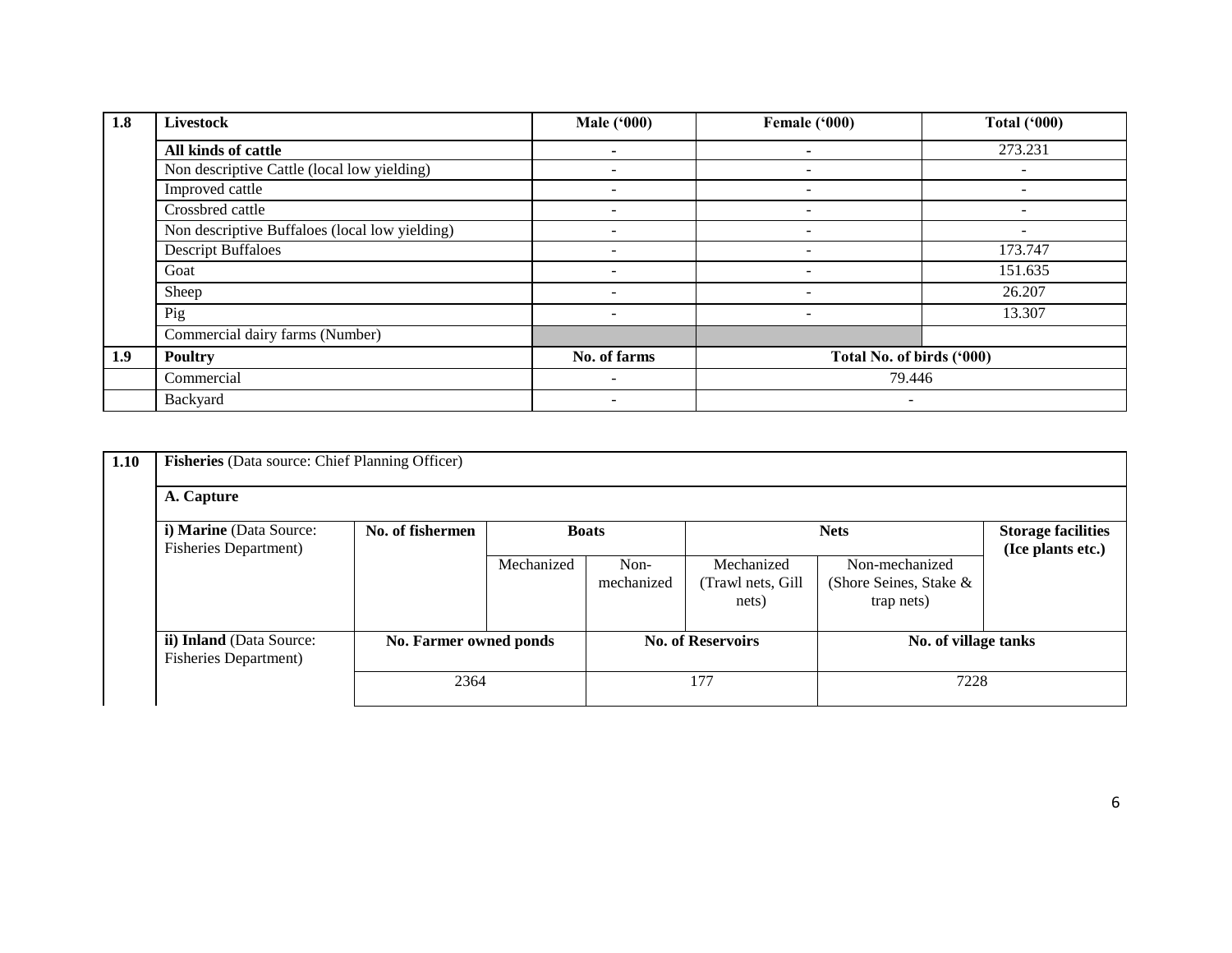| <b>B.</b> Culture                                            |                        |              |                                  |
|--------------------------------------------------------------|------------------------|--------------|----------------------------------|
|                                                              | Water Spread Area (ha) | Yield (t/ha) | <b>Production ('000</b><br>tons) |
| i) Brackish water (Data Source: MPEDA/ Fisheries Department) | N <sub>il</sub>        | Nil          | N <sub>il</sub>                  |
| ii) Fresh water (Data Source: Fisheries Department)          | 11552.0                | 3.8          | 35.9                             |

Source: Agricultural Statistics, 2013, Commissioner of land records, Govt. of Chhattisgarh Directorate of Fisheries, Govt. of Chhattisgarh

## **1.11 Production and Productivity of major crops** (Average of last 5 years: 2004, 05, 06, 07, 08; specify years)

| 1.11    | Name of crop<br><b>Kharif</b>                                                                   |                                 |                         | Rabi                            |                          | <b>Summer</b>                   |                          | <b>Total</b>                    | <b>Crop</b>              |                                              |
|---------|-------------------------------------------------------------------------------------------------|---------------------------------|-------------------------|---------------------------------|--------------------------|---------------------------------|--------------------------|---------------------------------|--------------------------|----------------------------------------------|
|         |                                                                                                 | Production<br>$(000 \text{ m})$ | Productivity<br>(kg/ha) | Production<br>$(000 \text{ m})$ | Productivity<br>(kg/ha)  | Production<br>$(000 \text{ m})$ | Productivity<br>(kg/ha)  | Production<br>$(000 \text{ m})$ | Productivity<br>(kg/ha)  | residue as<br>fodder<br>$(000 \text{ tons})$ |
|         | Major Field crops (Crops to be identified based on total acreage)                               |                                 |                         |                                 |                          |                                 |                          |                                 |                          |                                              |
| Crop 1  | Rice                                                                                            | $\equiv$                        |                         | $\overline{\phantom{a}}$        | $\blacksquare$           | $\blacksquare$                  |                          | 206.342                         | 1560                     |                                              |
| Crop 2  | <b>Black Gram</b>                                                                               | 0.778                           | 410                     | $\overline{\phantom{a}}$        |                          | $\overline{\phantom{0}}$        |                          | 0.778                           | 410                      |                                              |
| Crop 3  | Maize                                                                                           | 12.384                          | 1490                    | $\overline{\phantom{a}}$        |                          | ÷                               |                          | 12.384                          | 1490                     |                                              |
| Crop 4  | Pigeonpea                                                                                       | 0.235                           | 310                     | $\overline{\phantom{a}}$        |                          | $\overline{\phantom{a}}$        |                          | 0.235                           | 310                      |                                              |
| Crop 5  | Sesame                                                                                          | $\overline{\phantom{a}}$        |                         | $\overline{\phantom{a}}$        |                          | $\overline{\phantom{a}}$        | $\overline{\phantom{a}}$ |                                 | $\overline{\phantom{a}}$ | ۰                                            |
| Crop 6  | Wheat                                                                                           | $\equiv$                        |                         | 0.821                           | 1900                     | ÷                               | $\overline{\phantom{a}}$ | 0.821                           | 1900                     |                                              |
| Crop 7  | Lathyrus                                                                                        | ۰                               |                         | 2.320                           | 420                      |                                 |                          | 2.320                           | 420                      |                                              |
| Crop 8  | Linseed                                                                                         |                                 |                         |                                 |                          | ÷                               |                          |                                 |                          |                                              |
| Crop 9  | Gram                                                                                            |                                 |                         | 0.899                           | 1130                     | $\overline{\phantom{0}}$        |                          | 0.899                           | 1130                     |                                              |
| Crop 10 | Greengram                                                                                       | $\overline{\phantom{0}}$        |                         | $\overline{\phantom{a}}$        | $\sim$                   | $\overline{\phantom{a}}$        | $\overline{\phantom{a}}$ | $\equiv$                        | $\overline{\phantom{a}}$ | ٠                                            |
|         | All crops                                                                                       | ۰                               |                         | $\blacksquare$                  | $\blacksquare$           | ٠                               | $\overline{\phantom{0}}$ | 228.268                         | ۰                        |                                              |
|         | Major Horticultural crops (Crops to be identified based on total acreage) – Fruits & Vegetables |                                 |                         |                                 |                          |                                 |                          |                                 |                          |                                              |
| Crop 1  | Papaya                                                                                          | $\equiv$                        |                         | $\overline{\phantom{a}}$        | $\overline{\phantom{a}}$ | $\overline{\phantom{a}}$        | $\overline{\phantom{0}}$ | 0.0                             | $\overline{\phantom{a}}$ | $\overline{\phantom{a}}$                     |
| Crop 2  | Banana                                                                                          | -                               |                         | -                               |                          |                                 |                          | 0.219                           |                          |                                              |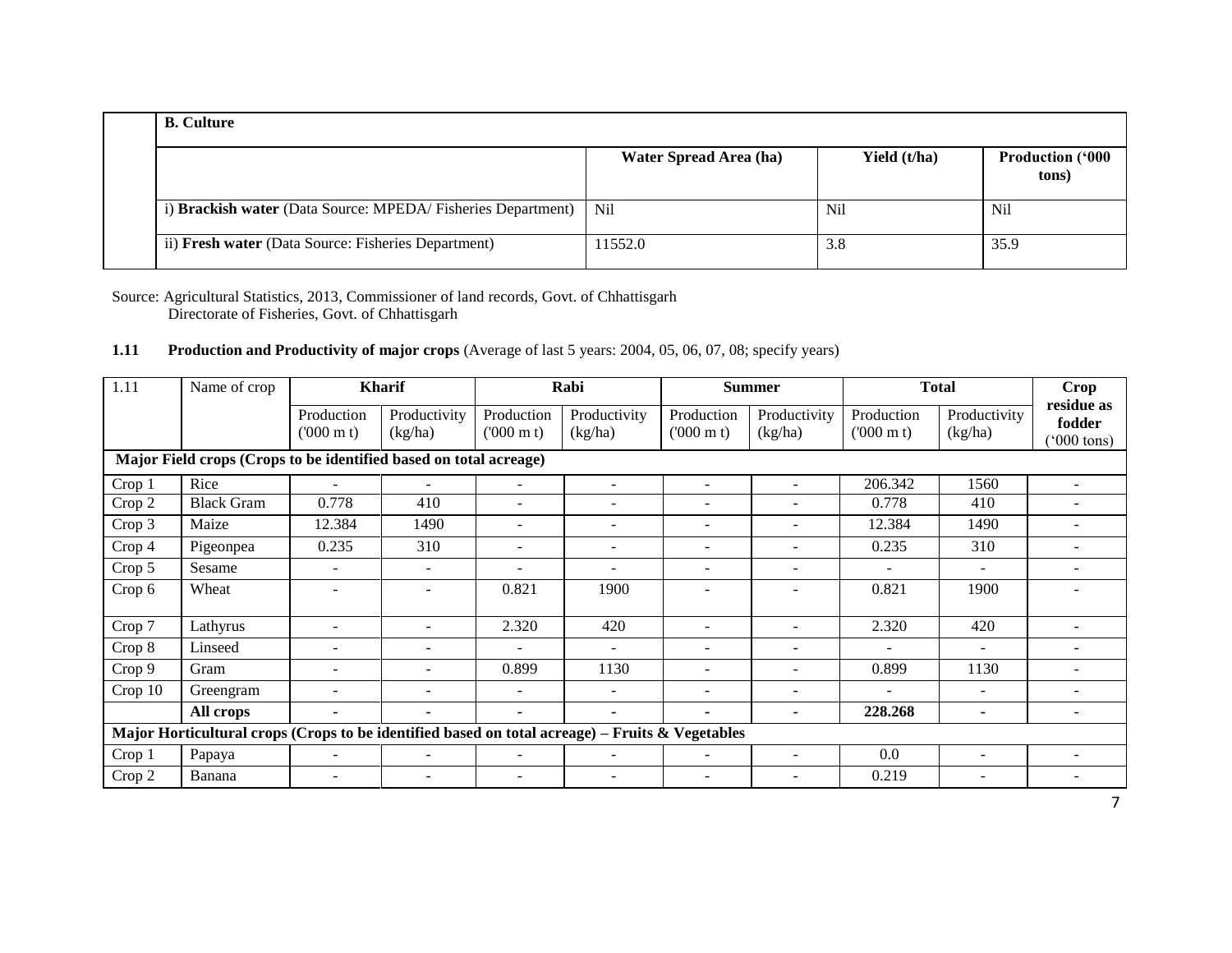| 1.12 | Sowing window for 5<br>major field crops<br>Crop 1: Rice<br>(start and end of normal<br>sowing period) |                                      | Crop 2: upland crops <i>i.e.</i><br>maize, sesamum, Urd, mung | Crop 3: Wheat             | Crop 4: Pulses         | Crop 5: oilseed        |
|------|--------------------------------------------------------------------------------------------------------|--------------------------------------|---------------------------------------------------------------|---------------------------|------------------------|------------------------|
|      | Kharif-Rainfed                                                                                         | June $2^{nd}$ wk to July $1^{st}$ wk | June $2^{nd}$ wk to July $3^{rd}$ wk                          |                           |                        |                        |
|      | Kharif-Irrigated                                                                                       | June $2^{nd}$ wk to July $2^{nd}$ wk |                                                               |                           |                        |                        |
|      | Rabi-Rainfed                                                                                           |                                      |                                                               | $4th$ wk Oct. to $2nd$ wk | $2nd$ wk Oct. to $2nd$ | $2nd$ wk Oct. to $2nd$ |
|      |                                                                                                        |                                      |                                                               | Nov.                      | wk Nov.                | wk Nov.                |
|      | Rabi-Irrigated                                                                                         |                                      |                                                               | $1st$ wk Nov. to $2nd$ wk | $1st$ wk Nov. to $4th$ | $1st$ wk Nov. to $2nd$ |
|      |                                                                                                        |                                      |                                                               | Dec.                      | wk Nov.                | wk Dec.                |

| 1.13 | What is the major contingency the district is prone to? (Tick mark) | <b>Regular</b> | <b>Occasional</b>                 | <b>None</b> |
|------|---------------------------------------------------------------------|----------------|-----------------------------------|-------------|
|      | Drought                                                             |                |                                   |             |
|      | Flood                                                               |                |                                   |             |
|      | Cyclone                                                             |                |                                   |             |
|      | Hail storm                                                          |                |                                   |             |
|      | Heat wave                                                           |                |                                   |             |
|      | Cold wave                                                           |                |                                   |             |
|      | Frost                                                               |                |                                   |             |
|      | Sea water intrusion                                                 |                |                                   |             |
|      | Pests and disease outbreak (specify)                                |                |                                   |             |
|      | Rice                                                                |                | Stem borer, bacterial leaf blight |             |

| 1.14 | Include Digital maps of the<br>district for | Location map of district within State as Annexure I | Enclosed: Yes |
|------|---------------------------------------------|-----------------------------------------------------|---------------|
|      |                                             | Mean annual rainfall as Annexure 2                  | Enclosed: Yes |
|      |                                             | Soil map as Annexure 3                              | Enclosed: No  |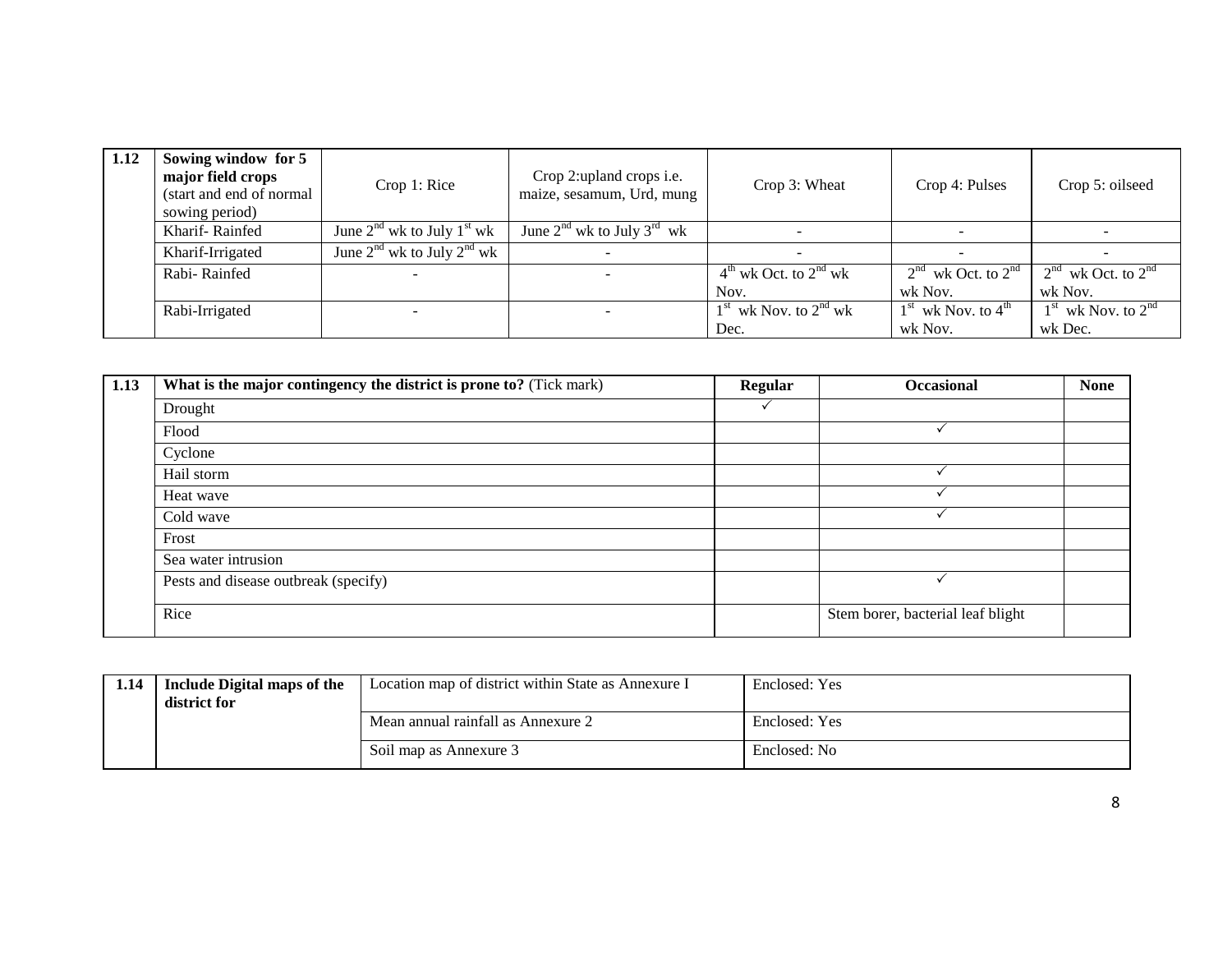

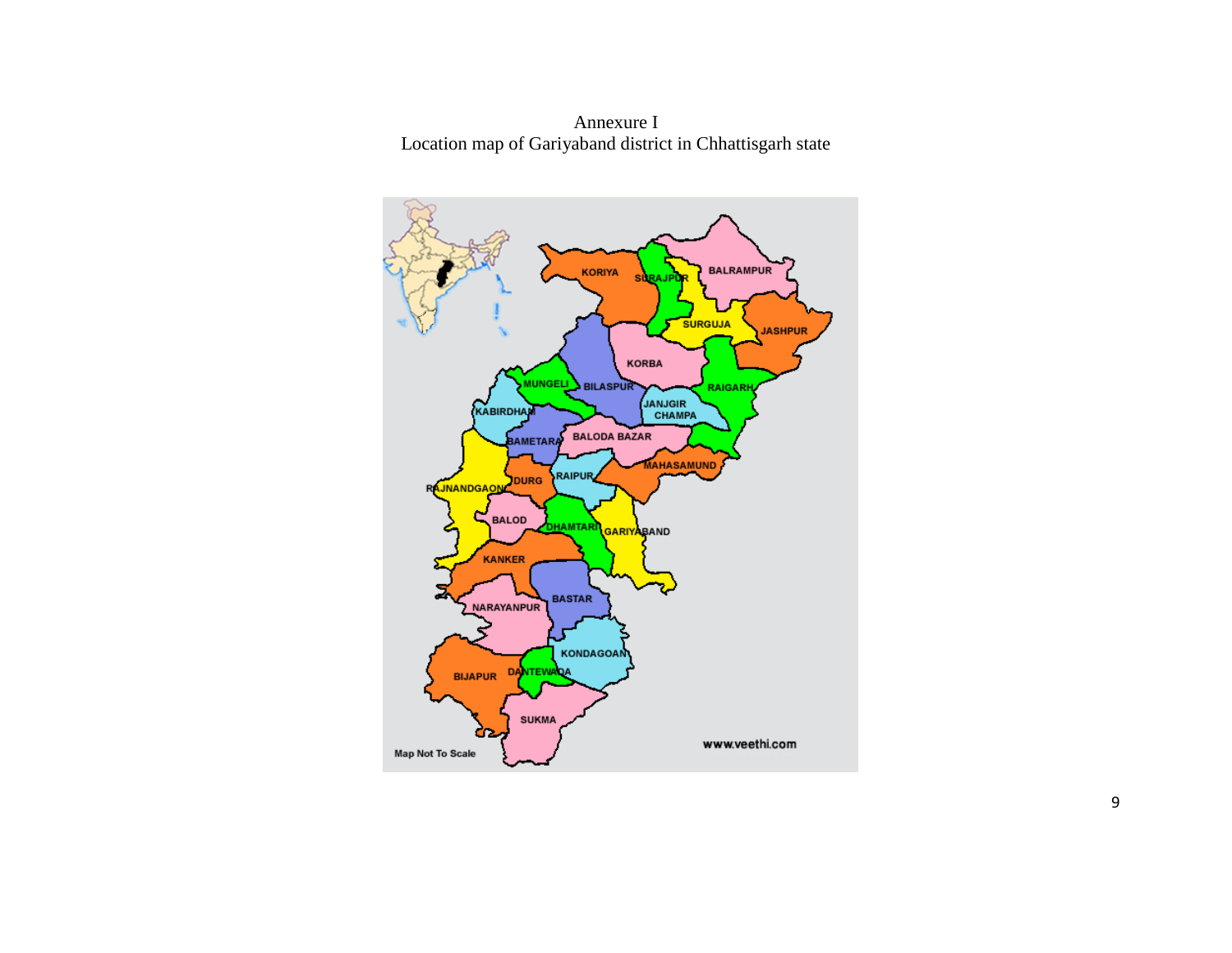Annexure 2 Average month-wise rainfall(mm) in Gariyaband district

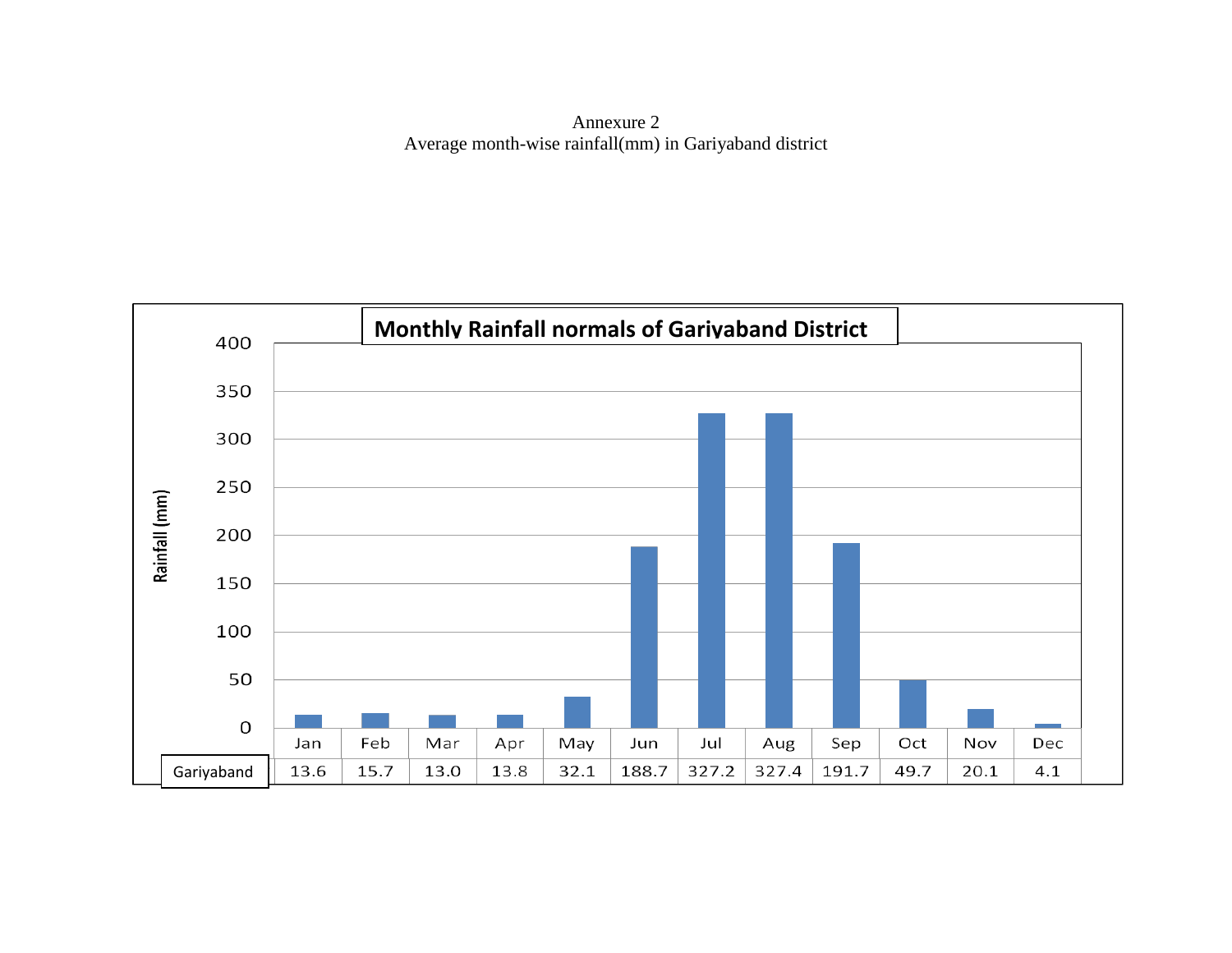## **2.0 Strategies for weather related contingencies**

## **2.1 Drought**

### **2.1.1 Rainfed situation**

| <b>Condition</b> | Major Farming   | <b>Normal Crop / Cropping</b> |                     | <b>Suggested Contingency measures</b> |                                  |                           |                          |  |
|------------------|-----------------|-------------------------------|---------------------|---------------------------------------|----------------------------------|---------------------------|--------------------------|--|
|                  | situation       | system                        |                     |                                       | Change in crop / cropping system | <b>Agronomic measures</b> | <b>Remarks</b> on        |  |
|                  |                 |                               |                     | including variety                     |                                  |                           | Implementation           |  |
|                  |                 | <b>Kharif</b>                 | Rabi                | Kharif                                | Rabi                             |                           |                          |  |
|                  |                 |                               |                     |                                       |                                  |                           |                          |  |
| Early season     | Unbunded upland | Mungbean                      | $\overline{a}$      | No change                             | $\blacksquare$                   | Normal                    | $\sim$                   |  |
| drought:         | Bharri          | (Pusa                         | $\blacksquare$      | No change                             | $\overline{\phantom{a}}$         | Normal                    | $\overline{\phantom{a}}$ |  |
| Delay by 2       |                 | Vishal, HUM 1,                |                     |                                       |                                  |                           |                          |  |
| weeks (July      |                 | <b>HUM-16, BM</b>             |                     |                                       |                                  |                           |                          |  |
| $1st$ wk)        |                 | 4, HUM 12) /                  |                     |                                       |                                  |                           |                          |  |
|                  |                 | Urdbean (TU                   |                     |                                       |                                  |                           |                          |  |
|                  |                 | 94-2, TAU-2,<br>KU 96-3,      |                     |                                       |                                  |                           |                          |  |
|                  |                 | Indira Urd 1)                 |                     |                                       |                                  |                           |                          |  |
|                  |                 | Pigeonpea                     |                     |                                       |                                  |                           |                          |  |
|                  |                 | (ICPL87,                      |                     |                                       |                                  |                           |                          |  |
|                  |                 | JKM189,                       |                     |                                       |                                  |                           |                          |  |
|                  |                 |                               |                     |                                       |                                  |                           |                          |  |
|                  |                 | <b>UPAS 120,</b>              |                     |                                       |                                  |                           |                          |  |
|                  |                 | BDN 2,                        |                     |                                       |                                  |                           |                          |  |
|                  |                 | Rajivlochan)                  |                     |                                       |                                  |                           |                          |  |
|                  |                 |                               |                     |                                       |                                  |                           |                          |  |
|                  |                 | Mung                          | Horsegram/<br>Niger | No change                             | $\sim$                           | Normal                    | $\overline{\phantom{a}}$ |  |
|                  |                 | Urd                           | Horsegram/          | No change                             | $\overline{\phantom{a}}$         | Normal                    | $\sim$                   |  |
|                  |                 |                               | Niger               |                                       |                                  |                           |                          |  |
|                  |                 | Groundnut                     | $\overline{a}$      | No change                             | $\sim$                           | Normal                    | $\overline{\phantom{a}}$ |  |
|                  |                 | Sesamum                       | $\overline{a}$      | No change                             | $\blacksquare$                   | Normal                    | $\blacksquare$           |  |
|                  |                 | Maize                         | $\overline{a}$      | No change                             | $\blacksquare$                   | Normal                    | $\blacksquare$           |  |
|                  | Bundeded upland | Rice-Purnima,                 |                     | No change                             | $\overline{\phantom{a}}$         | Normal                    | $\blacksquare$           |  |
|                  | Bharri          | Danteshwari,                  |                     |                                       |                                  |                           |                          |  |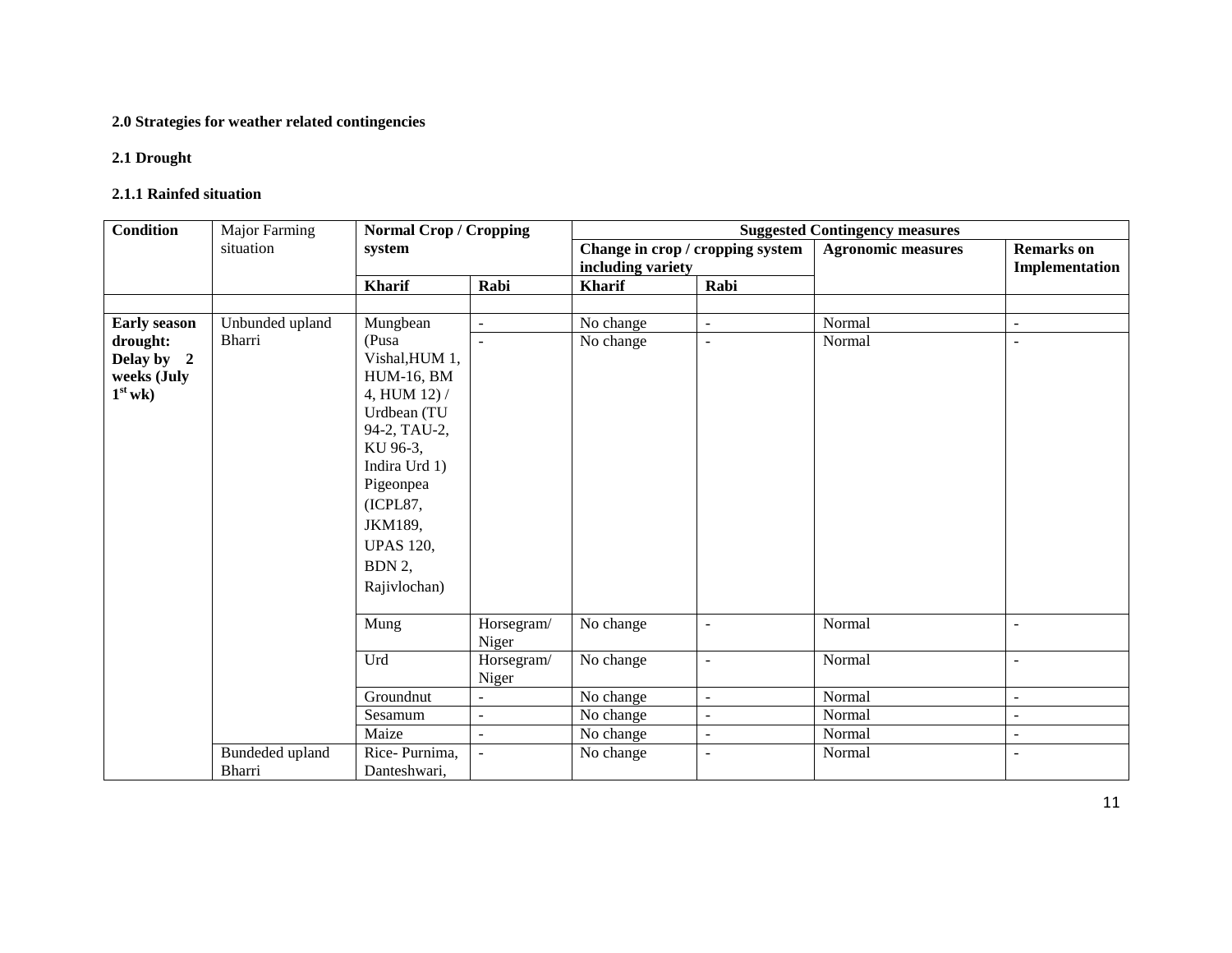| <b>Condition</b> | <b>Major Farming</b> | <b>Normal Crop / Cropping</b> |           | <b>Suggested Contingency measures</b> |                                  |                           |                                     |  |
|------------------|----------------------|-------------------------------|-----------|---------------------------------------|----------------------------------|---------------------------|-------------------------------------|--|
|                  | situation            | system                        |           | including variety                     | Change in crop / cropping system | <b>Agronomic measures</b> | <b>Remarks</b> on<br>Implementation |  |
|                  |                      | <b>Kharif</b>                 | Rabi      | <b>Kharif</b>                         | Rabi                             |                           |                                     |  |
|                  |                      |                               |           |                                       |                                  |                           |                                     |  |
|                  |                      | Samleshwari,                  |           |                                       |                                  |                           |                                     |  |
|                  |                      | Annada                        |           |                                       |                                  |                           |                                     |  |
|                  |                      | Maize-Hishell,                |           |                                       |                                  |                           |                                     |  |
|                  |                      | P 3785, Bio                   |           |                                       |                                  |                           |                                     |  |
|                  |                      | 9681, 900M,                   |           |                                       |                                  |                           |                                     |  |
|                  |                      | Seedtech 2324,                |           |                                       |                                  |                           |                                     |  |
|                  |                      | Pro 4640,                     |           |                                       |                                  |                           |                                     |  |
|                  |                      | DMH 117, Pro                  |           |                                       |                                  |                           |                                     |  |
|                  |                      | Agro-4212                     |           |                                       |                                  |                           |                                     |  |
|                  |                      | PEM $1, VH$ -                 |           |                                       |                                  |                           |                                     |  |
|                  |                      | 9,17HQPM-1                    |           |                                       |                                  |                           |                                     |  |
|                  |                      | <b>NMH-731NK-</b>             |           |                                       |                                  |                           |                                     |  |
|                  |                      | 30, NMH-<br>803KMH-3426       |           |                                       |                                  |                           |                                     |  |
|                  |                      | Rice                          | Horsegram | No change                             | $\overline{a}$                   | Normal                    |                                     |  |
|                  |                      | Rice                          | Niger     | No change                             | ÷,                               | Normal                    |                                     |  |
|                  | Midland Inceptisol   | Rice-                         |           | No change                             |                                  | 1. Direct dry seeding in  | Linkage with                        |  |
|                  | (Matasi-Sandy        | MTU1010,                      |           |                                       |                                  | line technique suggested  | RKVY for supply                     |  |
|                  | loam)                | IR64, IR 36,                  |           |                                       |                                  | for better crop yield and | of tractor and                      |  |
|                  |                      | Indira Barani                 |           |                                       |                                  | double cropping           | animal drawn                        |  |
|                  |                      | Dhan 1,                       |           |                                       |                                  | 2. Line sowing to avoid   | seed drill for line                 |  |
|                  |                      | Chandrahasni,                 |           |                                       |                                  | mortality of germinating  | sowing                              |  |
|                  |                      | Samleshwari                   |           |                                       |                                  | seed in case drought      |                                     |  |
|                  |                      |                               |           | No change                             | $\overline{a}$                   | follows after scanty      |                                     |  |
|                  | Shallow Lowland      | Rice-                         |           | No change                             |                                  | rainfall events           |                                     |  |
|                  | Alfisols             | Mahamaya, s                   |           |                                       |                                  | 3. Promote application of |                                     |  |
|                  | (Dorsa-clayloam or   | swarna,                       |           |                                       |                                  | post emergence            |                                     |  |
|                  | Vertisols            | Sampda, IGKV                  |           |                                       |                                  | herbicide for timely      |                                     |  |
|                  | (Kanhar-clayey)      | R1, IGKV R2,                  |           |                                       |                                  | weed management and       |                                     |  |
|                  |                      | Bamleshwari,                  |           |                                       |                                  | avoiding biasi operation  |                                     |  |
|                  |                      | Indira Sona                   |           |                                       |                                  |                           |                                     |  |
|                  |                      | Rice                          | Lathyrus/ | No change                             | $\overline{a}$                   |                           |                                     |  |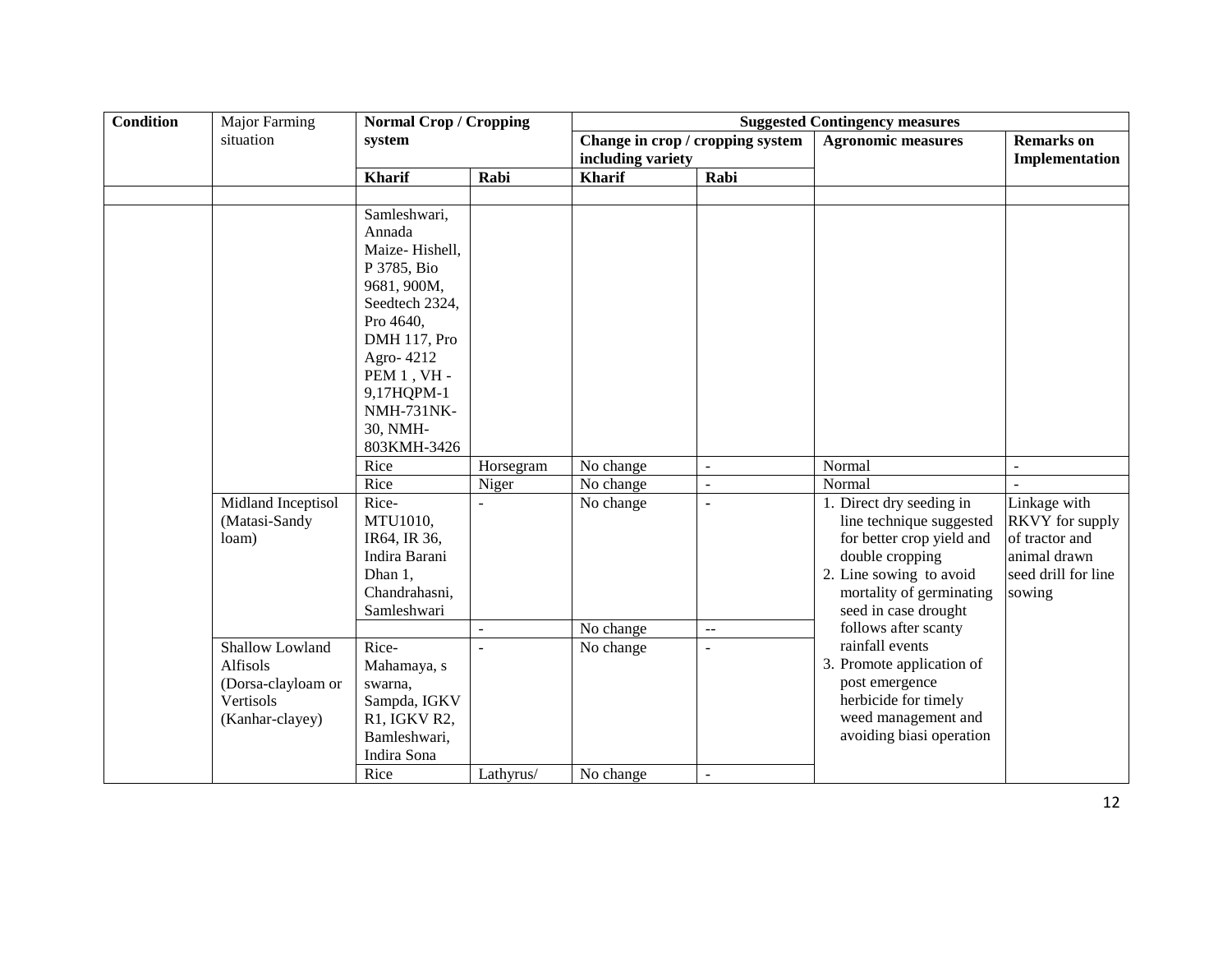| <b>Condition</b>    | <b>Major Farming</b> | <b>Normal Crop / Cropping</b> |                | <b>Suggested Contingency measures</b> |                                  |                           |                          |  |  |
|---------------------|----------------------|-------------------------------|----------------|---------------------------------------|----------------------------------|---------------------------|--------------------------|--|--|
|                     | situation            | system                        |                |                                       | Change in crop / cropping system | <b>Agronomic measures</b> | <b>Remarks</b> on        |  |  |
|                     |                      |                               |                | including variety                     |                                  |                           | Implementation           |  |  |
|                     |                      | <b>Kharif</b>                 | Rabi           | <b>Kharif</b>                         | Rabi                             |                           |                          |  |  |
|                     |                      |                               |                |                                       |                                  |                           |                          |  |  |
|                     |                      |                               | linseed/gram/  |                                       |                                  |                           |                          |  |  |
|                     |                      |                               | mung (relay)   |                                       |                                  |                           |                          |  |  |
|                     |                      | Rice                          | Lentil         | No change                             | $\mathbb{Z}^2$                   |                           |                          |  |  |
|                     |                      | $\overline{R}$ ice            | Gram           | No change                             | $\blacksquare$                   |                           |                          |  |  |
|                     |                      | Rice                          | Linseed        | No change                             | $\mathbb{Z}^2$                   |                           |                          |  |  |
|                     |                      | Rice                          | Safflower      | No change                             | $\mathbb{Z}^2$                   |                           |                          |  |  |
|                     | Bahra lowland        | Rice-Swarna,                  | Fallow         | No change                             | $\blacksquare$                   |                           |                          |  |  |
|                     | Vertisols            | Swarna sub1,                  |                |                                       |                                  |                           |                          |  |  |
|                     | (Kanhar-clayey)      | Jaldubi,                      |                |                                       |                                  |                           |                          |  |  |
|                     |                      | Bamleshwari,<br>MTU 1001,     |                |                                       |                                  |                           |                          |  |  |
|                     |                      | <b>IGKV R 1244</b>            |                |                                       |                                  |                           |                          |  |  |
|                     |                      | Rice                          | Lathyrus/      | No change                             | $\overline{\phantom{a}}$         |                           |                          |  |  |
|                     |                      |                               | linseed/gram/  |                                       |                                  |                           |                          |  |  |
|                     |                      |                               | mung (relay)   |                                       |                                  |                           |                          |  |  |
|                     |                      | Rice                          | Wheat          | No change                             | $\omega$                         |                           |                          |  |  |
|                     |                      | Rice                          | Mung           | No change                             | $\blacksquare$                   |                           |                          |  |  |
| Early season        | Unbunded upland      | Mungbean                      |                |                                       |                                  | 25 % higher seed rate     | $\overline{\phantom{a}}$ |  |  |
| drought:            | <b>Bharri</b>        | (Pusa                         | $\overline{a}$ | $\equiv$                              | $\blacksquare$                   | $-do-$                    | $\overline{\phantom{a}}$ |  |  |
| Delay by 4          |                      | Vishal, HUM 1,                |                |                                       |                                  |                           |                          |  |  |
| weeks (July         |                      | <b>HUM-16, BM</b>             |                |                                       |                                  |                           |                          |  |  |
| $3^{\text{rd}}$ wk) |                      | 4, HUM 12) /                  |                |                                       |                                  |                           |                          |  |  |
|                     |                      | Urdbean (TU                   |                |                                       |                                  |                           |                          |  |  |
|                     |                      | 94-2, TAU-2,                  |                |                                       |                                  |                           |                          |  |  |
|                     |                      | KU 96-3,                      |                |                                       |                                  |                           |                          |  |  |
|                     |                      | Indira Urd 1)                 |                |                                       |                                  |                           |                          |  |  |
|                     |                      | Pigeonpea                     |                |                                       |                                  |                           |                          |  |  |
|                     |                      | (ICPL87,                      |                |                                       |                                  |                           |                          |  |  |
|                     |                      | JKM189,                       |                |                                       |                                  |                           |                          |  |  |
|                     |                      | <b>UPAS 120,</b>              |                |                                       |                                  |                           |                          |  |  |
|                     |                      | BDN 2,                        |                |                                       |                                  |                           |                          |  |  |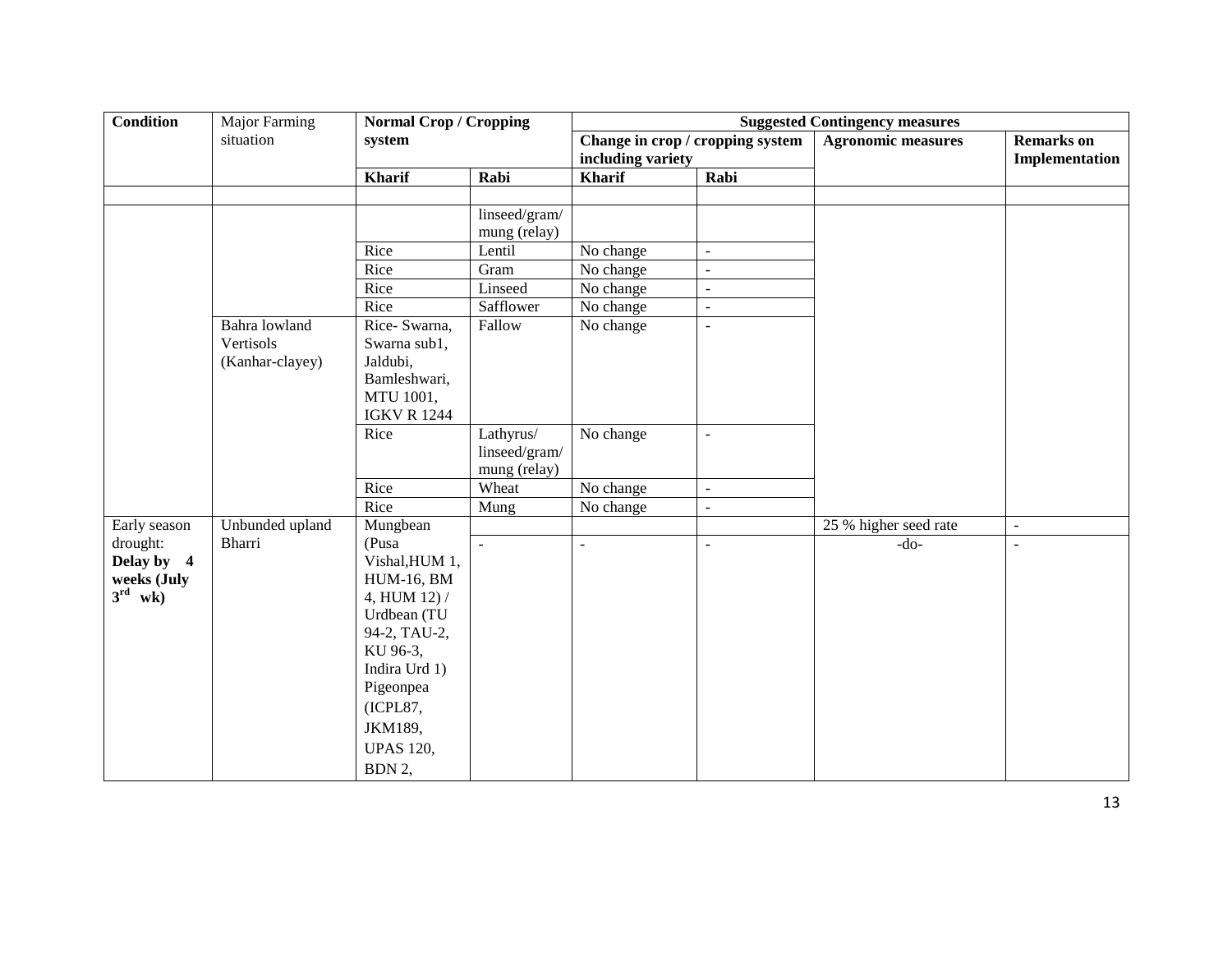| <b>Condition</b> | <b>Major Farming</b>             | <b>Normal Crop / Cropping</b>                                                                                                                                                                                                                           |                     | <b>Suggested Contingency measures</b>                                        |                                  |                                       |                                     |  |
|------------------|----------------------------------|---------------------------------------------------------------------------------------------------------------------------------------------------------------------------------------------------------------------------------------------------------|---------------------|------------------------------------------------------------------------------|----------------------------------|---------------------------------------|-------------------------------------|--|
|                  | situation                        | system                                                                                                                                                                                                                                                  |                     | Change in crop / cropping system<br>including variety                        |                                  | <b>Agronomic measures</b>             | <b>Remarks</b> on<br>Implementation |  |
|                  |                                  | <b>Kharif</b>                                                                                                                                                                                                                                           | Rabi                | <b>Kharif</b>                                                                | Rabi                             |                                       |                                     |  |
|                  |                                  |                                                                                                                                                                                                                                                         |                     |                                                                              |                                  |                                       |                                     |  |
|                  |                                  | Rajivlochan)                                                                                                                                                                                                                                            |                     |                                                                              |                                  |                                       |                                     |  |
|                  |                                  | Mung                                                                                                                                                                                                                                                    | Horsegram/<br>Niger | $\mathcal{L}$                                                                | $\overline{\phantom{a}}$         | $-do-$                                | $\mathbb{L}$                        |  |
|                  |                                  | Urd                                                                                                                                                                                                                                                     | Horsegram/<br>Niger | $\equiv$                                                                     | $\equiv$                         | $-do-$                                | $\overline{\phantom{a}}$            |  |
|                  |                                  | Groundnut                                                                                                                                                                                                                                               | $\overline{a}$      | Erect variety<br>$GG-5/G-20$                                                 | $\overline{a}$                   | $-do-$                                | $\overline{a}$                      |  |
|                  |                                  | Sesamum                                                                                                                                                                                                                                                 | $\bar{\phantom{a}}$ |                                                                              | $\bar{\phantom{a}}$              | $-do-$                                | $\overline{\phantom{a}}$            |  |
|                  | <b>Bundeded</b> upland<br>Bharri | Rice -<br>Purnima,<br>Danteshwari,<br>Samleshwari,<br>Annada<br>Maize-Hishell,<br>P 3785, Bio<br>9681, 900M,<br>Seedtech 2324,<br>Pro 4640,<br>DMH 117, Pro<br>Agro-4212<br>PEM $1, VH -$<br>9,17HQPM-1<br><b>NMH-731NK-</b><br>30, NMH-<br>803KMH-3426 | $\overline{a}$      | Rice-Tulsi,<br>Indira barani<br>dhan-1, Annda                                | $\sim$                           | $\overline{a}$                        | $\sim$                              |  |
|                  |                                  | Rice<br>Rice                                                                                                                                                                                                                                            | Horsegram<br>Niger  | Groundnut<br>Sesamum/<br>soybean(Indira<br>soy9, JS93-05,<br>JS335, JS80-21) | $\mathbb{Z}^2$<br>$\overline{a}$ | $\bar{\phantom{a}}$<br>$\overline{a}$ | $\bar{\phantom{a}}$                 |  |
|                  | Midland Inceptisol               | Rice-                                                                                                                                                                                                                                                   | ÷.                  | Rice-MTU1010,                                                                | $\blacksquare$                   | • Direct dry seeding in line          | • Linkage with                      |  |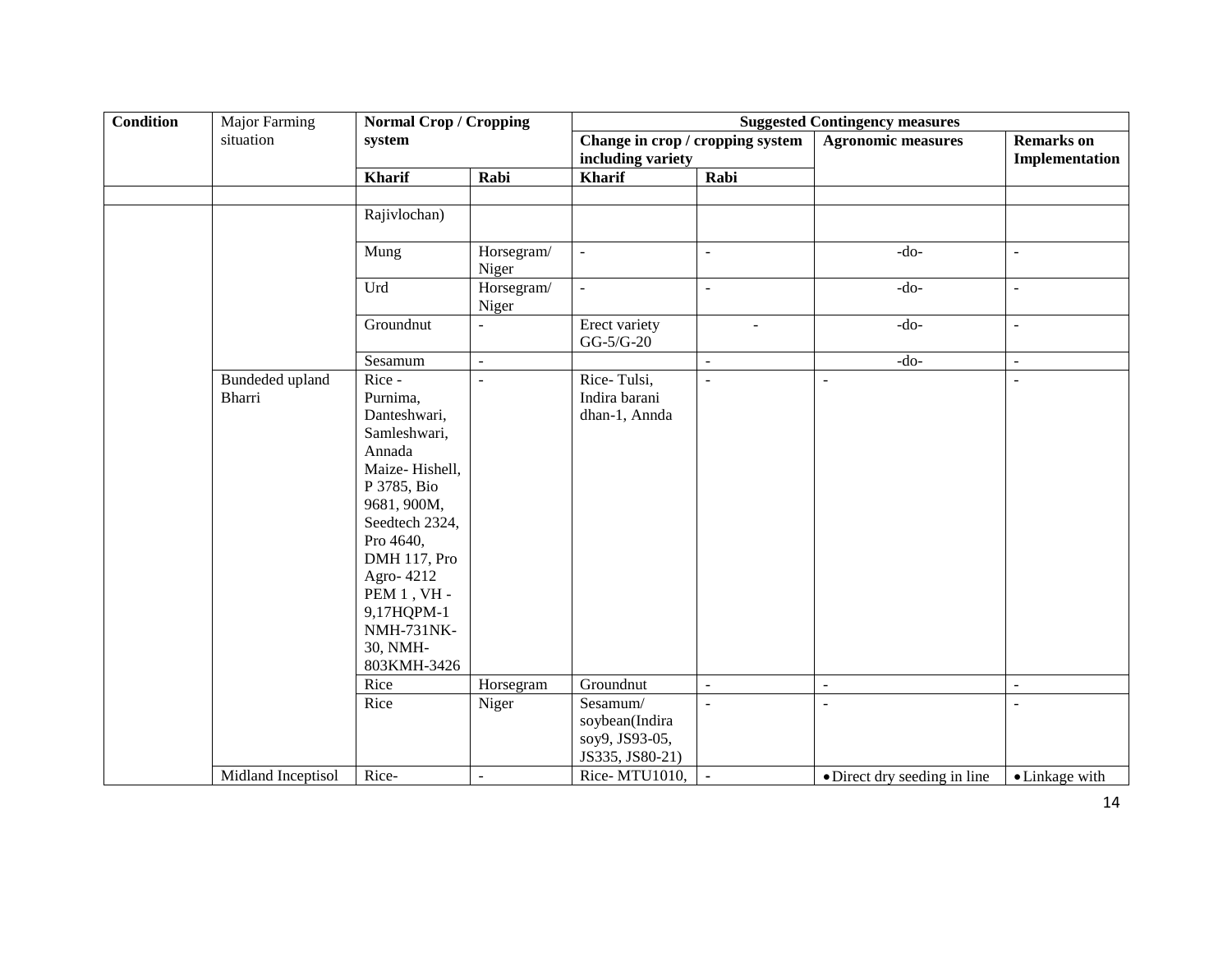| <b>Condition</b> | Major Farming                                                                                 | <b>Normal Crop / Cropping</b>                                                                          |                                            | <b>Suggested Contingency measures</b>                                                 |                                                         |                                                                                                                                                                  |                                                                                                                                                                                                                |  |
|------------------|-----------------------------------------------------------------------------------------------|--------------------------------------------------------------------------------------------------------|--------------------------------------------|---------------------------------------------------------------------------------------|---------------------------------------------------------|------------------------------------------------------------------------------------------------------------------------------------------------------------------|----------------------------------------------------------------------------------------------------------------------------------------------------------------------------------------------------------------|--|
|                  | situation                                                                                     | system                                                                                                 |                                            | Change in crop / cropping system<br>including variety                                 |                                                         | <b>Agronomic measures</b>                                                                                                                                        | <b>Remarks</b> on<br>Implementation                                                                                                                                                                            |  |
|                  |                                                                                               | <b>Kharif</b>                                                                                          | Rabi                                       | <b>Kharif</b>                                                                         | Rabi                                                    |                                                                                                                                                                  |                                                                                                                                                                                                                |  |
|                  |                                                                                               |                                                                                                        |                                            |                                                                                       |                                                         |                                                                                                                                                                  |                                                                                                                                                                                                                |  |
|                  | (Matasi-Sandy<br>loam)                                                                        | MTU1010,<br>IR64, IR 36,<br>Indira Barani<br>Dhan 1,<br>Chandrahasni,<br>Samleshwari                   |                                            | Samleshwari,<br>Danteshwari,<br>Indira barani<br>dhan-1                               |                                                         | technique suggested for<br>better crop yield and<br>double cropping<br>• Line sowing to avoid<br>mortality of germinating<br>seed in case drought                | <b>RKVY</b> for<br>supply of<br>tractor and<br>animal drawn<br>seed drill for<br>line sowing<br>• Linkage with<br><b>MNREGA</b> for<br>WC measures:<br>Digging of<br>shallow dug<br>wells and<br>renovation of |  |
|                  | Shallow Lowland<br>Alfisols<br>(Dorsa-clay loam)<br><b>or</b><br>Vertisols<br>(Kanhar-clayey) | Rice-<br>Mahamaya, s<br>swarna,<br>Sampda, IGKV<br>R1, IGKV R2,<br>Bamleshwari,<br>Indira Sona<br>Rice | $\sim$                                     | Rice-<br>Chandrahasni<br>IR64,<br>Mahamaya,<br>Bambleshwari,<br>karma masuri<br>Rice- | $\sim$<br>Coriander                                     | follows after scanty<br>rainfall events<br>• Promote application of<br>post emergence herbicide<br>for timely weed<br>management and<br>avoiding biasi operation |                                                                                                                                                                                                                |  |
|                  |                                                                                               |                                                                                                        | Lathyrus/<br>linseed/gram/<br>mung (relay) | Chandrahasni<br>IR64,<br>Mahamaya,<br>Bambleshwari,<br>karma masuri                   | (leaf), toria,<br>Lathyrus/<br>linseed/<br>mung (relay) |                                                                                                                                                                  | existing WHSs                                                                                                                                                                                                  |  |
|                  |                                                                                               | Rice                                                                                                   | Lentil                                     |                                                                                       | Lentil                                                  |                                                                                                                                                                  |                                                                                                                                                                                                                |  |
|                  |                                                                                               | Rice                                                                                                   | Gram                                       |                                                                                       | Gram                                                    |                                                                                                                                                                  |                                                                                                                                                                                                                |  |
|                  |                                                                                               | Rice                                                                                                   | Linseed                                    | $\omega$                                                                              | Linseed                                                 |                                                                                                                                                                  |                                                                                                                                                                                                                |  |
|                  |                                                                                               | Rice                                                                                                   | Safflower                                  |                                                                                       | Coriander<br>(leaf), toria                              |                                                                                                                                                                  |                                                                                                                                                                                                                |  |
|                  | Bahra lowland<br>Vertisols<br>(Kanhar-clayey)                                                 | Rice-Swarna,<br>Swarna sub1,<br>Jaldubi,<br>Bamleshwari,<br>MTU 1001,<br><b>IGKV R 1244</b>            | Fallow<br>Lathyrus/                        | Rice-<br>Mahamaya,<br>swarna sub1,<br>Jaldubi<br>$\blacksquare$                       | Fallow<br>Coriander                                     |                                                                                                                                                                  |                                                                                                                                                                                                                |  |
|                  |                                                                                               |                                                                                                        | linseed/gram/                              |                                                                                       | (leaf), toria,                                          |                                                                                                                                                                  |                                                                                                                                                                                                                |  |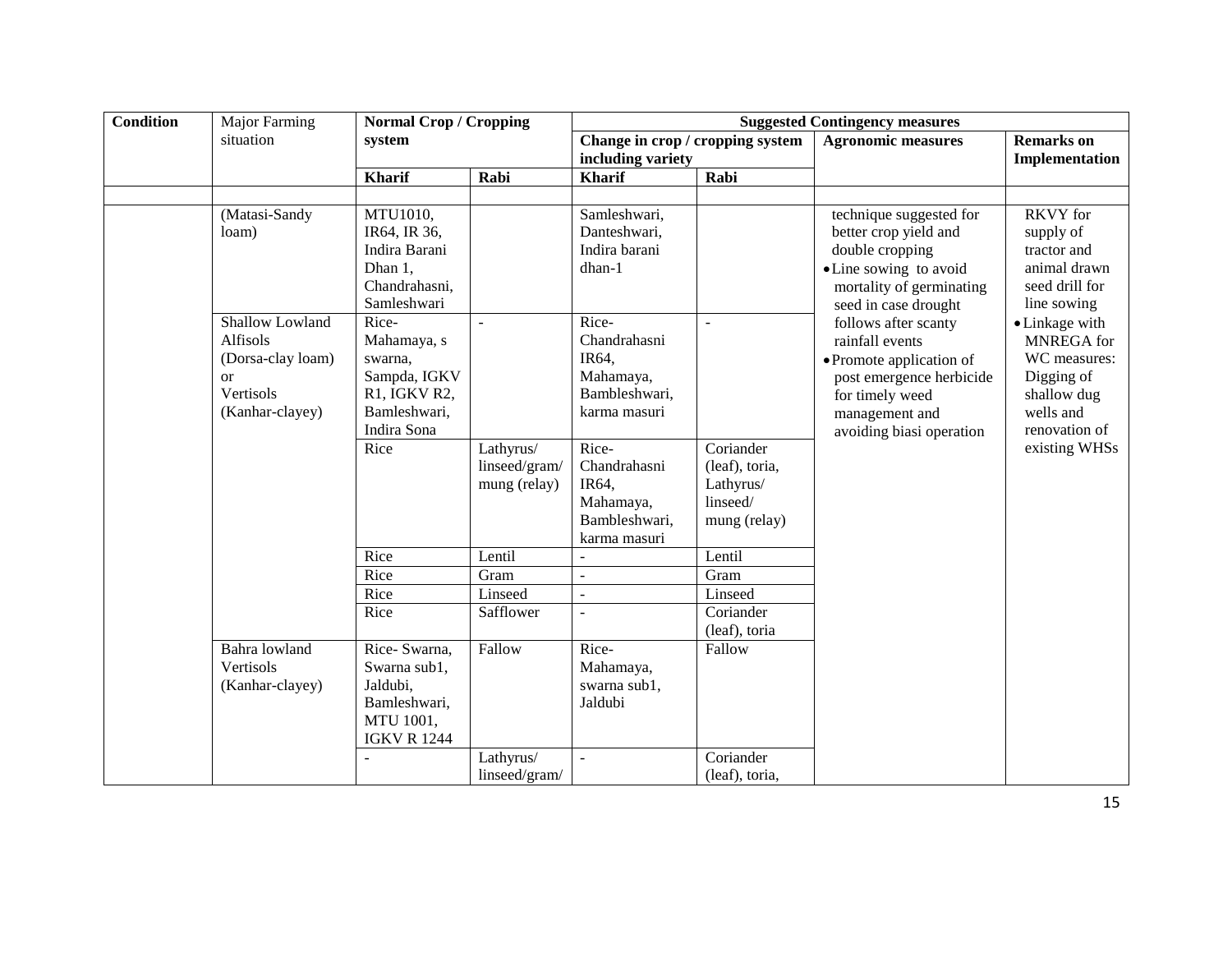| <b>Condition</b>         | Major Farming                    | <b>Normal Crop / Cropping</b> |                     | <b>Suggested Contingency measures</b> |                                  |                           |                                     |  |
|--------------------------|----------------------------------|-------------------------------|---------------------|---------------------------------------|----------------------------------|---------------------------|-------------------------------------|--|
|                          | situation                        | system                        |                     | including variety                     | Change in crop / cropping system | <b>Agronomic measures</b> | <b>Remarks</b> on<br>Implementation |  |
|                          |                                  | <b>Kharif</b>                 | Rabi                | <b>Kharif</b>                         | Rabi                             |                           |                                     |  |
|                          |                                  |                               |                     |                                       |                                  |                           |                                     |  |
|                          |                                  |                               | mung (relay)        |                                       | Lathyrus/                        |                           |                                     |  |
|                          |                                  |                               |                     |                                       | linseed/                         |                           |                                     |  |
|                          |                                  |                               |                     |                                       | mung (relay)                     |                           |                                     |  |
|                          |                                  | L.                            | Wheat               | $\blacksquare$                        | Wheat                            |                           |                                     |  |
|                          |                                  |                               | Mung                |                                       | Mung                             |                           |                                     |  |
| Early season<br>drought: | Unbunded upland<br><b>Bharri</b> | Mungbean<br>(Pusa             |                     | Horsegram/<br>Niger                   | $\overline{\phantom{a}}$         | 25 % higher seed rate     | $\blacksquare$                      |  |
| Delay by 6               |                                  | Vishal, HUM 1,                | $\blacksquare$      | Horsegram/                            | $\blacksquare$                   | $-do-$                    | $\blacksquare$                      |  |
| weeks (Aug.              |                                  | <b>HUM-16, BM</b>             |                     | Niger                                 |                                  |                           |                                     |  |
| $1st$ wk)                |                                  | 4, HUM 12) /                  |                     |                                       |                                  |                           |                                     |  |
|                          |                                  | Urdbean (TU                   |                     |                                       |                                  |                           |                                     |  |
|                          |                                  | 94-2, TAU-2,                  |                     |                                       |                                  |                           |                                     |  |
|                          |                                  | KU 96-3,                      |                     |                                       |                                  |                           |                                     |  |
|                          |                                  | Indira Urd 1)                 |                     |                                       |                                  |                           |                                     |  |
|                          |                                  | Pigeonpea                     |                     |                                       |                                  |                           |                                     |  |
|                          |                                  | (ICPL87,                      |                     |                                       |                                  |                           |                                     |  |
|                          |                                  | JKM189,                       |                     |                                       |                                  |                           |                                     |  |
|                          |                                  | <b>UPAS 120,</b>              |                     |                                       |                                  |                           |                                     |  |
|                          |                                  | BDN 2,                        |                     |                                       |                                  |                           |                                     |  |
|                          |                                  | Rajivlochan)                  |                     |                                       |                                  |                           |                                     |  |
|                          |                                  |                               |                     |                                       |                                  |                           |                                     |  |
|                          |                                  | Mung                          | Horsegram/          | Mung/Urd                              | $\bar{\mathcal{L}}$              | $-do-$                    | $\mathbb{Z}^2$                      |  |
|                          |                                  |                               | Niger               |                                       |                                  |                           |                                     |  |
|                          |                                  | Urd                           | Horsegram/<br>Niger | Mung                                  | $\bar{\mathcal{L}}$              | $-do-$                    | $\sim$                              |  |
|                          |                                  | Groundnut                     | $\overline{a}$      | Urd(PTU4,                             | $\overline{\phantom{a}}$         | $-do-$                    | $\mathbb{Z}^2$                      |  |
|                          |                                  |                               |                     | TU94-2, pant-                         |                                  |                           |                                     |  |
|                          |                                  |                               |                     | U31, KU96-3,                          |                                  |                           |                                     |  |
|                          |                                  |                               |                     | TAU2)                                 |                                  |                           |                                     |  |
|                          |                                  | Sesamum                       | $\sim$              | Mung                                  |                                  | $-do-$                    |                                     |  |
|                          | Bundeded upland                  | Rice-Purnima,                 |                     | Rice-Purnima,                         |                                  | Sowing of sprouted seed   |                                     |  |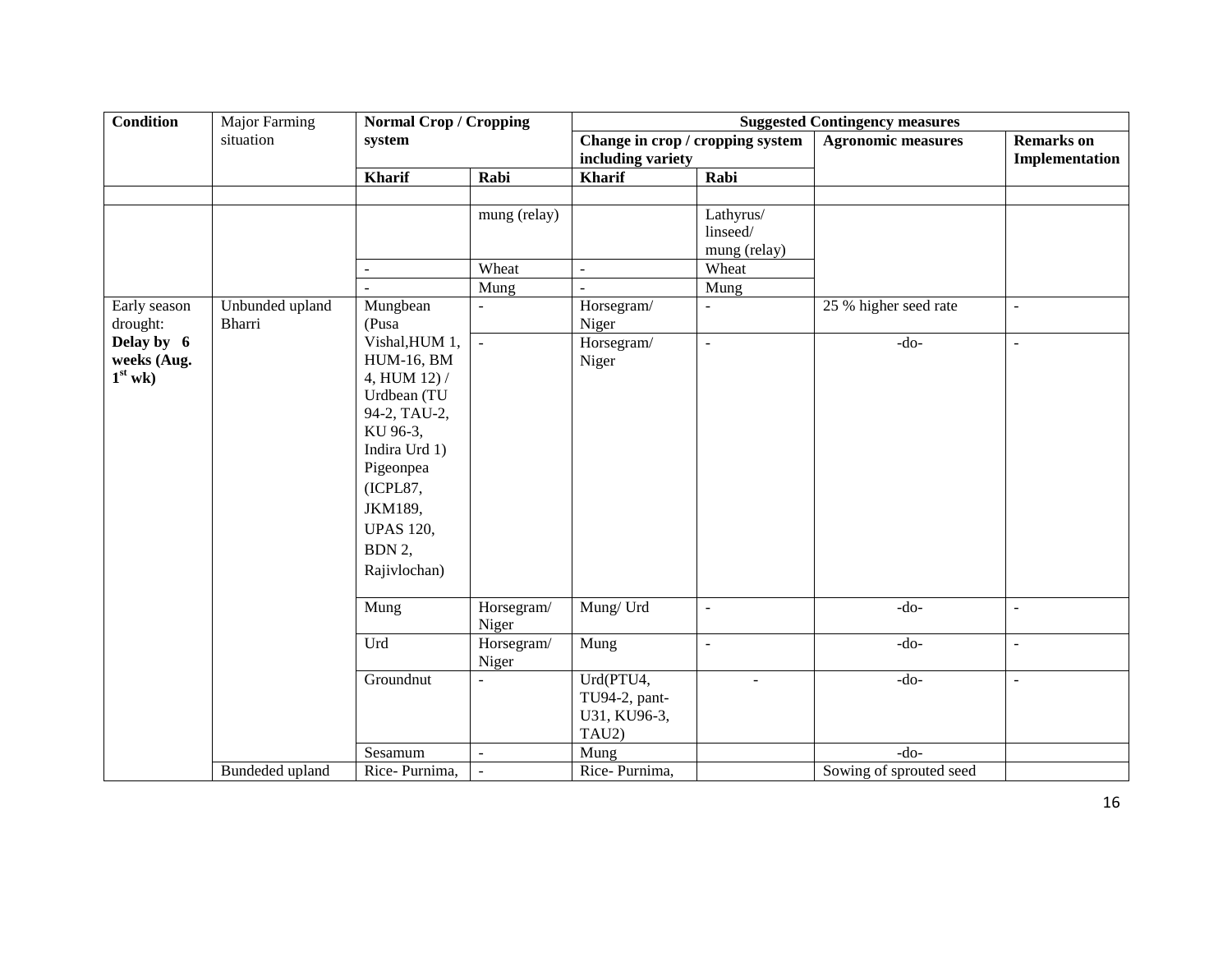| <b>Condition</b> | Major Farming                                                              | <b>Normal Crop / Cropping</b>                                                                                                                                                                                                         |                | <b>Suggested Contingency measures</b>                                                |                |                                                                                                                                                                            |                                                                                                                |  |
|------------------|----------------------------------------------------------------------------|---------------------------------------------------------------------------------------------------------------------------------------------------------------------------------------------------------------------------------------|----------------|--------------------------------------------------------------------------------------|----------------|----------------------------------------------------------------------------------------------------------------------------------------------------------------------------|----------------------------------------------------------------------------------------------------------------|--|
|                  | situation                                                                  | system                                                                                                                                                                                                                                |                | Change in crop / cropping system<br>including variety                                |                | <b>Agronomic measures</b>                                                                                                                                                  | <b>Remarks</b> on<br><b>Implementation</b>                                                                     |  |
|                  |                                                                            | <b>Kharif</b>                                                                                                                                                                                                                         | Rabi           | <b>Kharif</b>                                                                        | Rabi           |                                                                                                                                                                            |                                                                                                                |  |
|                  |                                                                            |                                                                                                                                                                                                                                       |                |                                                                                      |                |                                                                                                                                                                            |                                                                                                                |  |
|                  | <b>Bharri</b>                                                              | Danteshwari,<br>Samleshwari,<br>Annada<br>Maize-Hishell,<br>P 3785, Bio<br>9681, 900M,<br>Seedtech 2324,<br>Pro 4640,<br>DMH 117, Pro<br>Agro-4212<br><b>PEM 1, VH-</b><br>9,17HQPM-1<br><b>NMH-731NK-</b><br>30, NMH-<br>803KMH-3426 |                | Tulsi, Indira<br>barani dhan-1,<br>Aditya                                            |                | (lai-chaupa) adopting lehi<br>method of rice cultivation                                                                                                                   |                                                                                                                |  |
|                  |                                                                            | Rice                                                                                                                                                                                                                                  | Horsegram      | Pigeonpea                                                                            | $\overline{a}$ | Mixed or intercropping of<br>pigeonpea and mung (4:2)                                                                                                                      |                                                                                                                |  |
|                  |                                                                            | Rice                                                                                                                                                                                                                                  | Niger          | Sesamum                                                                              | $\overline{a}$ | Mixed or intercropping of<br>sesamum and mung $(4:2)$                                                                                                                      |                                                                                                                |  |
|                  |                                                                            |                                                                                                                                                                                                                                       |                | Groundnut                                                                            |                | $-do-$                                                                                                                                                                     |                                                                                                                |  |
|                  | Midland Inceptisol<br>(Matasi-Sandy<br>loam)                               | Rice-<br>MTU1010,<br>IR64, IR 36,<br>Indira Barani<br>Dhan 1,<br>Chandrahasni,<br>Samleshwari                                                                                                                                         |                | Rice-Indira<br>barani dhan-1,<br>Samleshwari,<br>Danteshwari,<br>MTU1010,<br>purnima |                | · Direct dry seeding in line<br>technique suggested for<br>better crop yield and<br>double cropping<br>• Promote direct seeding or<br>rice and discourage<br>transplanting | • Linkage with<br><b>RKVY</b> for<br>supply of<br>tractor and<br>animal drawn<br>seed drill for<br>line sowing |  |
|                  | Shallow Lowland<br>Alfisols<br>(Dorsa-clay loam)<br><b>or</b><br>Vertisols | Rice-<br>Mahamaya, s<br>swarna.<br>Sampda, IGKV<br>R1, IGKV R2,                                                                                                                                                                       | $\overline{a}$ | Rice-IR64,<br>Chandrahasni<br>Bambleshwari,<br>karma masuri                          |                | • Sowing of sprouted seed<br>(lai-chaupa) adopting lehi<br>method of rice cultivation<br>• Line sowing to avoid                                                            | • Linkage with<br>MNREGA for<br>WC measures:<br>Digging of                                                     |  |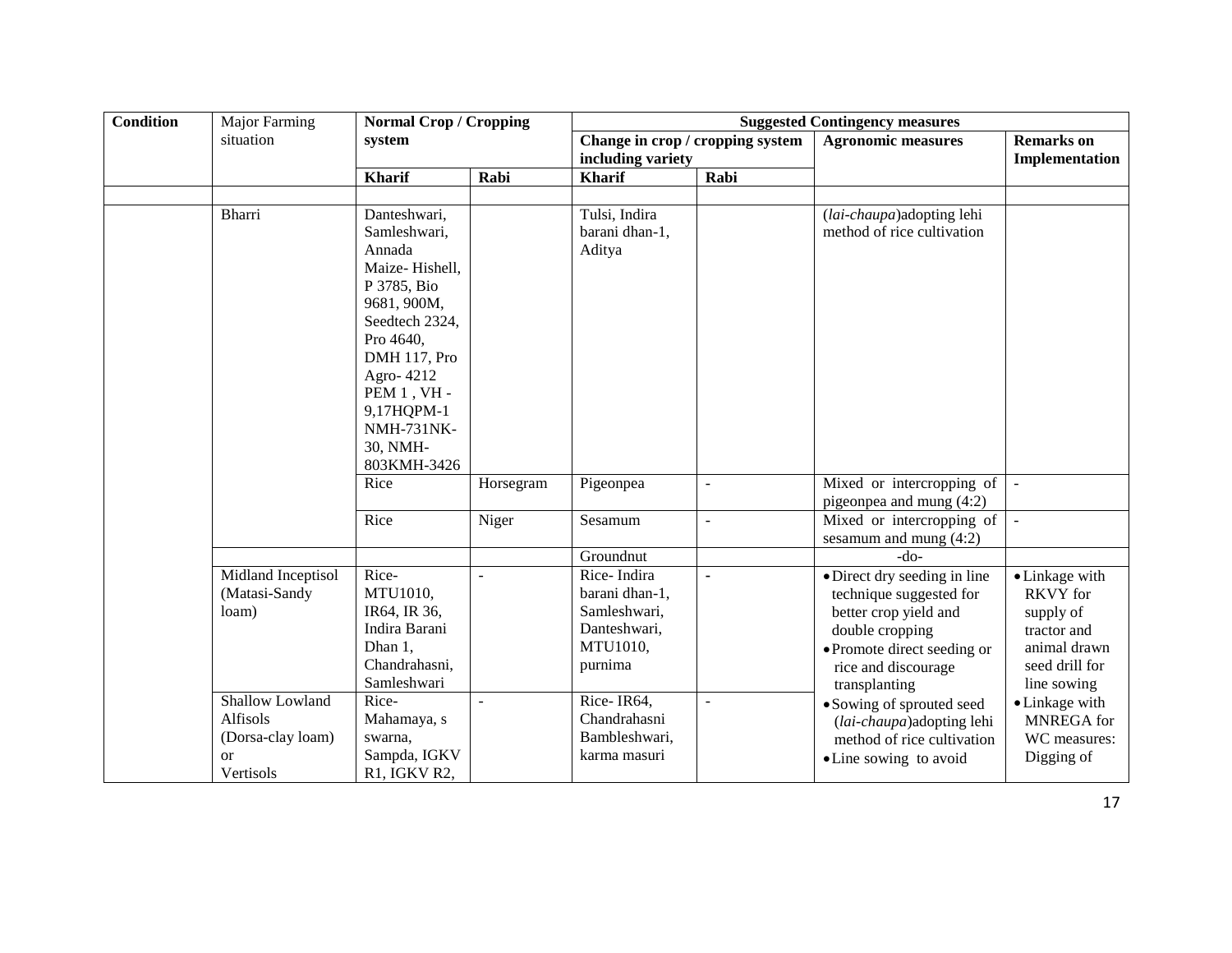| <b>Condition</b> | Major Farming                                 | <b>Normal Crop / Cropping</b>                                                               |                                                             | <b>Suggested Contingency measures</b>                 |                                                                                       |                                                                                                                                            |                                                                                                   |  |
|------------------|-----------------------------------------------|---------------------------------------------------------------------------------------------|-------------------------------------------------------------|-------------------------------------------------------|---------------------------------------------------------------------------------------|--------------------------------------------------------------------------------------------------------------------------------------------|---------------------------------------------------------------------------------------------------|--|
|                  | situation                                     | system                                                                                      |                                                             |                                                       | Change in crop / cropping system                                                      | <b>Agronomic measures</b>                                                                                                                  | <b>Remarks</b> on                                                                                 |  |
|                  |                                               |                                                                                             |                                                             | including variety                                     |                                                                                       |                                                                                                                                            | Implementation                                                                                    |  |
|                  |                                               | <b>Kharif</b>                                                                               | Rabi                                                        | <b>Kharif</b>                                         | Rabi                                                                                  |                                                                                                                                            |                                                                                                   |  |
|                  | (Kanhar-clayey)                               | Bamleshwari,<br>Indira Sona<br>Rice                                                         | Lathyrus/<br>linseed/gram/<br>mung (relay)                  | Rice-IR64,<br>Chandrahasni<br>Bambleshwari,           | Coriander<br>(leaf), toria,<br>linseed/                                               | mortality of germinating<br>seed in case drought<br>follows after scanty<br>rainfall events<br>• Promote application of                    | shallow dug<br>wells and<br>renovation of<br>existing WHSs<br>$\bullet$ Utilize<br>harvested rain |  |
|                  |                                               | Rice                                                                                        | Lentil                                                      | karma masuri                                          | mung (relay)<br>Lentil                                                                | post emergence herbicide<br>for timely weed                                                                                                | water of WHS                                                                                      |  |
|                  |                                               | Rice                                                                                        | Gram                                                        |                                                       | Gram                                                                                  | management and                                                                                                                             | in crop                                                                                           |  |
|                  |                                               | Rice                                                                                        | Linseed                                                     |                                                       | Linseed                                                                               | avoiding biasi operation                                                                                                                   | production by                                                                                     |  |
|                  |                                               | Rice                                                                                        | Safflower                                                   |                                                       | Coriander<br>(leaf), toria                                                            | • Increase 25 percent seed<br>rate of rabi crops.                                                                                          | adopting drip<br>system or                                                                        |  |
|                  | Bahra lowland<br>Vertisols<br>(Kanhar-clayey) | Rice-Swarna,<br>Swarna sub1,<br>Jaldubi.<br>Bamleshwari,<br>MTU 1001,<br><b>IGKV R 1244</b> | Fallow                                                      | Rice-<br>Mahamaya,<br>swarna sub1,<br>Jaldubi, masuri | Fallow                                                                                | • Seed rate of wheat may be<br>increased from one-and<br>half to two times<br>• Sowing of rabi crops<br>adopting zero tillage<br>technique | sprinklers that<br>may be<br>converged<br>from micro<br>irrigation<br>scheme of                   |  |
|                  |                                               |                                                                                             | Lathyrus/<br>linseed/gram/<br>mung (relay)<br>Wheat<br>Mung | $\overline{a}$<br>$\overline{a}$                      | Coriander<br>(leaf), toria,<br>Lathyrus/<br>linseed/<br>mung (relay)<br>Wheat<br>Mung |                                                                                                                                            | Agriculture<br>Department                                                                         |  |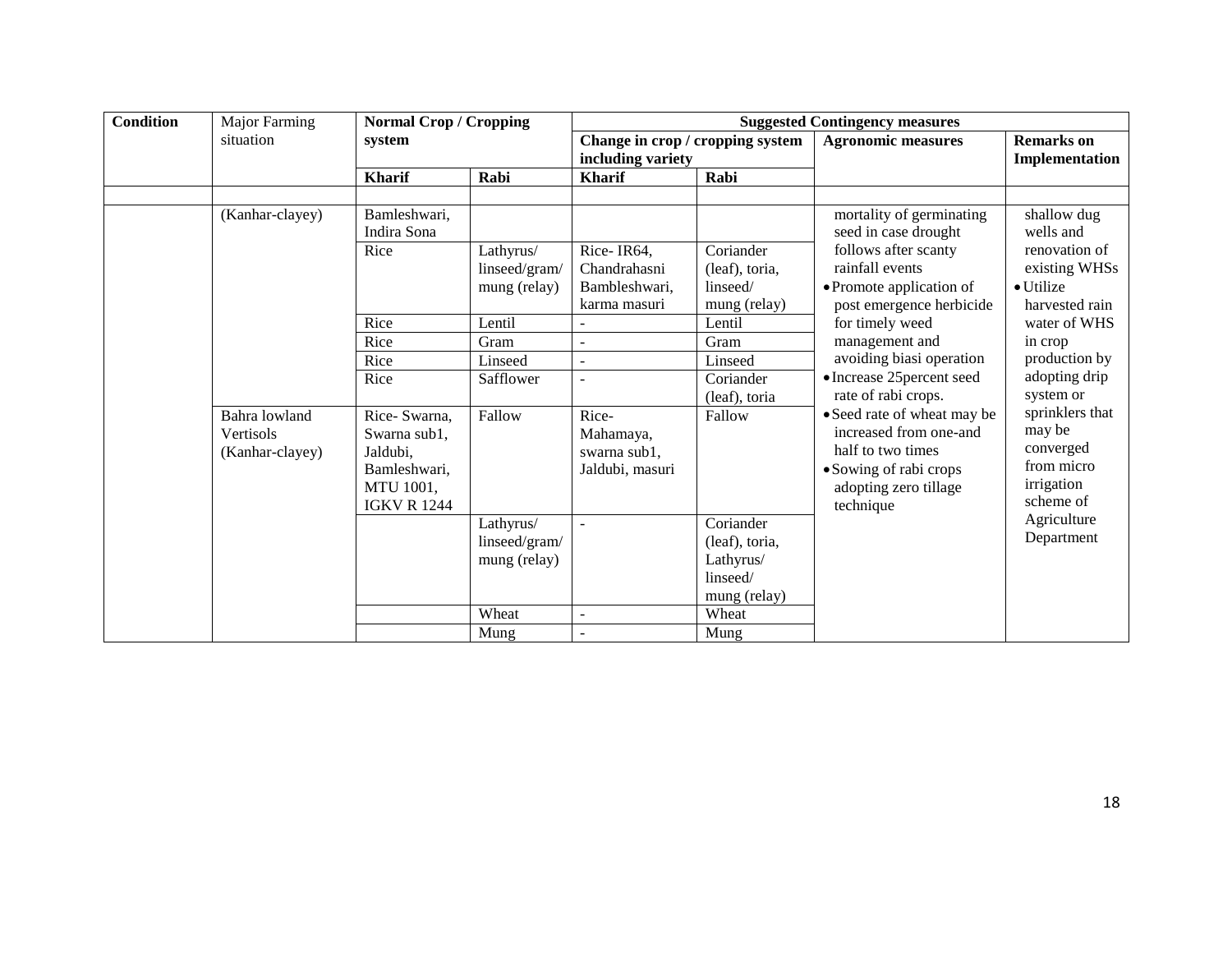| Early season        | Unbunded upland | Mungbean         |                |                   | Horsegram/               | Sowing in line or         |                          |
|---------------------|-----------------|------------------|----------------|-------------------|--------------------------|---------------------------|--------------------------|
| drought:            | Bharri          | (Pusa            |                |                   | Niger                    |                           |                          |
| Delay by 8          |                 | Vishal, HUM      |                |                   |                          | broadcasting in September |                          |
|                     |                 | 1, HUM-16,       |                |                   |                          |                           |                          |
| weeks (Aug.         |                 |                  | $\sim$         | $\sim$            | Horsegram/               | Sowing in line or         | L.                       |
| $3^{\text{rd}}$ wk) |                 | BM 4, HUM        |                |                   | Niger                    | broadcasting in September |                          |
|                     |                 | 12) /            |                |                   |                          |                           |                          |
|                     |                 | Urdbean (TU      |                |                   |                          |                           |                          |
|                     |                 | 94-2, TAU-2,     |                |                   |                          |                           |                          |
|                     |                 | KU 96-3,         |                |                   |                          |                           |                          |
|                     |                 | Indira Urd 1)    |                |                   |                          |                           |                          |
|                     |                 | Pigeonpea        |                |                   |                          |                           |                          |
|                     |                 | (ICPL87,         |                |                   |                          |                           |                          |
|                     |                 | JKM189,          |                |                   |                          |                           |                          |
|                     |                 | <b>UPAS 120,</b> |                |                   |                          |                           |                          |
|                     |                 |                  |                |                   |                          |                           |                          |
|                     |                 | BDN 2,           |                |                   |                          |                           |                          |
|                     |                 | Rajivlochan)     |                |                   |                          |                           |                          |
|                     |                 |                  |                |                   |                          |                           |                          |
|                     |                 | Mung             | Horsegram/     | Mung              | $\overline{\phantom{a}}$ | 25 % higher seed rate     | $\blacksquare$           |
|                     |                 |                  | Niger          |                   |                          |                           |                          |
|                     |                 | Urd              | Horsegram/     | Mung              |                          | 25 % higher seed rate     | $\overline{\phantom{a}}$ |
|                     |                 |                  | Niger          |                   |                          |                           |                          |
|                     |                 | Groundnut        | ÷,             | Mung              |                          | 25 % higher seed rate     | $\overline{\phantom{a}}$ |
|                     |                 |                  |                |                   |                          |                           |                          |
|                     |                 | Sesamum          | $\overline{a}$ | Mung              | $\blacksquare$           | 25 % higher seed rate     | $\blacksquare$           |
|                     |                 |                  |                |                   |                          |                           |                          |
|                     | Bundeded upland | Rice-Purnima,    |                | Mung(pusa vishal, |                          | Mixed or intercropping of |                          |
|                     | Bharri          | Danteshwari,     |                | pragya, Hum1,     |                          | pigeonpea and mung (4:2)  |                          |
|                     |                 | Samleshwari,     |                | pairimung)        |                          | or sesamum and mung       |                          |
|                     |                 | Annada           |                | Pigeonpea(ICPL87, |                          | (4:2)                     |                          |
|                     |                 | Maize-           |                | Rajivlochan.      |                          |                           |                          |
|                     |                 |                  |                |                   |                          |                           |                          |
|                     |                 | Hishell, P       |                | Maruti)           |                          |                           |                          |
|                     |                 | 3785, Bio        |                |                   |                          |                           |                          |
|                     |                 | 9681, 900M,      |                |                   |                          |                           |                          |
|                     |                 | Seedtech 2324,   |                |                   |                          |                           |                          |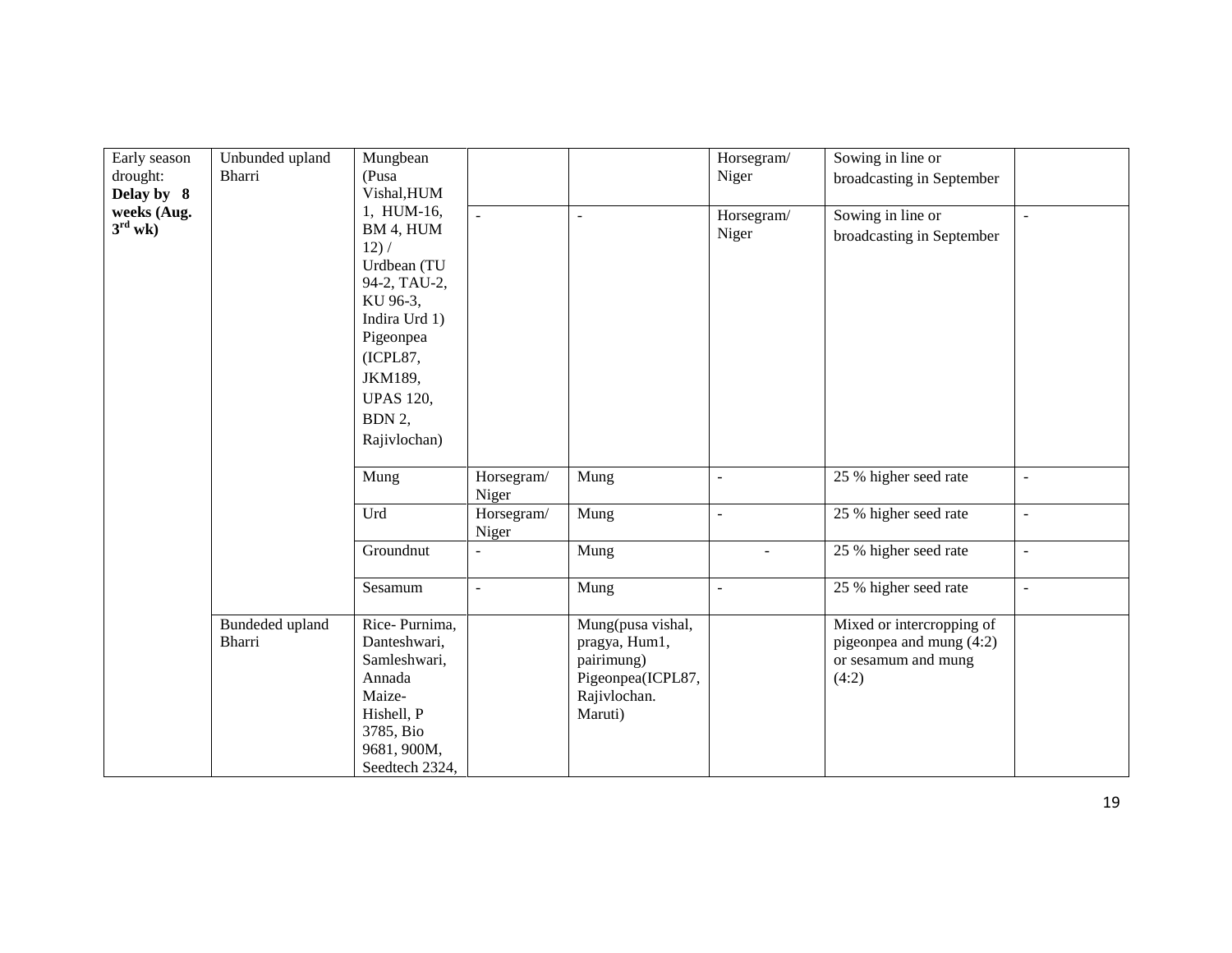|                                                                                                   | Pro 4640,<br>DMH 117, Pro<br>Agro-4212<br>PEM 1, VH -<br>9,17HQPM-1<br><b>NMH-731NK-</b><br>30, NMH-<br>803KMH-3426 |                                            |                                                                          |                        |                                                                                                                                                                                                                              |                                                                                                                   |
|---------------------------------------------------------------------------------------------------|---------------------------------------------------------------------------------------------------------------------|--------------------------------------------|--------------------------------------------------------------------------|------------------------|------------------------------------------------------------------------------------------------------------------------------------------------------------------------------------------------------------------------------|-------------------------------------------------------------------------------------------------------------------|
|                                                                                                   | Rice                                                                                                                | Horsegram                                  |                                                                          | Horsegram              | Sowing<br>in<br>line<br><sub>or</sub><br>broadcasting in September                                                                                                                                                           | $\equiv$                                                                                                          |
|                                                                                                   | Rice                                                                                                                | Niger                                      | $\overline{a}$                                                           | Niger/mung             | Sowing<br>line<br>in<br>$\alpha$<br>broadcasting in September                                                                                                                                                                | $\overline{\phantom{a}}$                                                                                          |
| Midland Inceptisol<br>(Matasi-Sandy<br>loam)                                                      | Rice-<br>MTU1010,<br>IR64, IR 36,<br>Indira Barani<br>Dhan 1,<br>Chandrahasni,<br>Samleshwari                       |                                            | Rice-Indira barani<br>dhan-1,<br>Samleshwari,<br>Danteshwari,<br>purnima |                        | • Promote direct Line<br>seeding of rice and<br>discourage transplanting<br>• Sowing of sprouted seed<br>(lai-chaupa)adopting lehi<br>method of rice cultivation                                                             | • Linkage with<br><b>RKVY</b> for<br>supply of<br>tractor and<br>animal drawn<br>seed drill for<br>line sowing    |
| Shallow Lowland<br>Alfisols<br>(Dorsa-clay loam)<br><sub>or</sub><br>Vertisols<br>(Kanhar-clayey) | Rice-<br>Mahamaya, s<br>swarna.<br>Sampda,<br>IGKV R1,<br>IGKV R2,<br>Bamleshwari,<br>Indira Sona                   |                                            | Rice-IR64,<br>Chandrahasni<br>Bambleshwari,<br>karma masuri              |                        | • Promote application of<br>post emergence herbicide<br>for timely weed<br>management and<br>avoiding biasi operation<br>• Increase 25 percent seed<br>rate of rabi crops.<br>• Seed rate of wheat<br>increased from one-and | • Linkage with<br><b>MNREGA</b><br>for WC<br>measures:<br>Digging of<br>shallow dug<br>wells and<br>renovation of |
|                                                                                                   | Rice                                                                                                                | Lathyrus/<br>linseed/gram/<br>mung (relay) | Rice-IR64,<br>Chandrahasni<br>Bambleshwari,<br>karma masuri              |                        | half to two times<br>• Sowing of rabi crops<br>adopting zero tillage<br>technique                                                                                                                                            | existing<br><b>WHSs</b><br>· Utilize<br>harvested                                                                 |
|                                                                                                   | Rice                                                                                                                | Lentil                                     |                                                                          | Lentil                 |                                                                                                                                                                                                                              | rain water of                                                                                                     |
|                                                                                                   | Rice                                                                                                                | Gram                                       |                                                                          | Gram                   |                                                                                                                                                                                                                              | WHS in crop                                                                                                       |
|                                                                                                   | Rice                                                                                                                | Linseed                                    |                                                                          | Linseed                |                                                                                                                                                                                                                              | production                                                                                                        |
|                                                                                                   | Rice                                                                                                                | Safflower                                  |                                                                          | Fieldpea/<br>Coriander |                                                                                                                                                                                                                              | by adopting<br>drip system                                                                                        |
|                                                                                                   |                                                                                                                     |                                            |                                                                          | (leaf)/toria           |                                                                                                                                                                                                                              | or sprinklers                                                                                                     |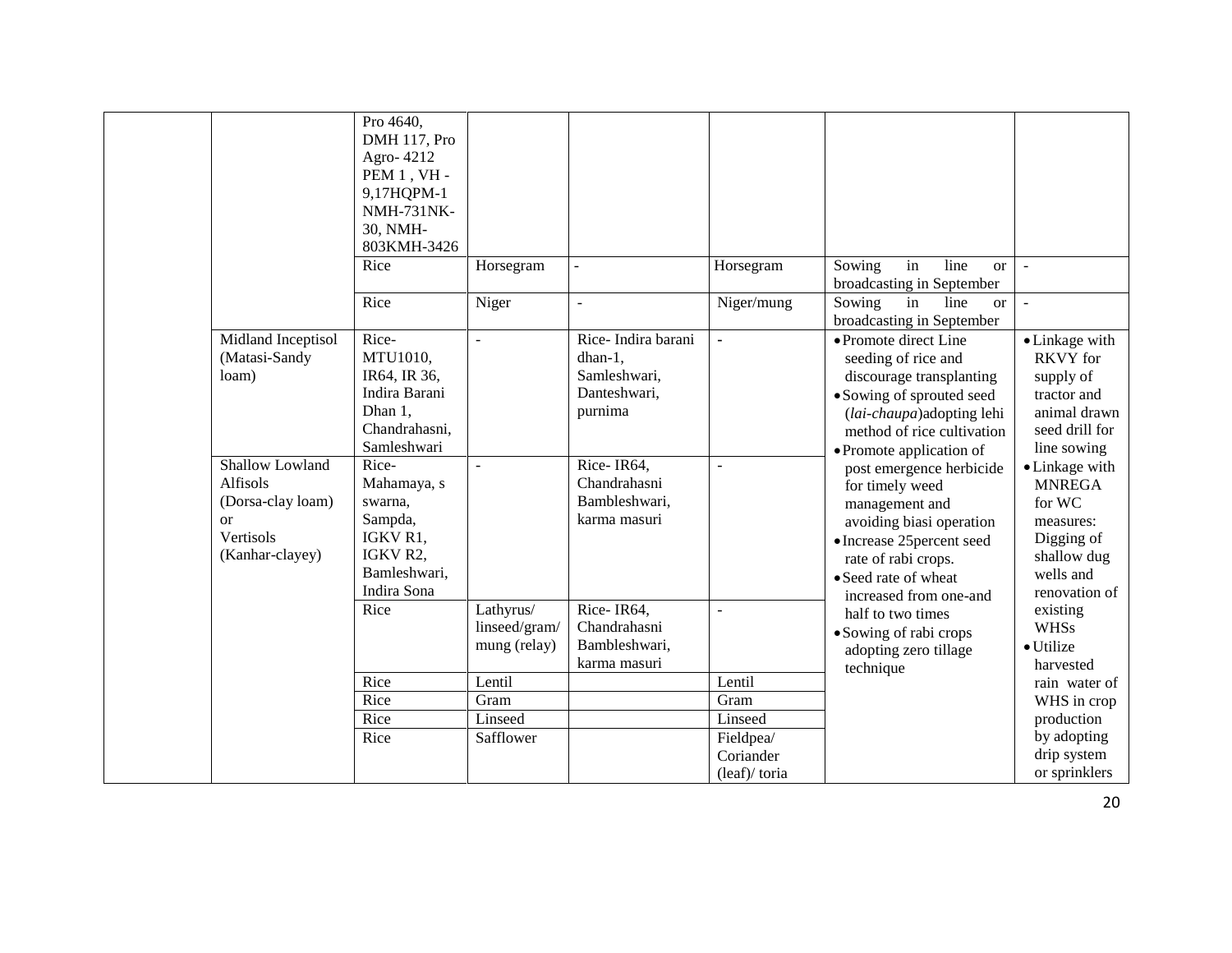| Bahra lowland   | Rice-Swarna,       | Fallow        | Rice-Mahamaya,           | Fallow          | that may be |
|-----------------|--------------------|---------------|--------------------------|-----------------|-------------|
| Vertisols       | Swarna sub1,       |               | swarna sub1,             |                 | converged   |
| (Kanhar-clayey) | Jaldubi,           |               | Jaldubi, masuri          |                 | from micro  |
|                 | Bamleshwari,       |               |                          |                 | irrigation  |
|                 | MTU 1001,          |               |                          |                 | scheme of   |
|                 | <b>IGKV R 1244</b> |               |                          |                 | Agriculture |
|                 |                    | Lathyrus/     | $\overline{\phantom{0}}$ |                 | Department  |
|                 |                    | linseed/gram/ |                          |                 |             |
|                 |                    | mung (relay)  |                          |                 |             |
|                 |                    | Wheat         | $\overline{\phantom{a}}$ | Wheat           |             |
|                 |                    | Mung          | $\overline{\phantom{a}}$ | Mung/Fieldpea   |             |
|                 |                    |               |                          | /Coriander      |             |
|                 |                    |               |                          | $(leaf)/$ toria |             |

**Normal onset of monsoon, mid season-vegetative stage and terminal drought**

| <b>Condition</b>                                                                                                                | Major Farming                                          | Normal Crop/                                                                                                                                                                                                                                                                                                                                                                  |                                                                   | <b>Suggested Contingency measures</b>                                                                                                                                                                                                                                                                                 |                                                                                                                                                   |
|---------------------------------------------------------------------------------------------------------------------------------|--------------------------------------------------------|-------------------------------------------------------------------------------------------------------------------------------------------------------------------------------------------------------------------------------------------------------------------------------------------------------------------------------------------------------------------------------|-------------------------------------------------------------------|-----------------------------------------------------------------------------------------------------------------------------------------------------------------------------------------------------------------------------------------------------------------------------------------------------------------------|---------------------------------------------------------------------------------------------------------------------------------------------------|
|                                                                                                                                 | situation                                              | <b>Cropping</b>                                                                                                                                                                                                                                                                                                                                                               | Crop management                                                   | Soil nutrient & moisture                                                                                                                                                                                                                                                                                              | <b>Remarks</b> on                                                                                                                                 |
|                                                                                                                                 |                                                        | system                                                                                                                                                                                                                                                                                                                                                                        |                                                                   | conservation measures                                                                                                                                                                                                                                                                                                 | Implementation                                                                                                                                    |
| <b>Normal onset</b><br>followed by 15-20<br>days dry spell<br>after sowing<br>leading to poor<br>germination/crop<br>stand etc. | Unbunded upland<br>Bharri<br>Bundeded upland<br>Bharri | Mungbean (Pusa Vishal, HUM 1,<br>HUM-16, BM 4, HUM 12) /<br>Urdbean (TU 94-2, TAU-2, KU 96-<br>$3$ , Indira Urd 1)<br>Pigeonpea (ICPL87, JKM189,<br>UPAS 120, BDN 2, Rajivlochan)<br>Mung / Urd and rabi Horsegram/<br>Niger<br>Groundnut /Sesamum<br>Rice-Purnima, Danteshwari,<br>Samleshwari, Annada<br>Maize-Hishell, P 3785, Bio 9681,<br>900M, Seedtech 2324, Pro 4640, | • Gap filling<br>Resowing in line<br>when very poor<br>population | Inter tilling for soil<br>$\bullet$<br>mulch<br>Mulching with paddy<br>$\bullet$<br>straw or use plastic<br>mulch or other locally<br>available material<br>Compartmental<br>$\bullet$<br>bunding, Ridge and<br>Furrows, Tied ridges<br>to conserve rainwater<br>during kharif for<br>regular sowing of rabi<br>crops | • Linkage with<br>RKVY / NFSM /<br>state seed<br>corporation for<br>timely supply of<br>seed of suitable<br>varieties of upland<br>crops and rice |
|                                                                                                                                 |                                                        | DMH 117, Pro Agro- 4212 PEM 1,<br>VH -9,17HQPM-1 NMH-731NK-<br>30, NMH-803KMH-3426<br>Rice and rabi Horsegram/<br>Niger                                                                                                                                                                                                                                                       |                                                                   |                                                                                                                                                                                                                                                                                                                       |                                                                                                                                                   |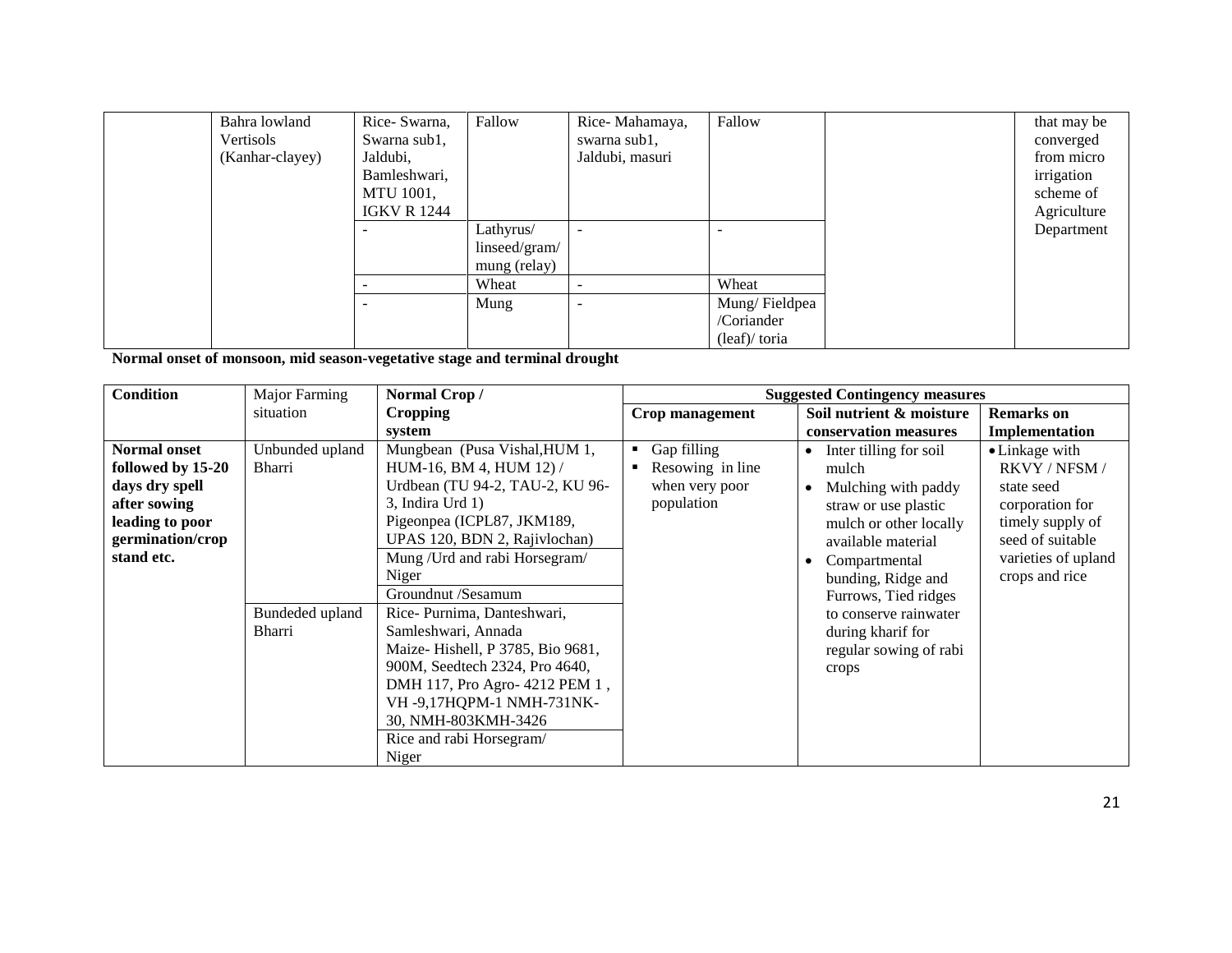| <b>Condition</b>                | Major Farming                        | Normal Crop/                                        | <b>Suggested Contingency measures</b>          |                                                |                                |
|---------------------------------|--------------------------------------|-----------------------------------------------------|------------------------------------------------|------------------------------------------------|--------------------------------|
|                                 | situation                            | <b>Cropping</b>                                     | <b>Crop management</b>                         | Soil nutrient & moisture                       | <b>Remarks</b> on              |
|                                 |                                      | system                                              |                                                | conservation measures                          | Implementation                 |
|                                 |                                      | Mung(pusa vishal, Hum1)                             |                                                |                                                |                                |
|                                 | Midland                              | Rice- MTU1010, IR64, IR 36,                         | • Gap filling or                               |                                                |                                |
|                                 | Inceptisol<br>(Matasi-Sandy<br>loam) | Indira Barani Dhan 1,<br>Chandrahasni, Samleshwari  | • Resowing of dry seed                         |                                                |                                |
|                                 | Shallow Lowland                      | Rice-Mahamaya, s                                    | $\bullet$ Gap filling                          |                                                |                                |
|                                 | Alfisols                             | swarna, Sampda, IGKV R1, IGKV                       | • Sowing of sprouted                           |                                                |                                |
|                                 | (Dorsa-clay loam)                    | R2, Bamleshwari, Indira Sona                        | seed (lai-                                     |                                                |                                |
|                                 | <b>or</b>                            | Rice-Lathyrus/linseed/gram/                         | chaupa) adopting lehi                          |                                                |                                |
|                                 | Vertisols                            | mung (relay)                                        | method of rice                                 |                                                |                                |
|                                 | (Kanhar-clayey)                      | Rice-lentil/gram/linseed/safflower/<br>fieldpea     | cultivation                                    |                                                |                                |
|                                 |                                      |                                                     | • Sowing of relatively<br>early varieties like |                                                |                                |
|                                 |                                      |                                                     | IR64, Chandrahasni                             |                                                |                                |
|                                 |                                      |                                                     | Bambleshwari, karma                            |                                                |                                |
|                                 |                                      |                                                     | masuri                                         |                                                |                                |
|                                 | Bahra lowland                        | Rice- Swarna, Swarna sub1,                          | • Gap filling                                  |                                                |                                |
|                                 | Vertisols                            | Jaldubi, Bamleshwari, MTU 1001,                     | • Sowing of sprouted                           |                                                |                                |
|                                 | (Kanhar-clayey)                      | <b>IGKV R 1244</b>                                  | seed (lai-                                     |                                                |                                |
|                                 |                                      | Rice-Lathyrus/linseed/gram/<br>mung (relay)         | chaupa)adopting lehi<br>method of rice         |                                                |                                |
|                                 |                                      | Rice-wheat/ mung                                    | cultivation                                    |                                                |                                |
|                                 |                                      |                                                     | • Sowing of relatively                         |                                                |                                |
|                                 |                                      |                                                     | early varieties like                           |                                                |                                |
|                                 |                                      |                                                     | Mahamaya, swarna                               |                                                |                                |
|                                 |                                      |                                                     | sub1, Jaldubi, masuri                          |                                                |                                |
| Mid season drought              | Unbunded upland                      | Mungbean (Pusa Vishal, HUM 1,                       | Weeding and protection                         | Inter tilling for soil<br>$\bullet$            | • Linkage with                 |
| (long dry spell,                | <b>Bharri</b>                        | HUM-16, BM 4, HUM 12) /                             | against sucking pests                          | mulch                                          | Agriculture                    |
| consecutive 2<br>weeks rainless |                                      | Urdbean (TU 94-2, TAU-2, KU 96-<br>3, Indira Urd 1) |                                                | Mulching with paddy<br>$\bullet$               | Department<br>/RKVY for supply |
| $(>2.5$ mm) period):            |                                      | Pigeonpea (ICPL87, JKM189,                          |                                                | straw or use plastic<br>mulch or other locally | of interculture                |
| At vegetative stage             |                                      | UPAS 120, BDN 2, Rajivlochan)                       |                                                | available material                             | implements for                 |
|                                 |                                      | Mung / Urd and rabi Horsegram/                      | Weeding and protection                         |                                                | interculture in                |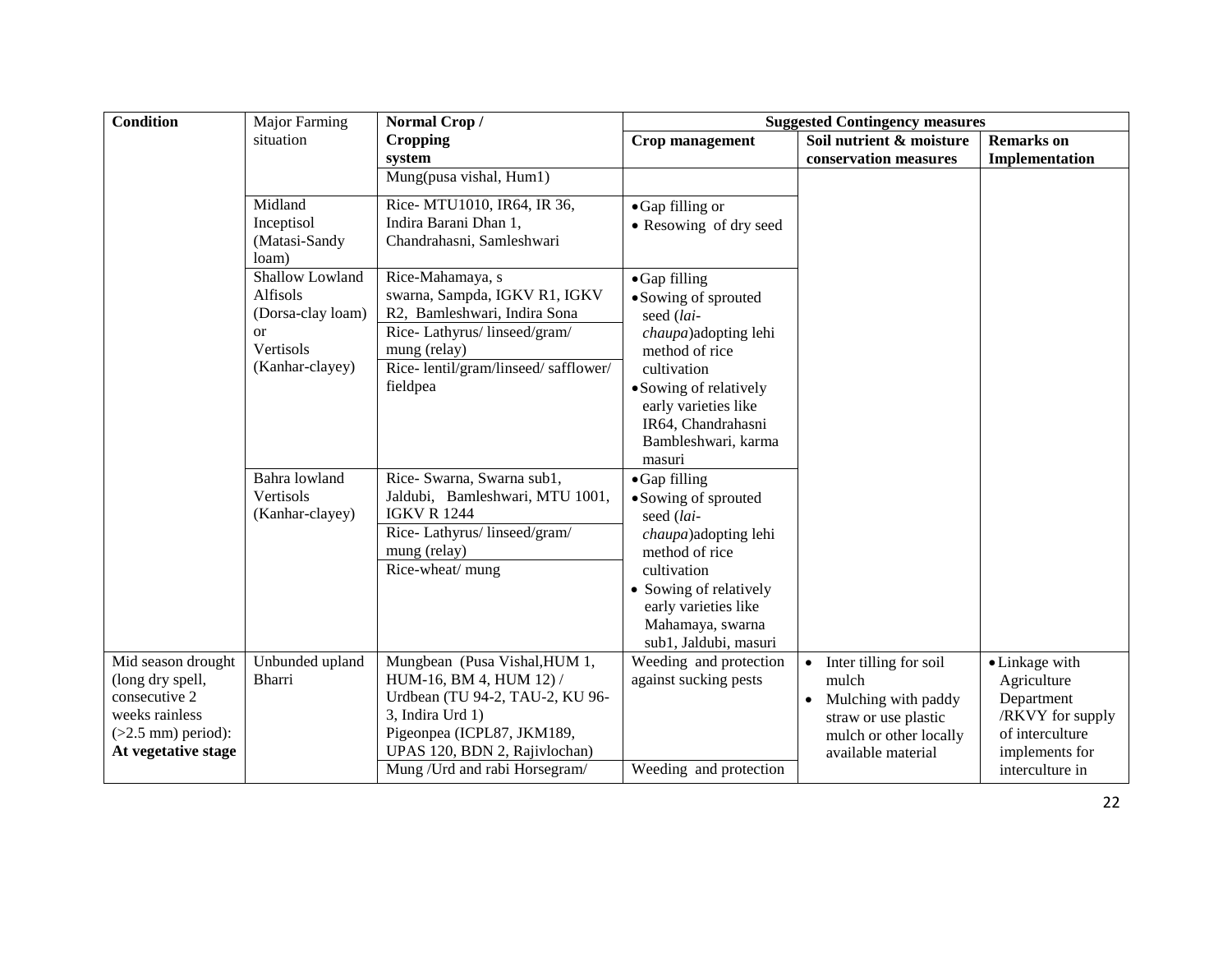| <b>Condition</b>   | <b>Major Farming</b> | Normal Crop/                          | <b>Suggested Contingency measures</b> |                          |                   |  |
|--------------------|----------------------|---------------------------------------|---------------------------------------|--------------------------|-------------------|--|
|                    | situation            | <b>Cropping</b>                       | Crop management                       | Soil nutrient & moisture | <b>Remarks</b> on |  |
|                    |                      | system                                |                                       | conservation measures    | Implementation    |  |
|                    |                      | Niger                                 | against sucking pests                 |                          | upland crops      |  |
|                    |                      | Groundnut /Sesamum                    | Avoid top dressing of                 |                          |                   |  |
|                    | Bundeded upland      | Rice-Purnima, Danteshwari,            | urea                                  |                          |                   |  |
|                    | Bharri               | Samleshwari, Annada                   |                                       |                          |                   |  |
|                    |                      | Maize-Hishell, P 3785, Bio 9681,      |                                       |                          |                   |  |
|                    |                      | 900M, Seedtech 2324, Pro 4640,        |                                       |                          |                   |  |
|                    |                      | DMH 117, Pro Agro- 4212 PEM 1,        |                                       |                          |                   |  |
|                    |                      | VH-9,17HQPM-1 NMH-731NK-              |                                       |                          |                   |  |
|                    |                      | 30, NMH-803KMH-3426                   |                                       |                          |                   |  |
|                    |                      | Rice and rabi Horsegram/              |                                       |                          |                   |  |
|                    |                      | Niger                                 |                                       |                          |                   |  |
|                    |                      | Mung (pusa vishal, Hum1)              | Weeding and protection                |                          |                   |  |
|                    |                      |                                       | against insect and pests              |                          |                   |  |
|                    | Midland              | Rice- MTU1010, IR64, IR 36,           | • Weeding and                         | • Compartmental bunding, | • Linkage with    |  |
|                    | Inceptisol           | Indira Barani Dhan 1,                 | protection against                    | Ridge and Furrows,       | micro irrigation  |  |
|                    | (Matasi-Sandy        | Chandrahasni, Samleshwari             | insect and pests                      | Tied ridges to conserve  | scheme of         |  |
|                    | loam)                |                                       | • Avoid top dressing of               | rainwater during kharif  | Agriculture       |  |
|                    | Shallow Lowland      | Rice-Mahamaya, s                      | urea                                  | for regular sowing of    | Department for    |  |
|                    | Alfisols             | swarna, Sampda, IGKV R1, IGKV         | • Supplemental irrigation             | rabi crops               | supply of drip    |  |
|                    | (Dorsa-clay loam)    | R2, Bamleshwari, Indira Sona          | from water harvesting                 | • Sowing of rabi crops   | system and        |  |
|                    | <sub>or</sub>        | Rice-Lathyrus/linseed/gram/           | structures using micro                | adopting zero tillage    | sprinklers        |  |
|                    | Vertisols            | fieldpea                              | irrigation i.e. drip and              | technique                |                   |  |
|                    | (Kanhar-clayey)      | mung (relay)                          | sprinklers                            |                          |                   |  |
|                    |                      | Rice-lentil/ gram/ linseed/ safflower |                                       |                          |                   |  |
|                    | Bahra lowland        | Rice- Swarna, Swarna sub1,            |                                       |                          |                   |  |
|                    | Vertisols            | Jaldubi, Bamleshwari, MTU 1001,       |                                       |                          |                   |  |
|                    | (Kanhar-clayey)      | <b>IGKV R 1244</b>                    |                                       |                          |                   |  |
|                    |                      | Rice-Lathyrus/linseed/gram/           |                                       |                          |                   |  |
|                    |                      | mung (relay)                          |                                       |                          |                   |  |
|                    |                      | Rice-wheat/mung                       |                                       |                          |                   |  |
| Mid season         | Unbunded upland      | Mungbean (Pusa Vishal, HUM 1,         | Weeding and protection                | Mulching                 | • Linkage with    |  |
| drought (long dry  | Bharri               | HUM-16, BM 4, HUM 12) /               | against insect and pests              | Inter tilling            | Agriculture       |  |
| spell, consecutive |                      | Urdbean (TU 94-2, TAU-2, KU 96-       |                                       |                          | Department        |  |
| 2 weeks rainless   |                      | 3, Indira Urd 1)                      |                                       |                          |                   |  |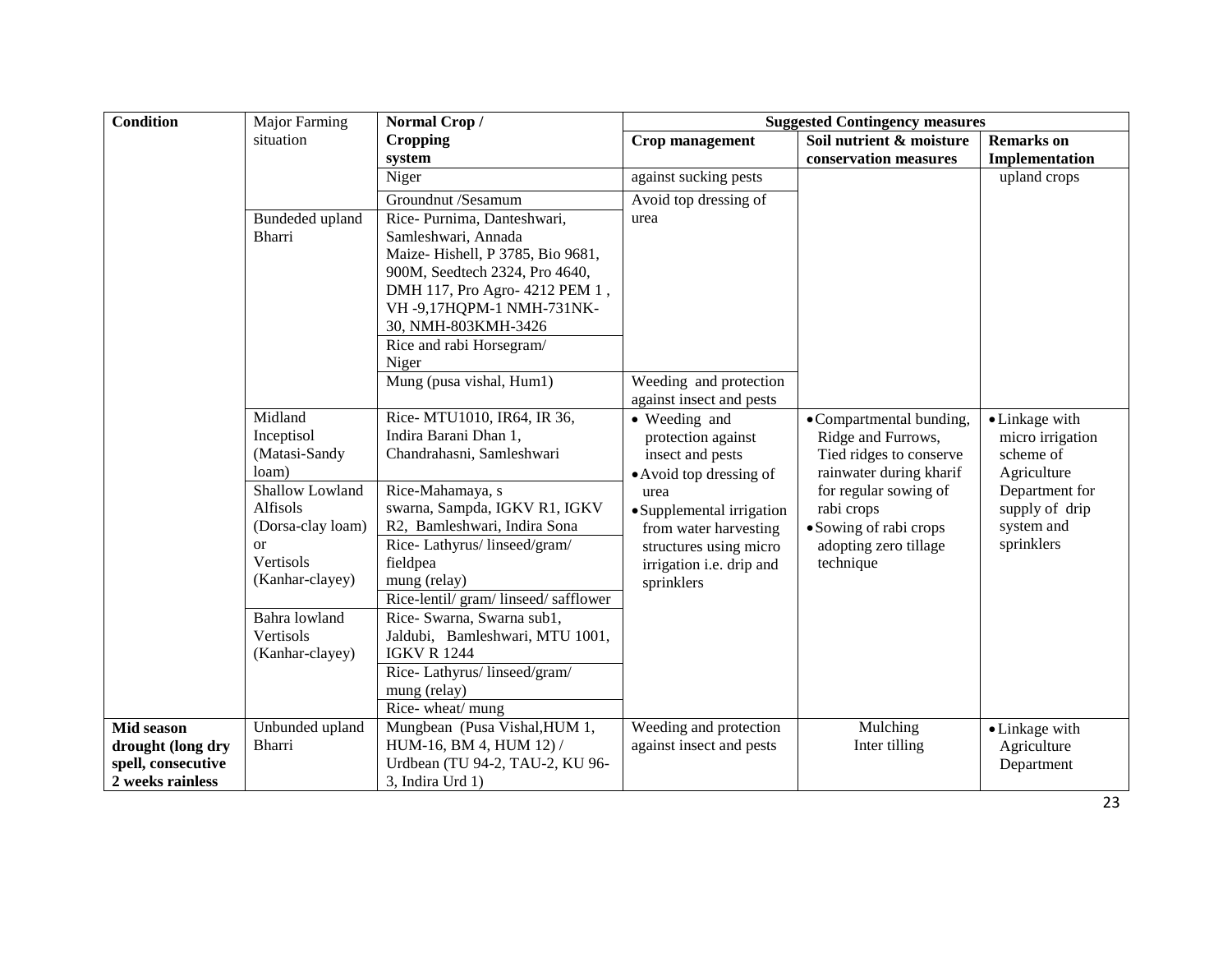| Condition                                                   | Major Farming                                                                                                                                                           | Normal Crop/                                                                                                                                                                                                                                                                                                                                | <b>Suggested Contingency measures</b>                                                                                                                                          |                                                                                                                                                                                                                                                                 |                                                                                                                                |  |
|-------------------------------------------------------------|-------------------------------------------------------------------------------------------------------------------------------------------------------------------------|---------------------------------------------------------------------------------------------------------------------------------------------------------------------------------------------------------------------------------------------------------------------------------------------------------------------------------------------|--------------------------------------------------------------------------------------------------------------------------------------------------------------------------------|-----------------------------------------------------------------------------------------------------------------------------------------------------------------------------------------------------------------------------------------------------------------|--------------------------------------------------------------------------------------------------------------------------------|--|
|                                                             | situation                                                                                                                                                               | <b>Cropping</b>                                                                                                                                                                                                                                                                                                                             | Crop management                                                                                                                                                                | Soil nutrient & moisture                                                                                                                                                                                                                                        | <b>Remarks</b> on                                                                                                              |  |
|                                                             |                                                                                                                                                                         | system                                                                                                                                                                                                                                                                                                                                      |                                                                                                                                                                                | conservation measures                                                                                                                                                                                                                                           | Implementation                                                                                                                 |  |
| $(>2.5$ mm)<br>period): At<br>flowering/fruiting<br>stage   | Bundeded upland<br><b>Bharri</b>                                                                                                                                        | Pigeonpea (ICPL87, JKM189,<br>UPAS 120, BDN 2, Rajivlochan)<br>Mung / Urd and rabi Horsegram/<br>Niger<br>Groundnut /Sesamum<br>Rice-Purnima, Danteshwari,<br>Samleshwari, Annada<br>Rice and rabi Horsegram/                                                                                                                               |                                                                                                                                                                                |                                                                                                                                                                                                                                                                 | /RKVY for supply<br>of interculture<br>implements for<br>interculture in<br>upland crops                                       |  |
|                                                             |                                                                                                                                                                         | Niger<br>Mung(pusa vishal, pragya, Hum1,<br>pairimung) /Pigeonpea(ICPL87,<br>Rajivlochan. Maruti)                                                                                                                                                                                                                                           |                                                                                                                                                                                |                                                                                                                                                                                                                                                                 |                                                                                                                                |  |
|                                                             | Midland<br>Inceptisol<br>(Matasi-Sandy<br>loam)<br>Shallow Lowland<br>Alfisols<br>(Dorsa-clay loam)<br>or<br>Vertisols<br>(Kanhar-clayey)<br>Bahra lowland<br>Vertisols | Rice- MTU1010, IR64, IR 36,<br>Indira Barani Dhan 1,<br>Chandrahasni, Samleshwari<br>Rice-Mahamaya, s<br>swarna, Sampda, IGKV R1, IGKV<br>R2, Bamleshwari, Indira Sona<br>Rice-Lathyrus/linseed/gram/<br>fieldpea<br>mung (relay)<br>Rice-lentil/ gram/ linseed/ safflower<br>Rice- Swarna, Swarna sub1,<br>Jaldubi, Bamleshwari, MTU 1001, | • Weeding and protection<br>against insect and pests<br>• Supplemental<br>irrigation from water<br>harvesting structures<br>using micro irrigation<br>i.e. drip and sprinklers | •Compartmental bunding,<br>Ridge and Furrows,<br>Tied ridges to conserve<br>rainwater during kharif<br>for regular sowing of<br>rabi crops<br>• Increase 25 percent seed<br>rate of rabi crops.<br>• Sowing of rabi crops<br>adopting zero tillage<br>technique | • Linkage with<br>micro irrigation<br>scheme of<br>Agriculture<br>Department for<br>supply of drip<br>system and<br>sprinklers |  |
|                                                             | (Kanhar-clayey)                                                                                                                                                         | <b>IGKV R 1244</b><br>Rice-Lathyrus/linseed/gram/<br>mung (relay)<br>Rice-wheat/mung                                                                                                                                                                                                                                                        |                                                                                                                                                                                |                                                                                                                                                                                                                                                                 |                                                                                                                                |  |
| <b>Terminal drought</b><br>(Early withdrawal<br>of monsoon) | Unbunded upland<br><b>Bharri</b>                                                                                                                                        | Mungbean (Pusa Vishal, HUM 1,<br>HUM-16, BM 4, HUM 12) /<br>Urdbean (TU 94-2, TAU-2, KU 96-<br>3, Indira Urd 1)<br>Pigeonpea (ICPL87, JKM189,                                                                                                                                                                                               | Harvest mature plants<br>Thin out plant<br>population                                                                                                                          | Mulching<br>Inter tilling                                                                                                                                                                                                                                       | • Linkage with<br>Agriculture<br>Department<br>/RKVY for supply                                                                |  |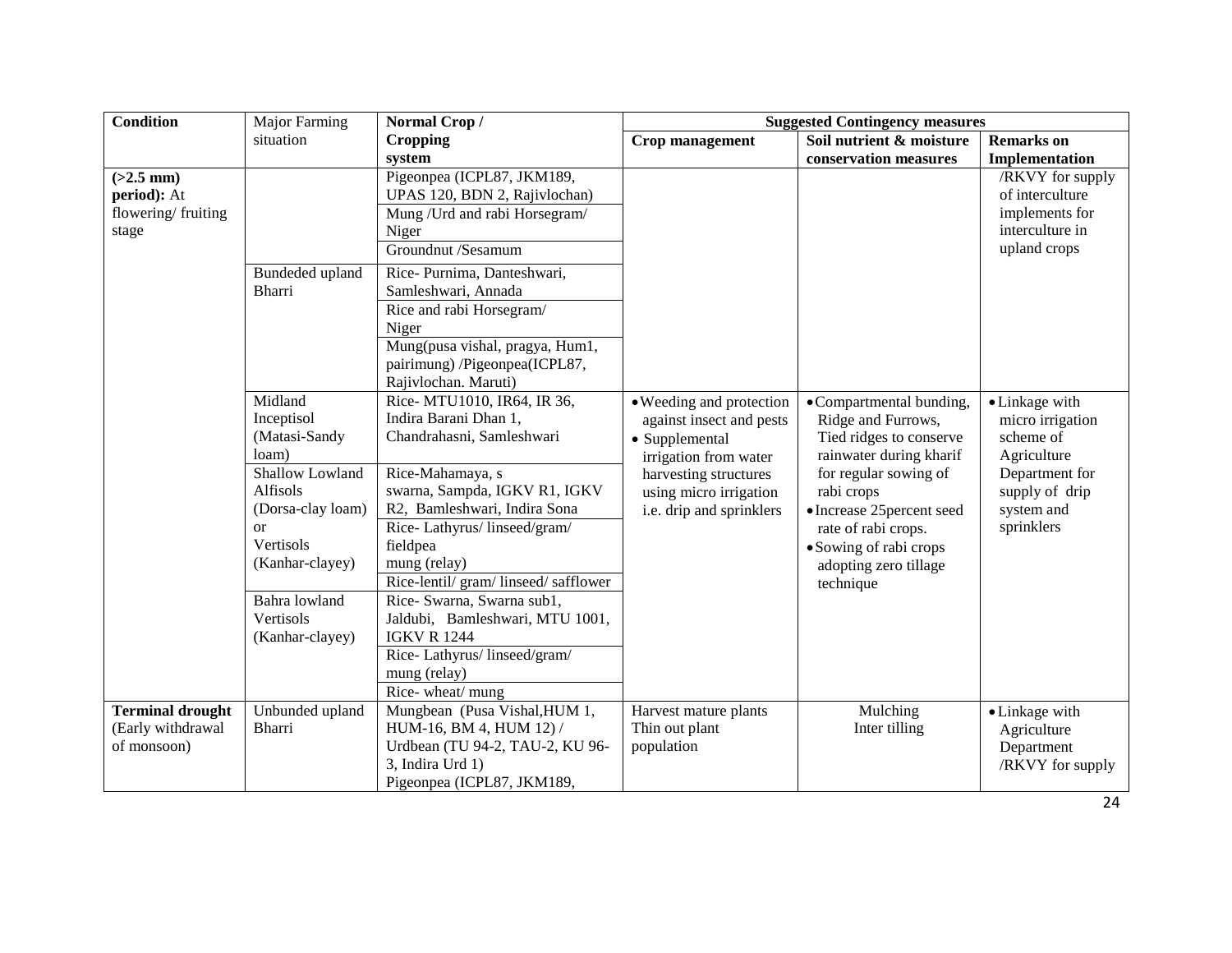| <b>Condition</b> | Major Farming     | Normal Crop/                                                        |                           | <b>Suggested Contingency measures</b> |                   |
|------------------|-------------------|---------------------------------------------------------------------|---------------------------|---------------------------------------|-------------------|
|                  | situation         | <b>Cropping</b>                                                     | <b>Crop management</b>    | Soil nutrient & moisture              | <b>Remarks</b> on |
|                  |                   | system                                                              |                           | conservation measures                 | Implementation    |
|                  |                   | UPAS 120, BDN 2, Rajivlochan)                                       |                           |                                       | of interculture   |
|                  |                   | Mung / Urd and rabi Horsegram/                                      |                           |                                       | implements for    |
|                  |                   | Niger                                                               |                           |                                       | interculture in   |
|                  |                   | Groundnut /Sesamum                                                  |                           |                                       | upland crops      |
|                  | Bundeded upland   | Rice-Purnima, Danteshwari,                                          | Life saving irrigation if |                                       |                   |
|                  | <b>Bharri</b>     | Samleshwari, Annada                                                 | available                 |                                       |                   |
|                  |                   | Rice and rabi Horsegram/                                            |                           |                                       |                   |
|                  |                   | Niger                                                               |                           |                                       |                   |
|                  |                   | Mung (pusa vishal, Hum1)                                            | Harvest mature plants     |                                       |                   |
|                  |                   |                                                                     | Thin out plant            |                                       |                   |
|                  |                   |                                                                     | population                |                                       |                   |
|                  |                   |                                                                     |                           |                                       |                   |
|                  | Midland           | Rice MTU1010, IR64, IR 36, Indira                                   | • Weeding and protection  | •Compartmental bunding,               | • Linkage with    |
|                  | Inceptisol        | Barani Dhan 1, Chandrahasni,                                        | against insect and pests  | Ridge and Furrows,                    | micro irrigation  |
|                  | (Matasi-Sandy     | Samleshwari                                                         | • Supplemental            | Tied ridges to conserve               | scheme of         |
|                  | loam)             |                                                                     | irrigation from water     | rainwater during kharif               | Agriculture       |
|                  | Shallow Lowland   | Rice-Mahamaya, s                                                    | harvesting structures     | for regular sowing of                 | Department for    |
|                  | Alfisols          | swarna, Sampda, IGKV R1, IGKV                                       | using micro irrigation    | rabi crops                            | supply of drip    |
|                  | (Dorsa-clay loam) | R2, Bamleshwari, Indira Sona                                        | i.e. drip and sprinklers  | • Seed rate of wheat                  | system and        |
|                  | to<br>Vertisols   | Rice-Lathyrus/linseed/gram/                                         |                           | increased from one-and                | sprinklers        |
|                  | (Kanhar-clayey)   | fieldpea                                                            |                           | half to two times                     |                   |
|                  |                   | mung (relay)                                                        |                           | • Sowing of rabi crops                |                   |
|                  | Bahra lowland     | Rice-lentil/ gram/ linseed/ safflower<br>Rice- Swarna, Swarna sub1, |                           | adopting zero tillage                 |                   |
|                  |                   |                                                                     |                           | technique                             |                   |
|                  | Vertisols         | Jaldubi, Bamleshwari, MTU 1001,                                     |                           |                                       |                   |
|                  | (Kanhar-clayey)   | <b>IGKV R 1244</b>                                                  |                           |                                       |                   |
|                  |                   | Rice-Lathyrus/linseed/gram/                                         |                           |                                       |                   |
|                  |                   | mung (relay)                                                        |                           |                                       |                   |
|                  |                   | Rice-wheat/mung                                                     |                           |                                       |                   |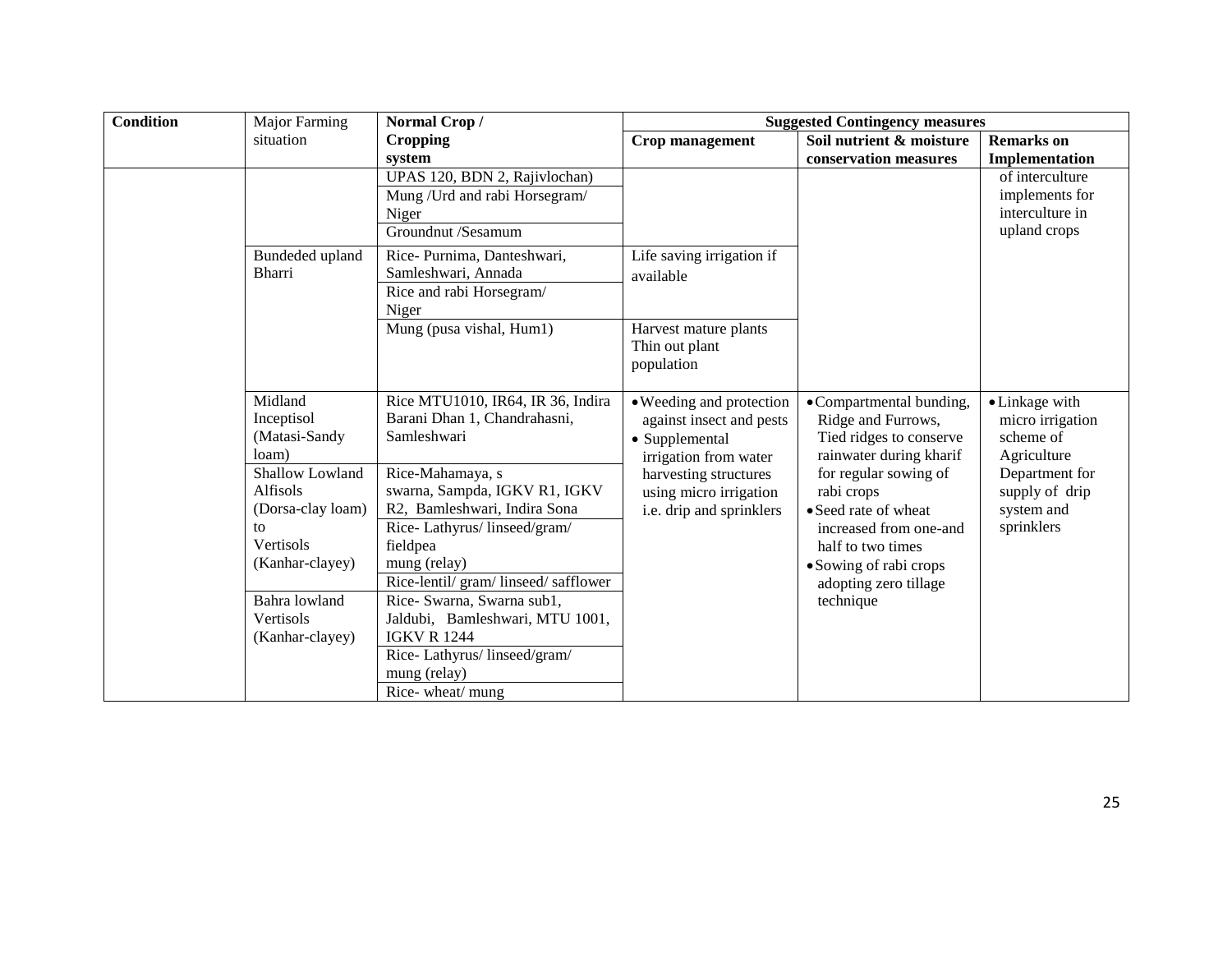## **2.1.2 Drought - Irrigated situation**

| Condition                                                    | Major Farming                                                                                                                                                                                          | Normal Crop/                                                                                                                                                                                                                                                                                                                                                                                                   | <b>Suggested Contingency measures</b>                                                                      |                                                                                                                                                                                                                                                                                                                                                                                        |                                                                                                                                                |
|--------------------------------------------------------------|--------------------------------------------------------------------------------------------------------------------------------------------------------------------------------------------------------|----------------------------------------------------------------------------------------------------------------------------------------------------------------------------------------------------------------------------------------------------------------------------------------------------------------------------------------------------------------------------------------------------------------|------------------------------------------------------------------------------------------------------------|----------------------------------------------------------------------------------------------------------------------------------------------------------------------------------------------------------------------------------------------------------------------------------------------------------------------------------------------------------------------------------------|------------------------------------------------------------------------------------------------------------------------------------------------|
|                                                              | situation                                                                                                                                                                                              | <b>Cropping</b>                                                                                                                                                                                                                                                                                                                                                                                                | Change in                                                                                                  | <b>Agronomic measures</b>                                                                                                                                                                                                                                                                                                                                                              | <b>Remarks</b> on                                                                                                                              |
|                                                              |                                                                                                                                                                                                        | system                                                                                                                                                                                                                                                                                                                                                                                                         | crop/cropping system                                                                                       |                                                                                                                                                                                                                                                                                                                                                                                        | Implementation                                                                                                                                 |
| Delayed release of<br>water in canals due<br>to low rainfall | Unbunded upland<br>Bharri                                                                                                                                                                              | Mungbean (Pusa Vishal, HUM 1,<br>HUM-16, BM 4, HUM 12) /<br>Urdbean (TU 94-2, TAU-2, KU 96-<br>3, Indira Urd 1)<br>Pigeonpea (ICPL87, JKM189,<br>UPAS 120, BDN 2, Rajivlochan)<br>Mung / Urd and rabi Horsegram/<br>Niger                                                                                                                                                                                      | No change<br>No change                                                                                     |                                                                                                                                                                                                                                                                                                                                                                                        | • Linkage with<br>RKVY / NFSM /<br>IWMP/ micro<br>irrigation schemes<br>for construction of<br>shallow tube wells<br>and WHS<br>including farm |
|                                                              | Bundeded upland<br>Bharri                                                                                                                                                                              | Groundnut /Sesamum<br>Rice-Purnima, Danteshwari,<br>Samleshwari, Annada<br>Rice and rabi Horsegram/<br>Niger                                                                                                                                                                                                                                                                                                   | No change<br>Mung(pusa vishal,<br>pragya, Hum1,<br>pairimung)<br>Pigeonpea(ICPL87,<br>Rajivlochan. Maruti) |                                                                                                                                                                                                                                                                                                                                                                                        | ponds for<br>conjunctive use of<br>water in canal<br>command<br>• Compartmental<br>bunding, Ridge                                              |
|                                                              | Midland<br>Inceptisol<br>(Matasi-Sandy<br>loam)<br>Shallow Lowland<br>Alfisols<br>(Dorsa-clay loam)<br><sub>O</sub> r<br>Vertisols<br>(Kanhar-clayey)<br>Bahra lowland<br>Vertisols<br>(Kanhar-clayey) | Rice- MTU1010, IR64, IR 36,<br>Indira Barani Dhan 1,<br>Chandrahasni, Samleshwari<br>Rice-Mahamaya, s<br>swarna, Sampda, IGKV R1, IGKV<br>R2, Bamleshwari, Indira Sona<br>Rice-Lathyrus/linseed/gram/<br>mung (relay)<br>Rice-lentil/gram/linseed/safflower/<br>fieldpea<br>Rice- Swarna, Swarna sub1,<br>Jaldubi, Bamleshwari, MTU 1001,<br><b>IGKV R 1244</b><br>Rice-Lathyrus/linseed/gram/<br>mung (relay) |                                                                                                            | Direct seeding of rice<br>$\bullet$<br>preferably in line<br>In case of failure of<br>$\bullet$<br>crop or poor crop stand<br>then Sowing of<br>sprouted seed (lai-<br>chaupa)adopting lehi<br>method of rice<br>cultivation<br>If seedlings raised for<br>transplanting then it<br>should be done with<br>rainwater or from other<br>sources of water<br>Weed control by<br>$\bullet$ | and Furrows, Tied<br>ridges to conserve<br>rainwater during<br>kharif for regular<br>sowing of rabi<br>crops                                   |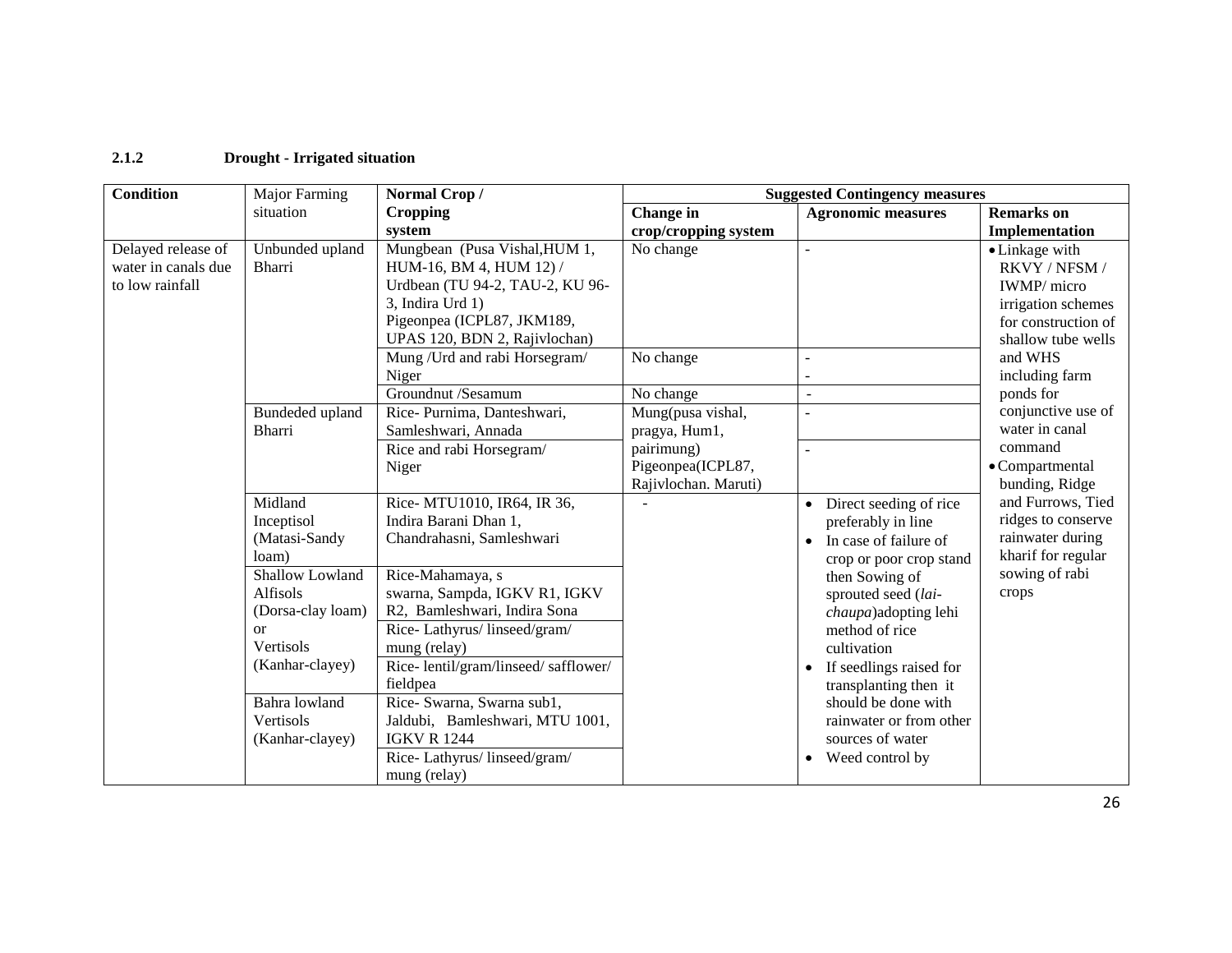| <b>Condition</b>                                             | Major Farming                                                 | Normal Crop/                                                                                                                                                                   | <b>Suggested Contingency measures</b>                               |                                                                                                                |                                                                                                                   |
|--------------------------------------------------------------|---------------------------------------------------------------|--------------------------------------------------------------------------------------------------------------------------------------------------------------------------------|---------------------------------------------------------------------|----------------------------------------------------------------------------------------------------------------|-------------------------------------------------------------------------------------------------------------------|
|                                                              | situation                                                     | <b>Cropping</b>                                                                                                                                                                | Change in                                                           | <b>Agronomic measures</b>                                                                                      | <b>Remarks</b> on                                                                                                 |
|                                                              |                                                               | system                                                                                                                                                                         | crop/cropping system                                                |                                                                                                                | Implementation                                                                                                    |
|                                                              |                                                               | Rice-wheat/ mung                                                                                                                                                               |                                                                     | herbicide and avoid<br>biasi operation                                                                         |                                                                                                                   |
| Limited release of<br>water in canals due<br>to low rainfall | Unbunded upland<br><b>Bharri</b>                              | Mungbean (Pusa Vishal, HUM 1,<br>HUM-16, BM 4, HUM 12) /<br>Urdbean (TU 94-2, TAU-2, KU 96-<br>3, Indira Urd 1)<br>Pigeonpea (ICPL87, JKM189,<br>UPAS 120, BDN 2, Rajivlochan) | No change                                                           | ÷.                                                                                                             | • Linkage with<br>RKVY / NFSM /<br>IWMP/ micro<br>irrigation schemes<br>for construction of<br>shallow tube wells |
|                                                              |                                                               | Mung / Urd and rabi Horsegram/<br>Niger                                                                                                                                        | No change                                                           |                                                                                                                | and WHS<br>including farm                                                                                         |
|                                                              |                                                               | Groundnut /Sesamum                                                                                                                                                             | No change                                                           | ÷.                                                                                                             | ponds for                                                                                                         |
|                                                              | Bundeded upland<br><b>Bharri</b>                              | Rice-Purnima, Danteshwari,<br>Samleshwari, Annada                                                                                                                              | Mung(pusa vishal,<br>pragya, Hum1,                                  |                                                                                                                | conjunctive use of<br>water in canal                                                                              |
|                                                              |                                                               | Rice and rabi Horsegram/<br>Niger                                                                                                                                              | pairimung)<br>Pigeonpea(ICPL87,<br>Rajivlochan. Maruti)             |                                                                                                                | command<br>• Linkage with<br>RKVY / NFSM /                                                                        |
|                                                              | Midland<br>Inceptisol<br>(Matasi-Sandy<br>loam)               | Rice- MTU1010, IR64, IR 36,<br>Indira Barani Dhan 1,<br>Chandrahasni, Samleshwari                                                                                              | Rice-Indira barani dhan-<br>1, Samleshwari,<br>Danteshwari, purnima | Direct seeding of rice<br>$\bullet$<br>preferably dry seeding<br>in line<br>In case of failure of<br>$\bullet$ | IWMP/ micro<br>irrigation schemes<br>for supply of<br>micro irrigation                                            |
|                                                              | Shallow Lowland<br>Alfisols<br>(Dorsa-clay loam)<br><b>or</b> | Rice-Mahamaya, s<br>swarna, Sampda, IGKV R1, IGKV<br>R2, Bamleshwari, Indira Sona                                                                                              | Rice-IR64,<br>Chandrahasni<br>Bambleshwari, karma<br>masuri         | crop or poor crop stand<br>then Sowing of<br>sprouted seed (lai-<br>chaupa) adopting lehi                      | systems                                                                                                           |
|                                                              | Vertisols<br>(Kanhar-clayey)                                  | Rice-Lathyrus/linseed/gram/<br>mung (relay)<br>Rice-lentil/gram/linseed/safflower/<br>fieldpea                                                                                 |                                                                     | method of rice<br>cultivation<br>Avoid transplanting of<br>$\bullet$<br>rice                                   |                                                                                                                   |
|                                                              | Bahra lowland<br>Vertisols<br>(Kanhar-clayey)                 | Rice- Swarna, Swarna sub1,<br>Jaldubi, Bamleshwari, MTU 1001,<br><b>IGKV R 1244</b><br>Rice-Lathyrus/linseed/gram/<br>mung (relay)                                             | Rice-Mahamaya,<br>swarna sub1, Jaldubi,<br>masuri                   | Weed control by<br>$\bullet$<br>herbicide and avoid<br>biasi operation                                         |                                                                                                                   |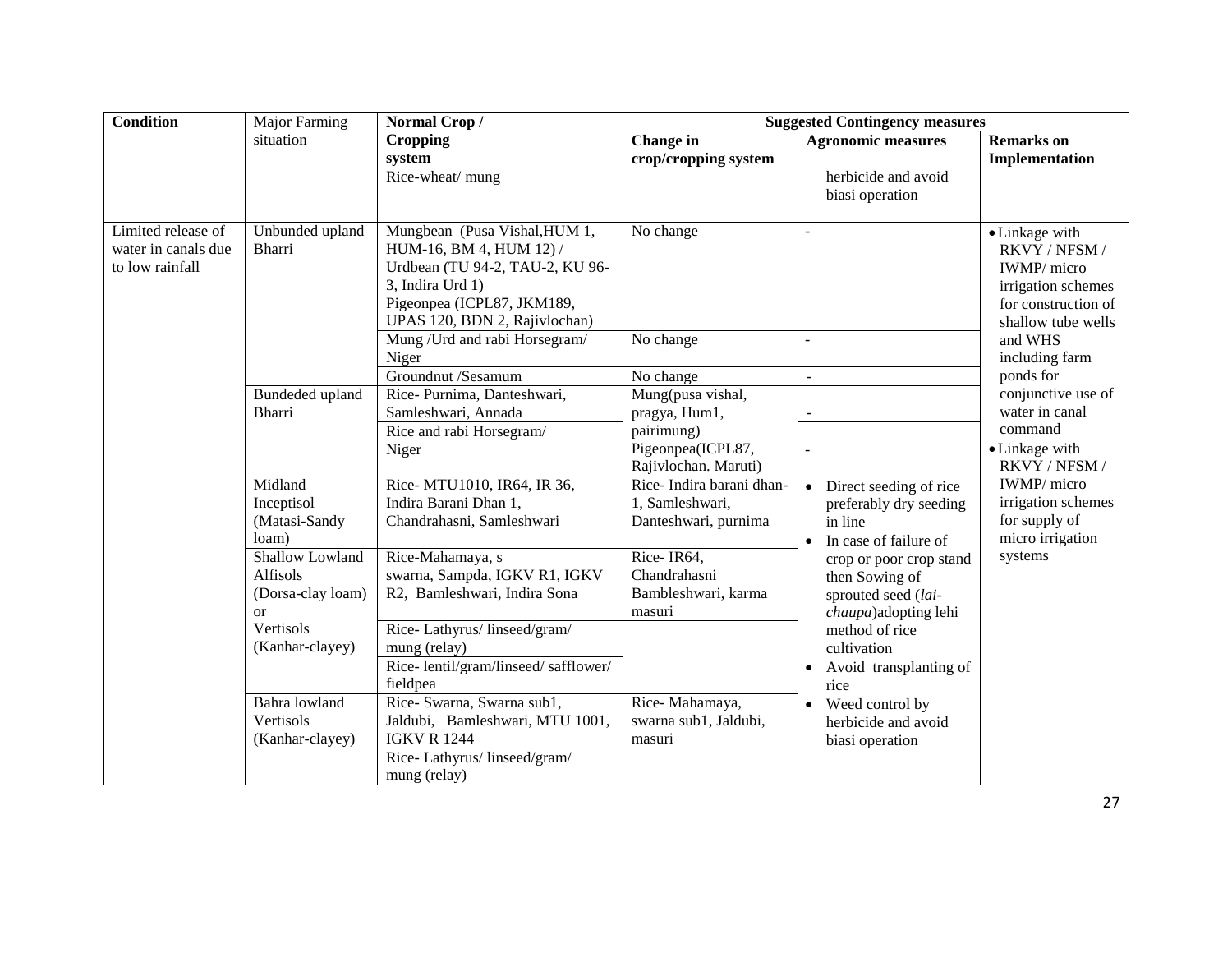| <b>Condition</b>                                                                       | <b>Major Farming</b>                                   | Normal Crop/                                                                                                                                                                                                     | <b>Suggested Contingency measures</b>                                                         |                                                                                                    |                                                                                                                              |  |
|----------------------------------------------------------------------------------------|--------------------------------------------------------|------------------------------------------------------------------------------------------------------------------------------------------------------------------------------------------------------------------|-----------------------------------------------------------------------------------------------|----------------------------------------------------------------------------------------------------|------------------------------------------------------------------------------------------------------------------------------|--|
|                                                                                        | situation                                              | <b>Cropping</b>                                                                                                                                                                                                  | Change in                                                                                     | <b>Agronomic measures</b>                                                                          | <b>Remarks</b> on                                                                                                            |  |
|                                                                                        |                                                        | system                                                                                                                                                                                                           | crop/cropping system                                                                          |                                                                                                    | Implementation                                                                                                               |  |
|                                                                                        |                                                        | Rice-wheat/ mung                                                                                                                                                                                                 |                                                                                               |                                                                                                    |                                                                                                                              |  |
| Non release of<br>water in canals<br>under delayed onset<br>of monsoon in<br>catchment | Unbunded upland<br>Bharri                              | Mungbean (Pusa Vishal, HUM 1,<br>HUM-16, BM 4, HUM 12) /<br>Urdbean (TU 94-2, TAU-2, KU 96-<br>3, Indira Urd 1)<br>Pigeonpea (ICPL87, JKM189,<br>UPAS 120, BDN 2, Rajivlochan)<br>Mung / Urd and rabi Horsegram/ | No change<br>No change                                                                        | ÷.                                                                                                 | • Linkage with<br>RKVY / NFSM /<br>IWMP/ micro<br>irrigation schemes<br>for construction of<br>shallow tube wells<br>and WHS |  |
|                                                                                        |                                                        | Niger                                                                                                                                                                                                            |                                                                                               |                                                                                                    | including farm                                                                                                               |  |
|                                                                                        |                                                        | Groundnut /Sesamum                                                                                                                                                                                               | No change                                                                                     | $\mathbf{r}$                                                                                       | ponds for                                                                                                                    |  |
|                                                                                        | Bundeded upland<br><b>Bharri</b>                       | Rice-Purnima, Danteshwari,<br>Samleshwari, Annada<br>Rice and rabi Horsegram/<br>Niger                                                                                                                           | Mung(pusa vishal,<br>pragya, Hum1,<br>pairimung)<br>Pigeonpea(ICPL87,<br>Rajivlochan. Maruti) | $\overline{a}$                                                                                     | conjunctive use of<br>water in canal<br>command<br>• Linkage with<br>RKVY / NFSM /                                           |  |
|                                                                                        | Midland<br>Inceptisol<br>(Matasi-Sandy<br>loam)        | Rice- MTU1010, IR64, IR 36,<br>Indira Barani Dhan 1,<br>Chandrahasni, Samleshwari                                                                                                                                | Rice-Indira barani dhan-<br>1, Samleshwari,<br>Danteshwari, purnima                           | Direct seeding of rice<br>preferably dry seeding<br>in line<br>Avoid transplanting of<br>$\bullet$ | IWMP/ micro<br>irrigation schemes<br>for supply of<br>micro irrigation                                                       |  |
|                                                                                        | Shallow Lowland<br>Alfisols<br>(Dorsa-clay loam)<br>or | Rice-Mahamaya, s<br>swarna, Sampda, IGKV R1, IGKV<br>R2, Bamleshwari, Indira Sona                                                                                                                                | Rice-IR64,<br>Chandrahasni<br>Bambleshwari, karma<br>masuri                                   | rice<br>Weed control by<br>herbicide and avoid<br>biasi operation                                  | systems                                                                                                                      |  |
|                                                                                        | vertisols<br>(Kanhar-clayey)                           | Rice-Lathyrus/linseed/gram/<br>mung (relay)<br>Rice-lentil/gram/linseed/safflower/<br>fieldpea                                                                                                                   |                                                                                               | Supplemental<br>irrigation from WHS<br>using drip and<br>sprinklers                                |                                                                                                                              |  |
|                                                                                        | Bahra lowland<br>Vertisols<br>(Kanhar-clayey)          | Rice- Swarna, Swarna sub1,<br>Jaldubi, Bamleshwari, MTU 1001,<br><b>IGKV R 1244</b><br>Rice-Lathyrus/linseed/gram/<br>mung (relay)<br>Rice-wheat/mung                                                            | Rice-Mahamaya,<br>swarna sub1, Jaldubi,<br>masuri                                             | Adopt zero tillage<br>$\bullet$<br>technique for sowing<br>of rabi crops                           |                                                                                                                              |  |
| Lack of inflows                                                                        | Unbunded upland                                        | Mungbean (Pusa Vishal, HUM 1,                                                                                                                                                                                    | No change                                                                                     |                                                                                                    | • Linkage with                                                                                                               |  |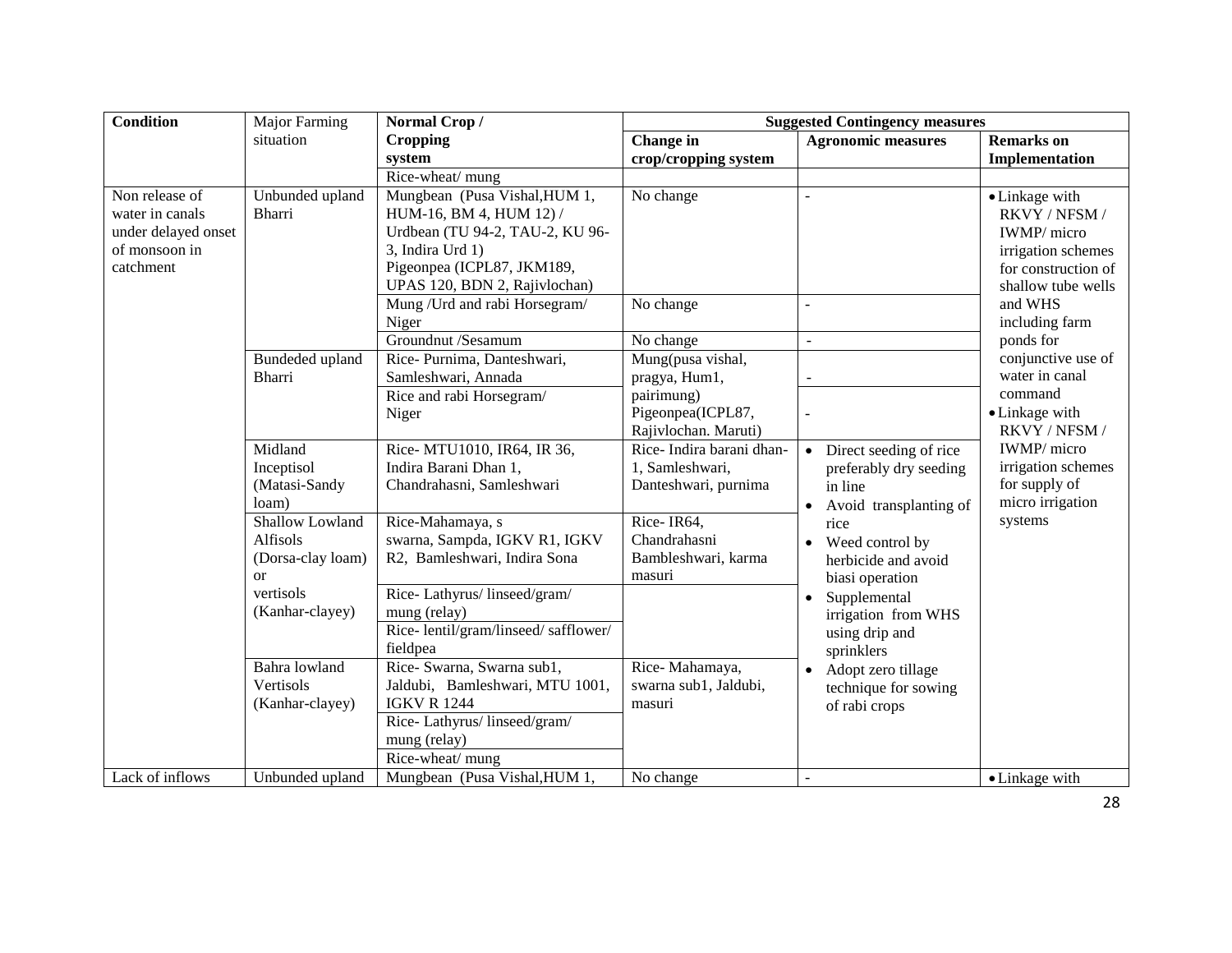| Condition           | Major Farming     | Normal Crop/                    | <b>Suggested Contingency measures</b> |                                     |                     |  |
|---------------------|-------------------|---------------------------------|---------------------------------------|-------------------------------------|---------------------|--|
|                     | situation         | <b>Cropping</b>                 | Change in                             | <b>Agronomic measures</b>           | <b>Remarks</b> on   |  |
|                     |                   | system                          | crop/cropping system                  |                                     | Implementation      |  |
| into tanks due to   | Bharri            | HUM-16, BM 4, HUM 12) /         |                                       |                                     | RKVY / NFSM /       |  |
| insufficient        |                   | Urdbean (TU 94-2, TAU-2, KU 96- |                                       |                                     | IWMP/ micro         |  |
| /delayed onset of   |                   | 3, Indira Urd 1)                |                                       |                                     | irrigation schemes  |  |
| monsoon             |                   | Pigeonpea (ICPL87, JKM189,      |                                       |                                     | for construction of |  |
|                     |                   | UPAS 120, BDN 2, Rajivlochan)   |                                       |                                     | shallow tube wells  |  |
|                     |                   | Mung / Urd and rabi Horsegram/  | No change                             |                                     | and WHS             |  |
|                     |                   | Niger                           |                                       |                                     | including farm      |  |
|                     | Bunded upland     | Rice-Purnima, Danteshwari,      | Mung(pusa vishal,                     |                                     | ponds for           |  |
|                     | Bharri            | Samleshwari, Annada             | pragya, Hum1,                         |                                     | conjunctive use of  |  |
|                     |                   | Rice and rabi Horsegram/        | pairimung)                            |                                     | water in canal      |  |
|                     |                   | Niger                           | Pigeonpea(ICPL87,                     |                                     | command             |  |
|                     |                   |                                 | Rajivlochan. Maruti)                  |                                     | • Linkage with      |  |
|                     | Midland           | Rice- MTU1010, IR64, IR 36,     | Rice-Indira barani dhan-              | Direct seeding of rice<br>$\bullet$ | RKVY / NFSM /       |  |
|                     | Inceptisol        | Indira Barani Dhan 1,           | 1, Samleshwari,                       | preferably dry seeding              | IWMP/ micro         |  |
|                     | (Matasi-Sandy     | Chandrahasni, Samleshwari       | Danteshwari, purnima                  | in line                             | irrigation schemes  |  |
|                     | loam)             |                                 |                                       | Avoid transplanting of              | for supply of       |  |
|                     | Shallow Lowland   | Rice-Mahamaya, s                | Rice-IR64,                            | rice                                | micro irrigation    |  |
|                     | Alfisols          | swarna, Sampda, IGKV R1, IGKV   | Chandrahasni                          | Weed control by                     | systems             |  |
|                     | (Dorsa-clay loam) | R2, Bamleshwari, Indira Sona    | Bambleshwari, karma                   | herbicide and avoid                 |                     |  |
|                     | <b>or</b>         |                                 | masuri                                | biasi operation                     |                     |  |
|                     | Vertisols         | Rice-Lathyrus/linseed/gram/     |                                       | Supplemental                        |                     |  |
|                     | (Kanhar-clayey)   | mung (relay)                    |                                       | irrigation from WHS                 |                     |  |
|                     | Bahra lowland     | Rice- Swarna, Swarna sub1,      | Rice-Mahamaya,                        | using drip and                      |                     |  |
|                     | Vertisols         | Jaldubi, Bamleshwari, MTU 1001, | swarna sub1, Jaldubi,                 | sprinklers                          |                     |  |
|                     | (Kanhar-clayey)   | <b>IGKV R 1244</b>              | masuri                                | Adopt zero tillage<br>$\bullet$     |                     |  |
|                     |                   | Rice-Lathyrus/linseed/gram/     |                                       | technique for sowing                |                     |  |
|                     |                   | mung (relay)                    |                                       | of rabi crops                       |                     |  |
| Insufficient        | Unbunded upland   | Mungbean (Pusa Vishal, HUM 1,   | No change                             |                                     | • Linkage with      |  |
| groundwater         | Bharri            | HUM-16, BM 4, HUM 12) /         |                                       |                                     | RKVY / NFSM /       |  |
| recharge due to low |                   | Urdbean (TU 94-2, TAU-2, KU 96- |                                       |                                     | IWMP/ micro         |  |
| rainfall            |                   | 3, Indira Urd 1)                |                                       |                                     | irrigation schemes  |  |
|                     |                   | Pigeonpea (ICPL87, JKM189,      |                                       |                                     | for construction of |  |
|                     |                   | UPAS 120, BDN 2, Rajivlochan)   |                                       |                                     |                     |  |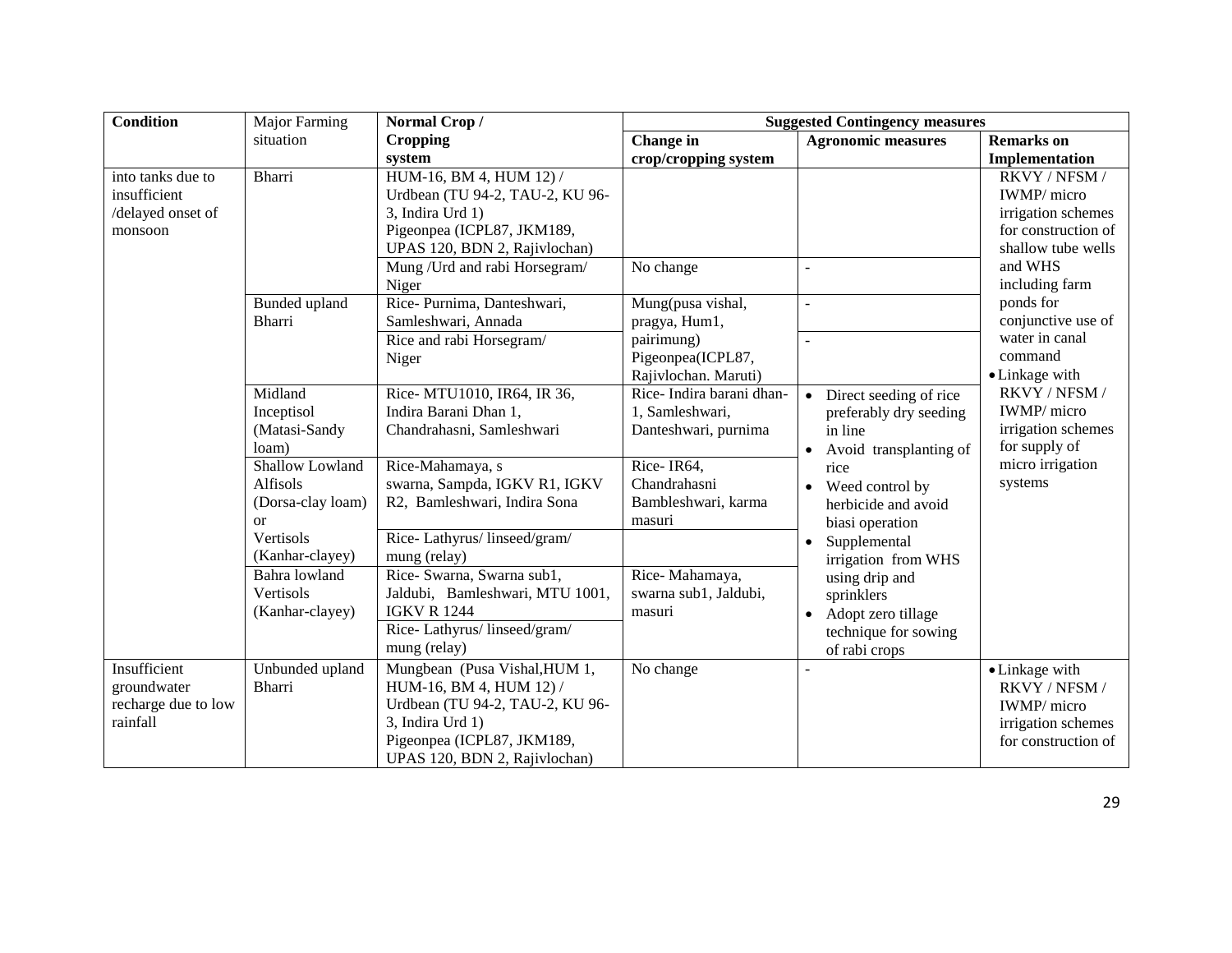| <b>Condition</b> | <b>Major Farming</b> | Normal Crop/                        | <b>Suggested Contingency measures</b> |                                     |                     |
|------------------|----------------------|-------------------------------------|---------------------------------------|-------------------------------------|---------------------|
|                  | situation            | <b>Cropping</b>                     | Change in                             | <b>Agronomic measures</b>           | <b>Remarks</b> on   |
|                  |                      | system                              | crop/cropping system                  |                                     | Implementation      |
|                  |                      | Mung / Urd and rabi Horsegram/      | No change                             |                                     | shallow tube wells  |
|                  |                      | Niger                               |                                       |                                     | and WHS             |
|                  |                      | Groundnut /Sesamum                  | No change                             |                                     | including farm      |
|                  | Bunded upland        | Rice-Purnima, Danteshwari,          | Pigeonpea(ICPL87,                     |                                     | ponds for           |
|                  | <b>Bharri</b>        | Samleshwari, Annada                 | Rajivlochan. Maruti)                  |                                     | conjunctive use of  |
|                  |                      | Rice and rabi Horsegram/            |                                       |                                     | water in canal      |
|                  |                      | Niger                               |                                       |                                     | command             |
|                  | Midland              | Rice- MTU1010, IR64, IR 36,         |                                       | Direct seeding of rice<br>$\bullet$ | • Linkage with      |
|                  | Inceptisol           | Indira Barani Dhan 1,               |                                       | preferably dry seeding              | RKVY / NFSM /       |
|                  | (Matasi-Sandy        | Chandrahasni, Samleshwari           |                                       | in line                             | <b>IWMP</b> / micro |
|                  | loam)                |                                     |                                       | Avoid transplanting<br>٠            | irrigation schemes  |
|                  | Shallow Lowland      | Rice-Mahamaya, s                    |                                       | Weed control by                     | for supply of       |
|                  | Alfisols             | swarna, Sampda, IGKV R1, IGKV       |                                       | herbicide and avoid                 | micro irrigation    |
|                  | (Dorsa-clay loam)    | R2, Bamleshwari, Indira Sona        |                                       | biasi operation                     | systems             |
|                  | $\alpha$             | Rice-Lathyrus/linseed/gram/         |                                       | Supplemental                        |                     |
|                  | Vertisols            | mung (relay)                        |                                       | irrigation from WHS                 |                     |
|                  | (Kanhar-clayey)      | Rice-lentil/gram/linseed/safflower/ |                                       | using drip and                      |                     |
|                  |                      | fieldpea                            |                                       | sprinklers                          |                     |
|                  | Bahra lowland        | Rice- Swarna, Swarna sub1,          |                                       |                                     |                     |
|                  | Vertisols            | Jaldubi, Bamleshwari, MTU 1001,     |                                       |                                     |                     |
|                  | (Kanhar-clayey)      | <b>IGKV R 1244</b>                  |                                       |                                     |                     |
|                  |                      | Rice-Lathyrus/linseed/gram/         |                                       |                                     |                     |
|                  |                      | mung (relay)                        |                                       |                                     |                     |
|                  |                      | Rice-wheat/ mung/ potato            |                                       |                                     |                     |

**2.2 Unusual rains (untimely, unseasonal etc.)** (for both rainfed and irrigated situations)

| <b>Condition</b>                                                                                                                   | <b>Suggested contingency measure</b> |                        |                               |                                              |  |  |
|------------------------------------------------------------------------------------------------------------------------------------|--------------------------------------|------------------------|-------------------------------|----------------------------------------------|--|--|
|                                                                                                                                    | <b>Vegetative stage</b>              | <b>Flowering stage</b> | Crop maturity stage           | Post harvest                                 |  |  |
| Continuous high rainfall in a short span leading to water logging or heavy rainfall coupled with high speed winds in a short span* |                                      |                        |                               |                                              |  |  |
| Urd/ mung/ maize                                                                                                                   | Drain out excess water               | Earthing up in maize   | Picking of matured pods,      | To cover produce with plastic sheet or shift |  |  |
|                                                                                                                                    |                                      |                        | Harvesting and drying of cobs | produces to farm shed                        |  |  |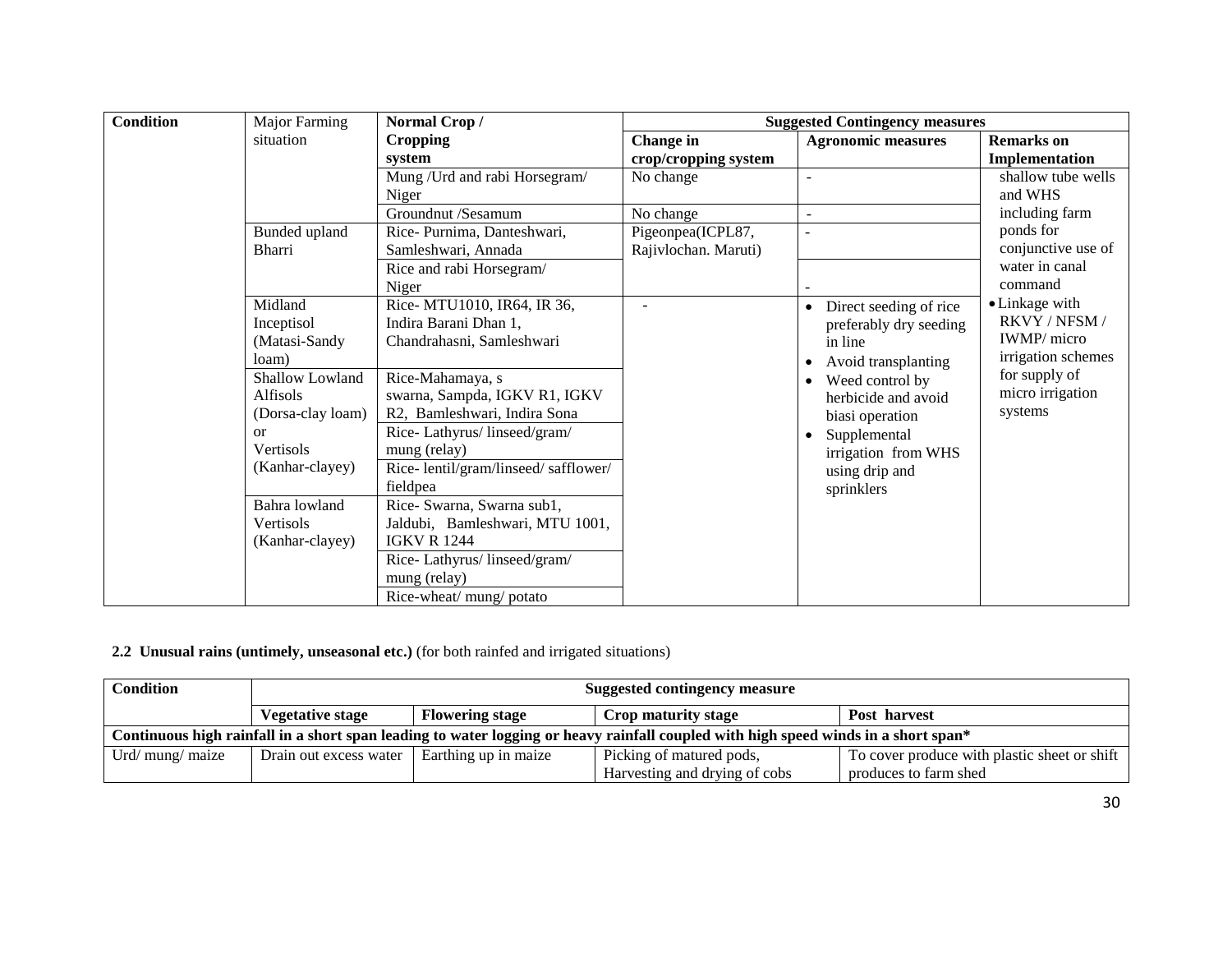| Groundnut/         | Drain out excess water  | Earthing in groundnut      | Drain out excess water,           | To cover produce with plastic sheet or shift |
|--------------------|-------------------------|----------------------------|-----------------------------------|----------------------------------------------|
| sesamum/pigeon pea |                         | Drain out excess water     | Harvesting and drying             | produces to farm shed                        |
|                    |                         |                            | of plants                         |                                              |
| Rice               | Drain excess water      | Drain excess water         | Drain excess water                | To cover produce with plastic sheet or shift |
|                    |                         |                            | Harvest the crop and put on bunds | produces to farm shed                        |
| Rabi oilseed and   | Drain excess water      | Drain excess water         | Drain excess water                | To cover produce with plastic sheet or shift |
| pulses             |                         |                            | Harvest the crop and put on bunds | produces to farm shed                        |
| Wheat              | Surface drainage        | Surface drainage           | Surface drainage                  | To cover produce with plastic sheet or shift |
|                    |                         |                            |                                   | produces to farm shed                        |
|                    |                         |                            |                                   | To supply tarpaulin to farmers through       |
|                    |                         |                            |                                   | <b>RKVY/NFSM</b>                             |
| Horticulture       |                         |                            |                                   |                                              |
| Tomato/brinjal     | Surface drainage,       | Surface drainage, earthing | Surface drainage, picking up      |                                              |
|                    | earthing and fertilizer | and fertilizer application | matured fruits                    |                                              |
|                    | application after water | after water drain out      |                                   |                                              |
|                    | drain out               |                            |                                   |                                              |
| Coriander          | Surface drainage        | Surface drainage           | Surface drainage                  | To cover produce with plastic sheet or shift |
|                    |                         |                            |                                   | produces to farm shed                        |
|                    |                         |                            |                                   | To supply tarpaulin to farmers through       |
|                    |                         |                            |                                   | <b>RKVY/NFSM</b>                             |
| Garlic/Onion       | Surface drainage        | Surface drainage           | Surface drainage                  | To cover produce with plastic sheet or shift |
|                    |                         |                            |                                   | produces to farm shed                        |
|                    |                         |                            |                                   | To supply tarpaulin to farmers through       |
|                    |                         |                            |                                   | <b>RKVY/NFSM</b>                             |

| Outbreak of pests and diseases due to unseasonal rains |                          |                            |  |
|--------------------------------------------------------|--------------------------|----------------------------|--|
| Urd/ mung/ maize                                       | Spraying of contact      | Spraying of contact        |  |
|                                                        | insecticide for control  | insecticide for control of |  |
|                                                        | of caterpillar/color rot | pest                       |  |
| Groundnut/                                             | Spraying of contact      | Spraying of contact        |  |
| sesamum/pigeon                                         | insecticide for control  | insecticide for control of |  |
| pea                                                    | of caterpillar/color rot | pest                       |  |
| Rice                                                   | Spraying of insecticide  | Spraying of insecticide    |  |
|                                                        | for control of stem      | for control of pest like   |  |
|                                                        | borer                    | gundhibug                  |  |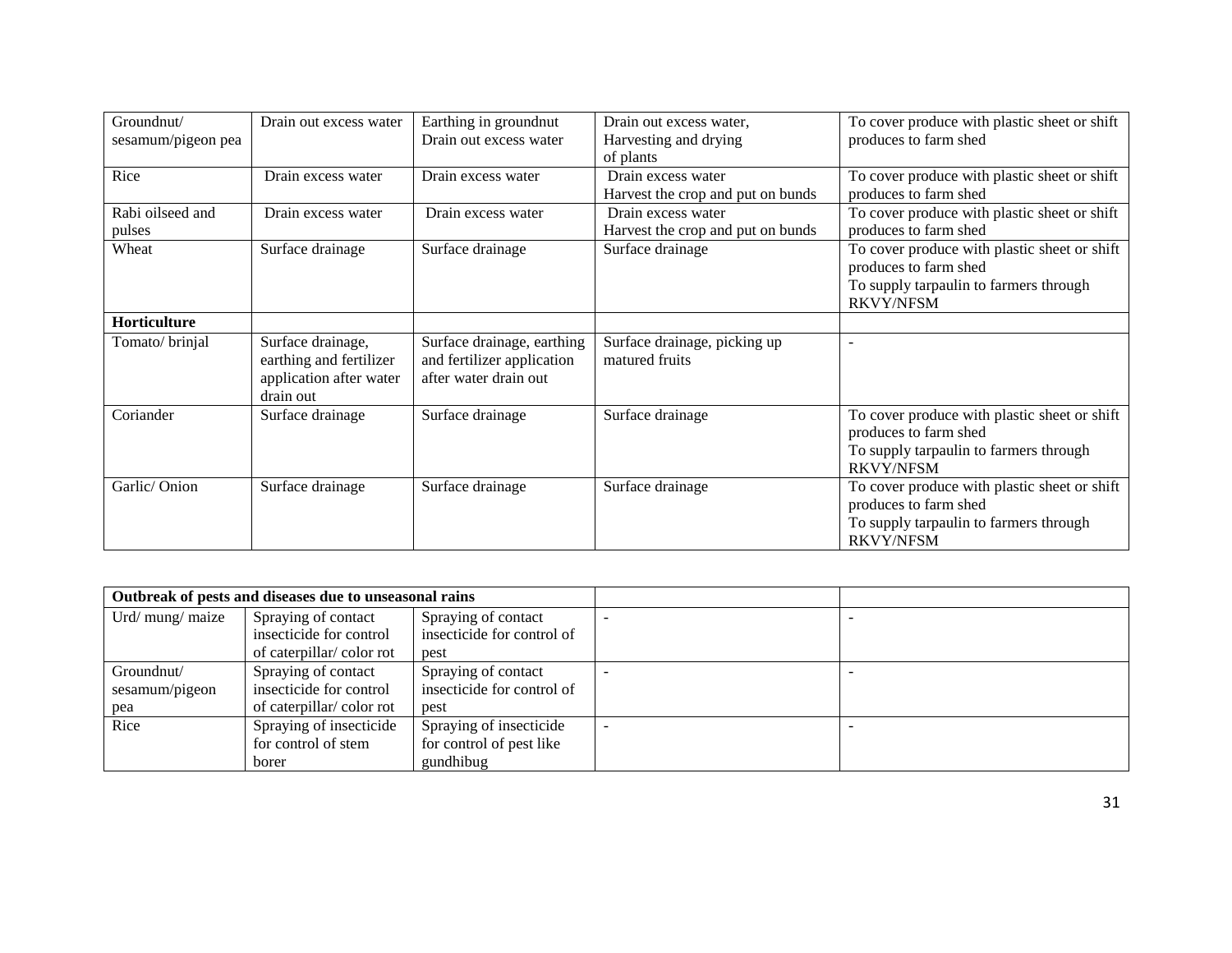| Rabi oilseed and    | Spraying of insecticide  | Spraying of insecticide    |                                 |                                       |
|---------------------|--------------------------|----------------------------|---------------------------------|---------------------------------------|
| pulses              | for control of aphid     | for control of insect      |                                 |                                       |
| Wheat               | Spraying of insecticide  |                            |                                 |                                       |
|                     | for control of stem      |                            |                                 |                                       |
|                     | borer                    |                            |                                 |                                       |
| <b>Horticulture</b> |                          |                            |                                 |                                       |
| Tomato/brinjal      | Spraying of contact      | Spraying of contact        | Harvest the fruit               | $\overline{\phantom{a}}$              |
|                     | insecticide for control  | insecticide for control of |                                 |                                       |
|                     | of caterpillar           | caterpillar/ fruit borer   |                                 |                                       |
|                     | Stacking for protecting  | Stacking for protecting    |                                 |                                       |
|                     | fungal diseases          | fungal diseases            |                                 |                                       |
| Coriander           | Harvest the leaves       | Harvest the leaves         |                                 | $\overline{\phantom{a}}$              |
| Garlic/Onion        |                          |                            |                                 |                                       |
| Mango               |                          | Spray 0.2% wettable        |                                 |                                       |
|                     |                          | sulphur for protection     |                                 |                                       |
|                     |                          | against PM                 | Harvest at pre maturity stage   | Unripe fruit may be used for pickles. |
| Citrus              | Control citrus canker by | Control citrus canker by   | Control citrus canker by Copper | $\overline{\phantom{a}}$              |
|                     | Copper Oxy chloride      | Copper Oxy chloride 0.5    | Oxy chloride $0.5 %$ &          |                                       |
|                     | 0.5 % & streptocycline   | % & streptocycline 100     | streptocycline 100 ppm,         |                                       |
|                     | $100$ ppm                | ppm                        | collect mature fruits           |                                       |

#### **2.3 Floods**

| <b>Condition</b>                                         | Suggested contingency measure <sup>o</sup> |                           |                           |            |
|----------------------------------------------------------|--------------------------------------------|---------------------------|---------------------------|------------|
|                                                          | <b>Seedling / nursery stage</b>            | <b>Vegetative stage</b>   | <b>Reproductive stage</b> | At harvest |
| Transient water logging/ partial inundation <sup>1</sup> |                                            |                           |                           |            |
| Urd/ mung/ maize                                         | Surface drainage                           | Surface drainage          | Surface drainage          |            |
| Groundnut/sesamum/pigeon pea                             | Surface drainage                           | Surface drainage          | Surface drainage          |            |
| Rice                                                     | Surface drainage                           | After draining apply urea | Drain excess water        |            |
| Rabi oilseed and pulses                                  | Surface drainage                           | Surface drainage          | Surface drainage          |            |
| Wheat                                                    | Surface drainage                           | Surface drainage          | Surface drainage          |            |
| Horticulture                                             |                                            |                           |                           |            |